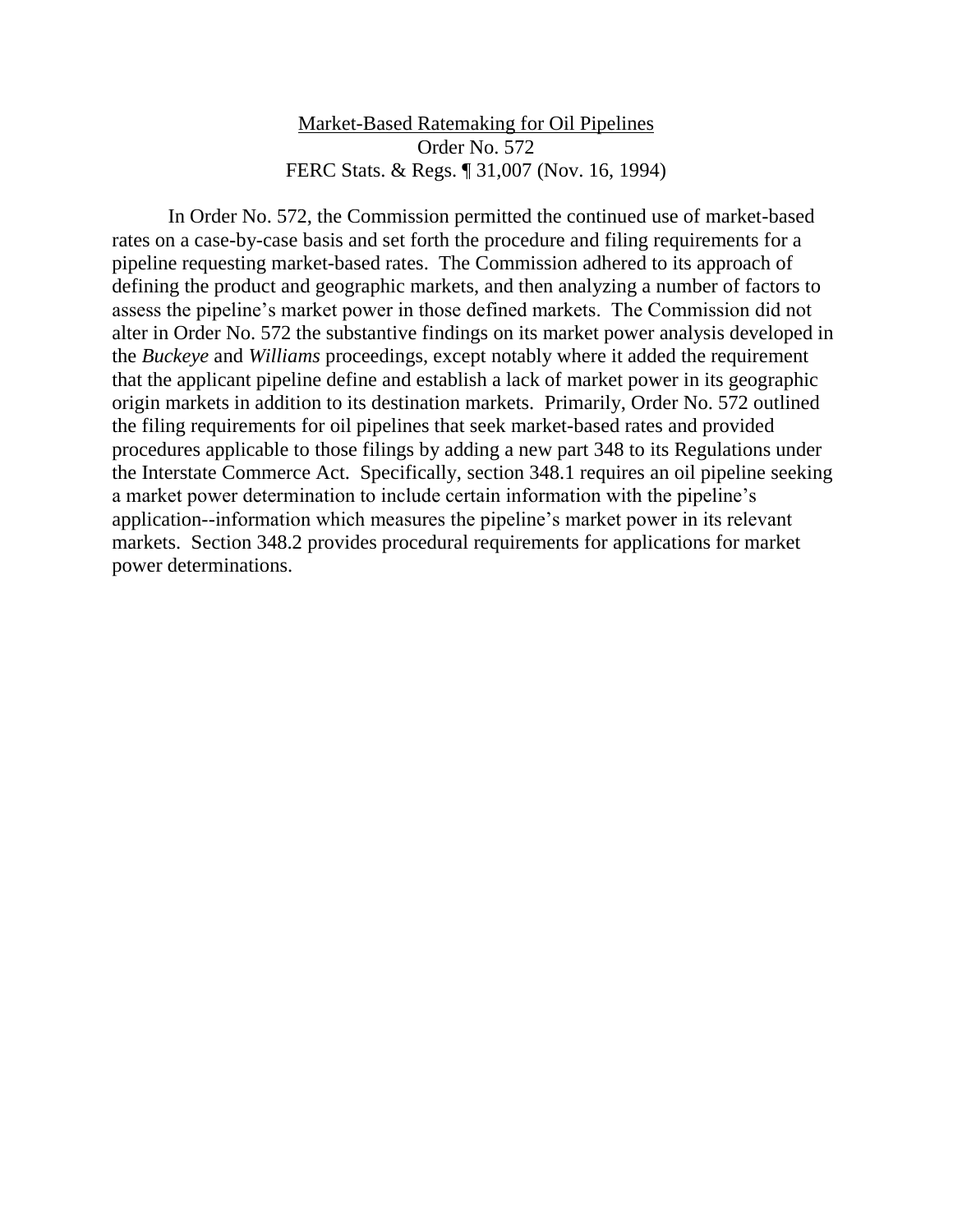rm94-1-e00 (1)

#### UNITED STATES OF AMERICA 69 FERC 1 61, 103 FEDERAL ENERGY REGULATORY COMMISSION

### 18 CFR Part 348

[Docket No. RM94-1-000]

#### MARKET-BASED RATEMAKING FOR OIL PIPELINES

(Issued October 28, 1994)

AGENCY: Federal Energy Regulatory commission.

ACTION: Final Rule

<sup>~</sup>

SUMMARY: The Federal Energy Regulatory Commission is amending its regulations to adopt filing requirements and procedures with respect to an application by an oil pipeline for a determination that it lacks significant market power in the markets in which it proposes to charge market-based rates. This rule adopts procedural rules in order to implement the commission's order 561 market-based ratemaking policy.

EFFECTIVE DATE: This final rule is effective January 1, 1995. FOR FURTHER INFORMATION CONTACT: Jeffrey A. Braunstein, Office of the General counsel, Federal Energy Regulatory commission, 825 North Capitol Street, NE., washington, DC 20426, (202) 208-2114. SUPPLEMENTARY INFORMATION: In addition to publishing the full text of this document in the Federal Register, the commission also provides all interested persons an opportunity to inspect or copy the contents of this document during normal business hours in Room 3104, 941 North Capitol Street, NE., washington, DC 20426.

The commission Issuance Posting system (CIPS), an electronic bulletin board service, provides access to the texts of formal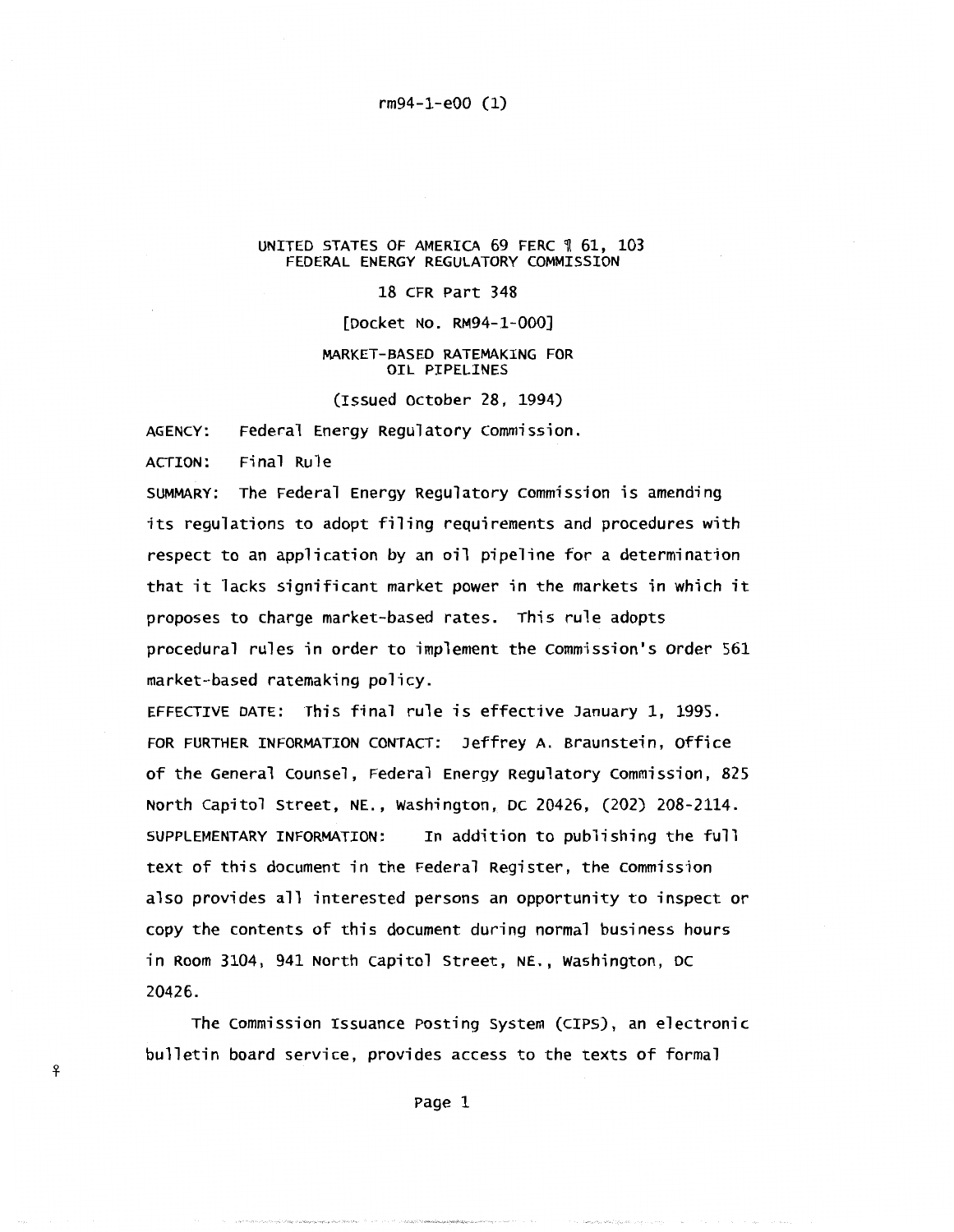Docket No. RM94-1-000 - 2 documents issued by the Commission. CIPS is available at no charge to the user and may be accessed using a personal computer with a modem by dialing (202) 208-1397. To access CIPS, set your communications software to use 300, 1200, or 2400 bps, full duplex, no parity, 8 data bits and 1 stop bit. CIPS can also be accessed at 9600 bps by dialing (202) 208-1781. The full text of this rule will be available on CIPS for 30 days from the date of issuance. The complete text on diskette in Wordperfect format may also be purchased from the commission's copy contractor, La Dorn systems Corporation, also located in Room 3104, 941 North capitol Street, NE., washington, DC 20426.

### UNITED STATES OF AMERICA FEDERAL ENERGY REGULATORY COMMISSION

)<br>)

Market-Based Ratemaking for 0il Pipelines

<sup>~</sup>

) Docket No. RM94-1-000

order No. 572 FINAL RULE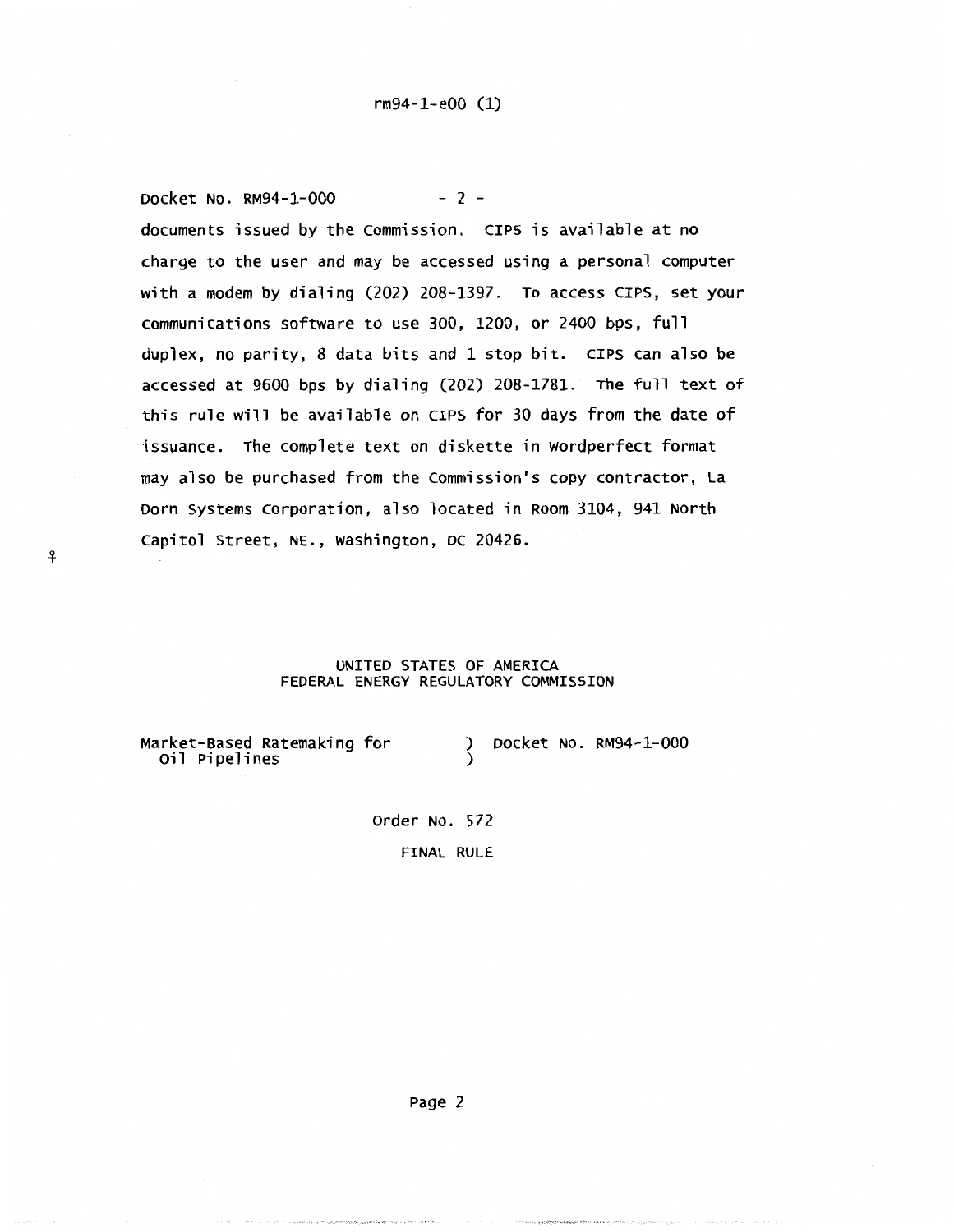Issued: october 28, 1994

¥-

#### UNITED STATES OF AMERICA FEDERAL ENERGY REGULATORY COMMISSION

Before commissioners: Elizabeth Anne Moler, chair; Vicky A. Bailey, James J. Hoecker, william L. Massey, and Donald F. santa, Jr.

Market-Based Ratemaking for oil Pipelines ) Docket NO. RM94-1-000 )

order No. 572

FINAL RULE

I. INTRODUCTION

The Federal Energy Regulatory Commission (Commission) hereby adopts procedural rules governing an oil pipeline's application for a commission finding that the oil pipeline lacks significant market power in the relevant markets.

The present rule is a companion to order No. 561. 1/ There, the commission adopted a simplified and generally applicable ratemaking methodology for oil pipelines to fulfill Page 3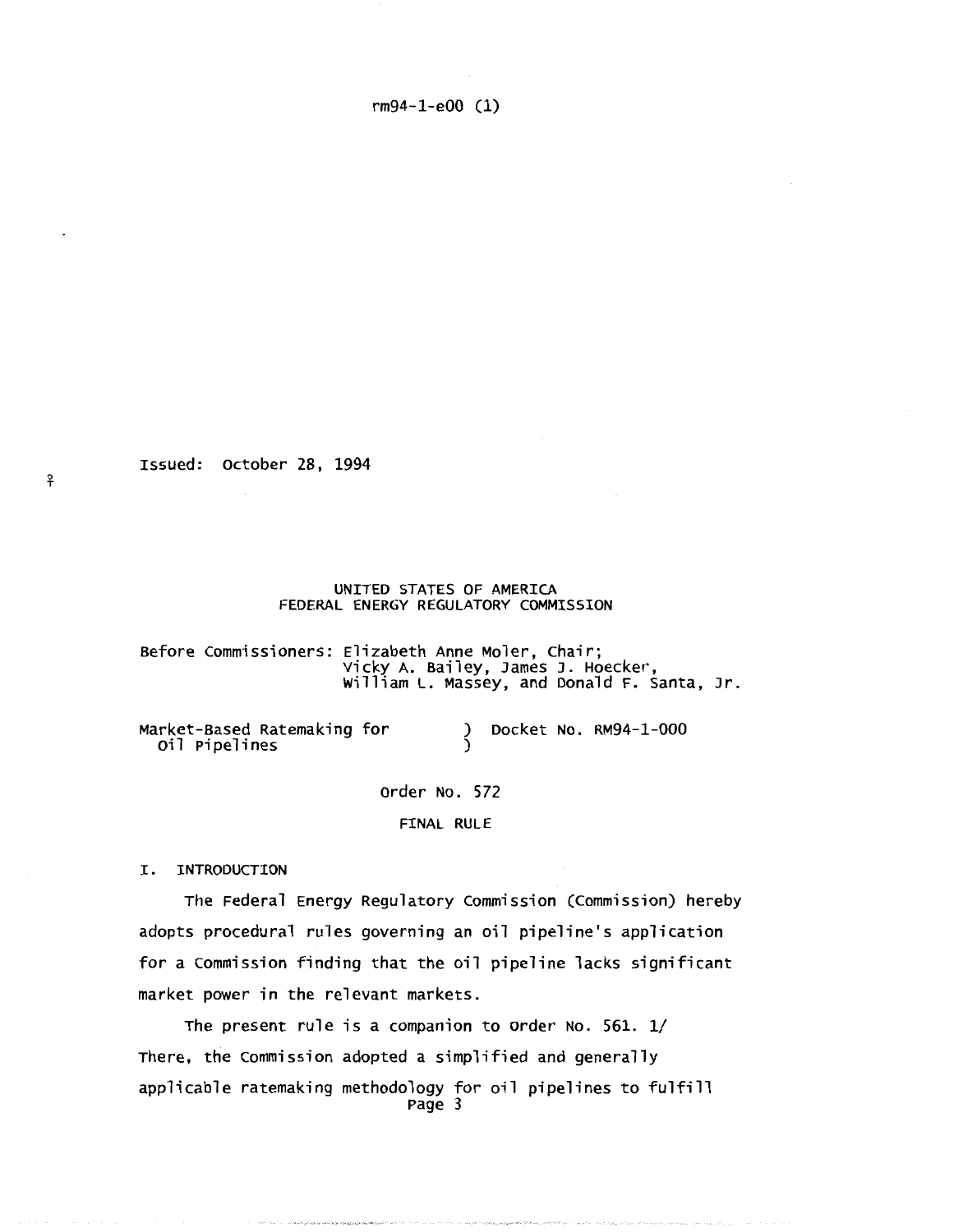the requirements of Title VIII of the Energy Policy Act of 1992 (Act of 1992). 2/ That methodology is an indexing system to establish ceilings on oil pipeline rates. The commission also will permit, under defined circumstances, the use of two alternative methodologies. These are the use of a cost-ofservice methodology and the use of settlement rates. In

1/ Revisions to Oil Pipeline Regulations pursuant to Energy<br>Policy Act, Order No. 561, 58 FR 58785 (November 4, 1993),<br>III Stats. & Regs. ¶ 30,985 (1993), order on reh'g and clarification, order No. 561-A, 59 FR 40243 (August 8, 1994), III FERC Stats. & Regs. ¶ 31,000 (1994).

2/ 42 u.s.c. 7172 note (West supp. 1993).

# Docket No. RM94-1-000 - 2 -

!f

addition, in order No. 561, the Commission continued its policy of allowing an oil pipeline "to attempt to show that it lacks significant market power in the market in which it proposes to charge market-based rates." 3/ under order No. 561, however, an oil pipeline may not charge market-based rates until the commission concludes that the oil pipeline lacks significant market power in the relevant markets. 4/ The present rule adopts procedural rules in order to implement order No. 561's market-based ratemaking policy.

II. PUBLIC REPORTING REQUIREMENT

The Commission estimates the public reporting burden for this collection of information under the rule will increase the existing reporting burden associated with FERC-550 by an estimated 510 hours annually, -- an average of 255 hours per response based on an estimated 2 responses. The information filed by the oil pipelines will be collected by the commission under FERC-550 "oil Pipeline Rates: Tariff Filings." FERC-550 Page 4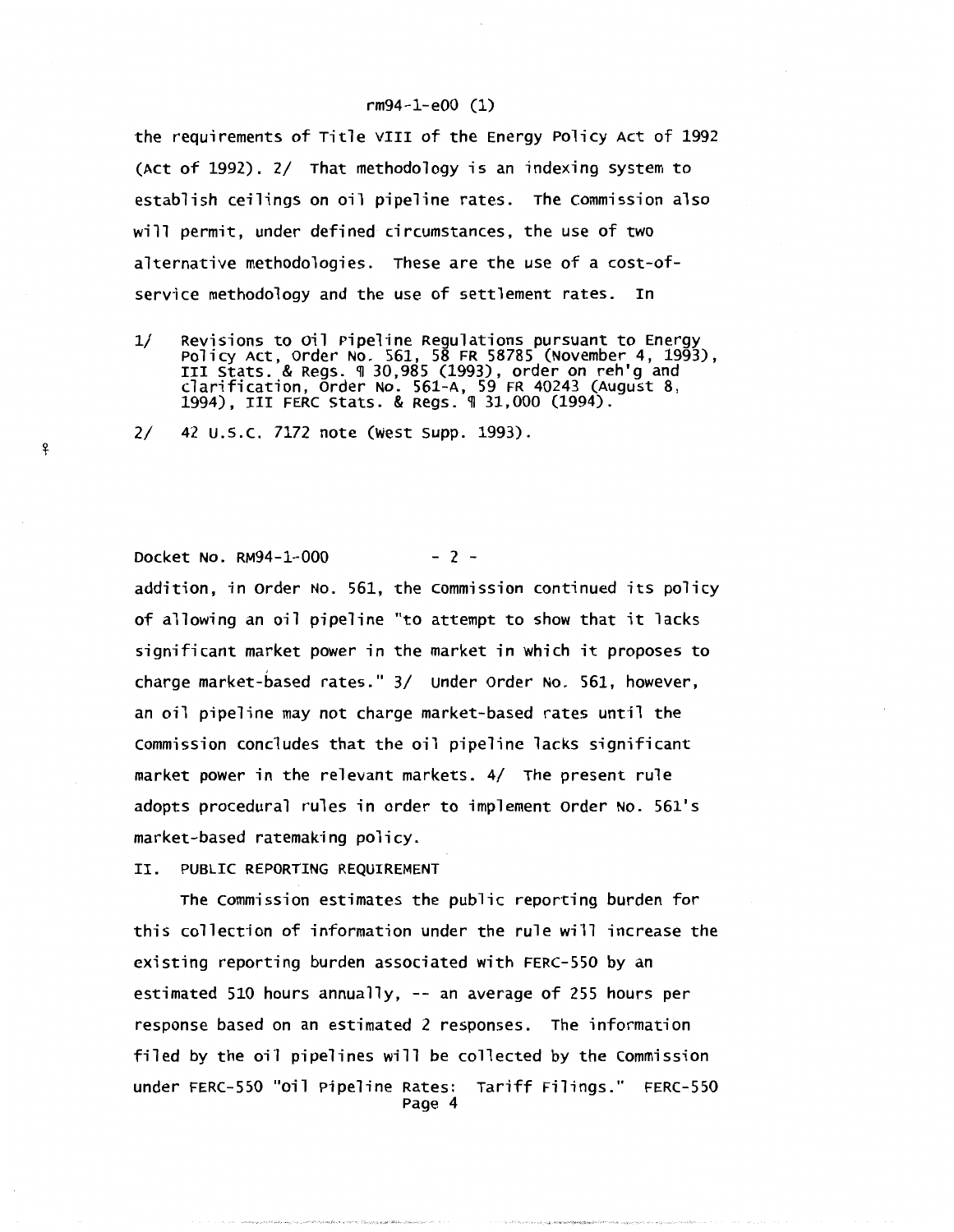is a designation covering oil pipeline tariff filings made to the Commission. The estimates include the time for reviewing instructions, researching existing data sources, gathering and maintaining the data needed, and completing and reviewing the collection of information. The current annual reporting burden is 5,350 hours based on an estimated 535 responses from approximately 140 respondents.

3/ 18 CFR 342.4(b) to be effective January 1, 1985. 4/ Id.

# Docket No. RM94-1-000 - 3 -

Interested persons may send comments regarding these burden estimates or any other aspect of this information collection, including suggestions for reducing this burden, to the Federal Energy Regulatory Commission, 941 North capitol Street, N.E., Washington, D.C. 20426 [Attention: Michael Miller, Information Services Division, (202) 208-1415]; and to the office of Information and Regulatory Affairs of OMB (Attention: Desk officer for Federal Energy Regulatory commission). III. BACKGROUND

on October 22, 1993, the Commission issued a Notice of Inquiry (NOI) about market-based rates for oil pipelines. 5/ In the NOI, the Commission first inquired whether it should continue to permit oil pipelines to seek market-based rates on a showing that they do not have significant market power in the relevant markets. The commission also inquired about how it should make a market power determination and, in that connection, raised a number of substantive and procedural issues.

on July 28, 1994, the commission issued a Notice of Proposed Page 5

ቶ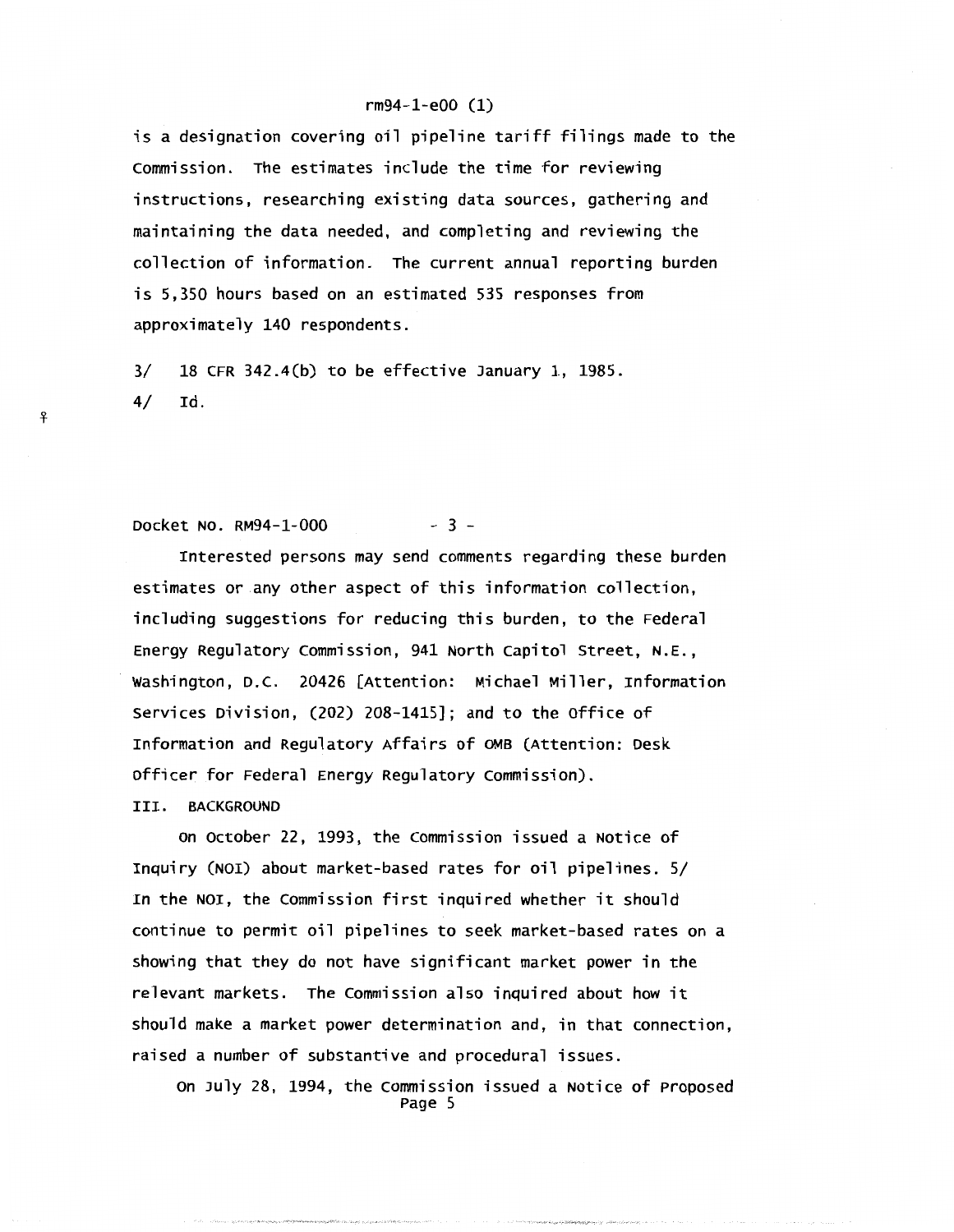Rulemaking (NOPR) in response to the NOI and the comments to the NOI. 6/ In the NOPR, the commission concluded that oil pipelines may continue to seek market-based rates upon a showing

5/ Market-Based Ratemaking for Oil Pipelines, Notice of Inquiry, 58 FR 58814 (November 4, 1993), IV FERC Stats. & Regs. Notices~ 35,527 (October 22, 1993).

<sup>~</sup>

6/ Market-Based Ratemaking for oil Pipelines, Notice of Proposed Rulemaking, 59 FR 39985 (August 5, 1994), IV FERC Stats. & Regs. Proposed Regulations ~ 32,508 (July 28, 1994).

Docket No. RM94-1-000 - 4 that they do not have significant market power in the relevant markets. In addition, the commission concluded that no consensus existed on the substantive standards to be used in determining whether an oil pipeline lacks significant market power in the relevant markets and that, therefore, the appropriate course of action is to develop oil pipeline precedents on a case-by-case basis. Accordingly, the commission did not propose in the NOPR any substantive rules about market power determinations. However, the commission did propose in the NOPR appropriate procedural rules to govern applications by oil pipelines for a market-power determination that could lead to market-based rates. The commission has received comments on the NOPR from eleven commenters. 7/ In brief, after analyzing those comments as discussed below, the Commission is adopting the procedural rules proposed in the NOPR with minor modifications and some clarifications.

IV. THE CONTINUATION OF MARKET-BASED RATES

As in the NOPR, the commission concludes that oil pipelines may continue to seek market-based rates on a showing that they do Page 6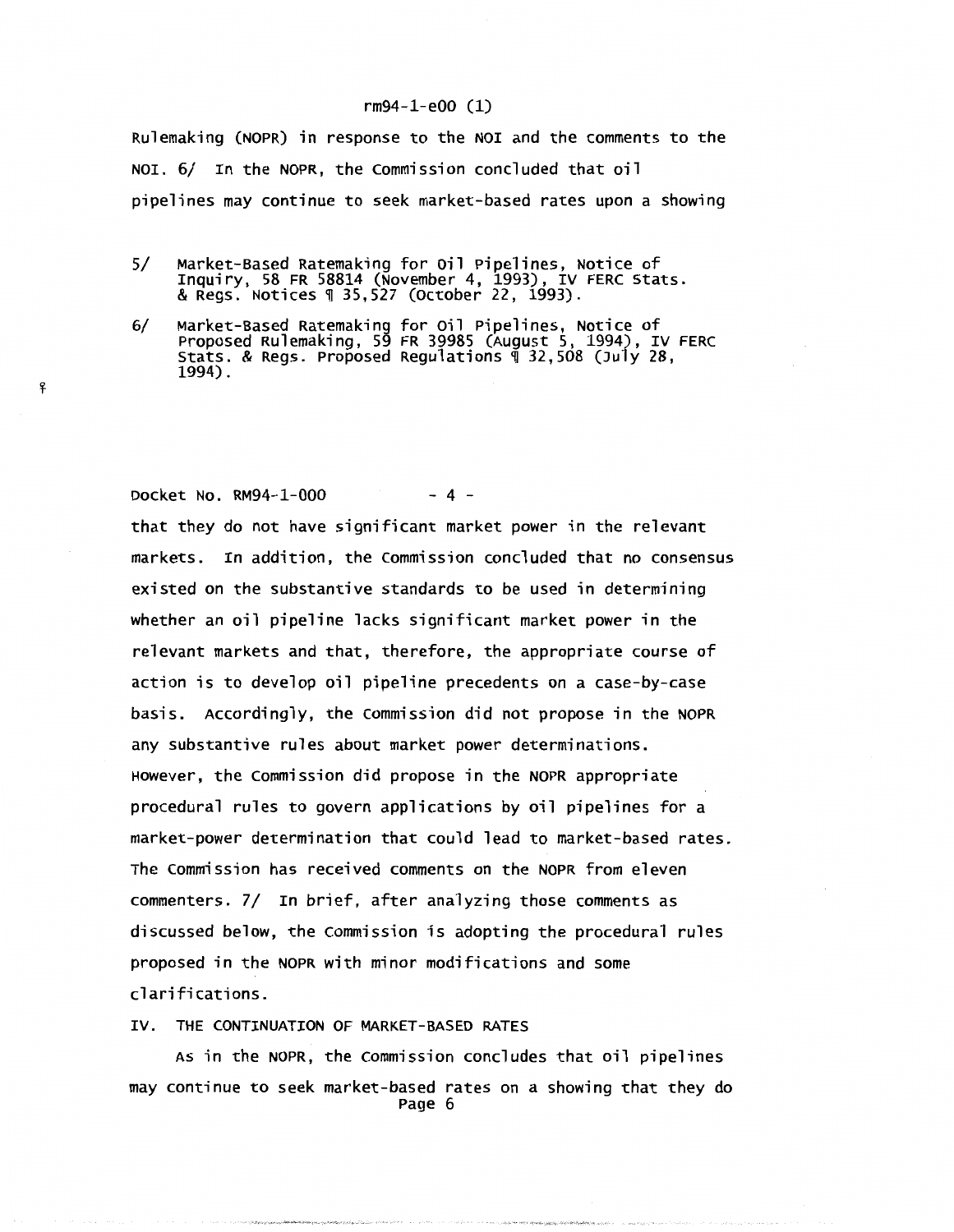not possess significant market power in the relevant markets.

7/ comments were filed by: ARCO Pipe Line company and Four corners Pipe Line company (ARCO), the Association of oil Pipe Lines (AOPL), Marathon Pipeline Company (Marathon),<br>Buckeye Pipe Line Company, L.P. (Buckeye), Kaneb Pipe Line Operating Partnership, L.P. (Kaneb), Glenn E. Davis (Davis),<br>Total Petroleum, Inc. (Total), Alberta Department of Energy<br>(Alberta), Petrochemical Energy Group (Petrochemical),<br>Natural Council of Farmer Cooperatives (Farmer sinclair oil corporation, crysen Refining, Inc., Frontier Refining company, and Lion oil company (Sinclair) .

Docket No. RM94-1-000 - 5 -

.!f

Most of the commenters support or do not oppose the continuation of market-based rates. only sinclair and the Farmers oppose the continuation of market-based rates. sinclair maintains that there is no need for a market-based methodology in light of the indexation approach adopted by the commission in order No. 561, coupled with the cost-of-service alternative. The Farmers argue that market-based ratemaking is not needed in that the order No. 561 ratemaking options provide pipelines with ample flexibility in obtaining just and reasonable rates and that market-based ratemaking will create an unnecessary potential for abuse of market power.

The commission believes that it is appropriate for oil pipelines to continue to be able to seek market-based rates because this approach comports with the spirit of the Act of 1992 by retaining a light-handed regulatory method to complement the indexing approach adopted as the generally applicable ratemaking methodology for oil pipelines. In addition, as the commission has previously stated, a market-based approach is clearly within the commission's authority under the ICA. 8/ Further, the Commission believes that the market-based approach will be of use Page 7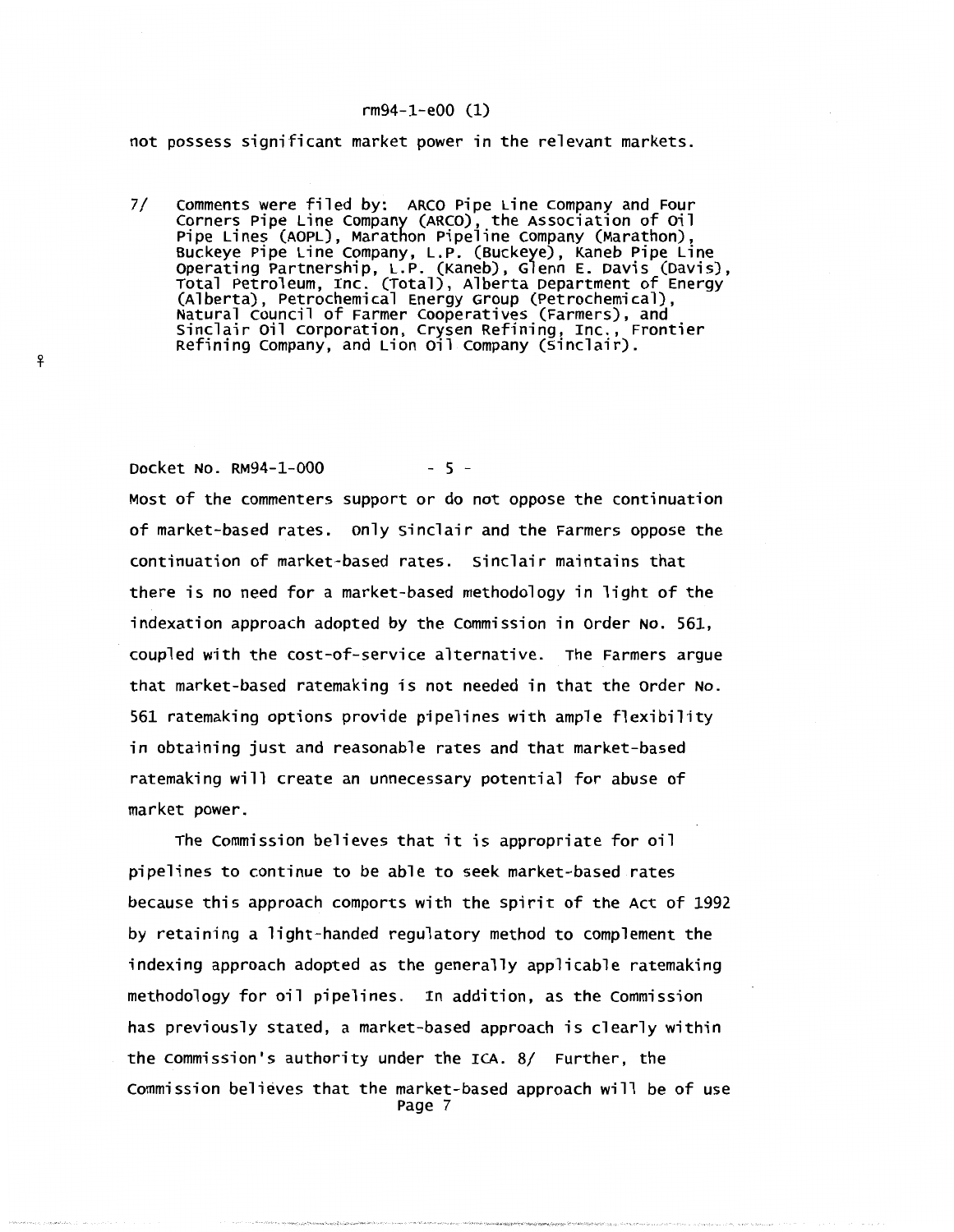in circumstances where the oil pipeline needs the flexibility to compete provided by market-based rates, rather than other approaches. under the market-based approach, the oil pipeline will be able to engage in competitive pricing in order to react

<sup>~</sup>

8/ Order No. 561, III FERC Stats. & Regs. 1 30,985 at p. 30,958; cf. Elizabethtown Gas co. v. FERC, 10 F.3d 866 (D.C. Cir. 1993).

Docket No. RM94-1-000 - 6 to changes in market conditions, such as increased demand for its service. This can result in pricing that is both efficient and just and reasonable. As the court stated in Tejas Power corp. v. FERC:

> In a competitive market, where neither buyer nor seller has significant market power, it is rational to assume that the terms of their voluntary exchange are reasonable, and specifically to 1nfer that the price is close to marginal cost, such that the seller makes only a normal return on its investment. 9/

Traditional regulatory ratemaking is based on historic accounting cost. But rates based on historic cost do not function well to signal individuals how to efficiently respond to changes in market conditions. 10/ Historic cost-based rates, even if indexed for past inflation, do not perform this function well, which generally requires one price to change relative to another. Therefore, where appropriate, it is reasonable to permit a market pricing option.

The commission is confident that the information provided to it by the procedural requirements adopted in this rule will permit the Commission to make informed decisions about market power and prevent the possibility of abuses of market power. In that vein, both sinclair and the Farmers in general support the Page 8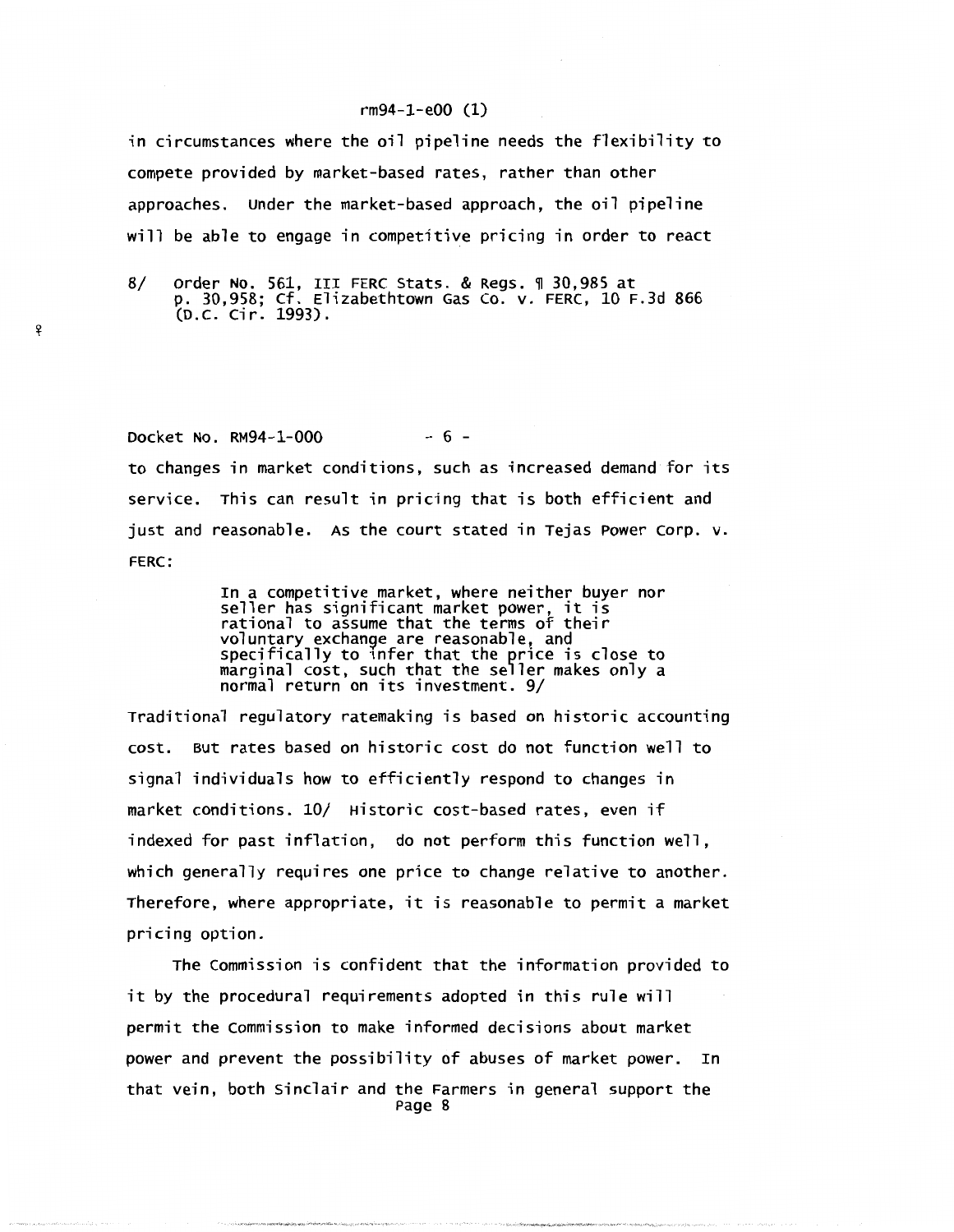#### 9/ 908 F.2d 998, 1004 (D.C. Cir. 1990).

10/ The classic statement on the informational role of prices is F. Hayek, "The use of Knowledge in society," American Economic Review, xxxv(4) 519-30 (September, 1945). on the natural gas shortage and its relation to historic cost of service ratemaking see Stephen Breyer and Paul McAvoy, Energy Regulation by the Federal Power commission, Brookings 56-88 (1974).

Docket No. RM94-1-000 - 7 -

rules proposed in the NOPR. Those rules will enable the commission to comply with Farmers union by not permitting marketbased rates until there is an affirmative showing that the oil pipeline lacks significant market power in the relevant markets. 11/ such a showing will assure the commission that the oil pipeline's prices are just and reasonable. 12/

V. LEGAL BASIS

!j'-

The oil pipelines raise several legal objections to the proposed regulations. In brief, they maintain that the commission has acted outside of its authority under the Interstate commerce Act (ICA) 13/ and has contravened the mandate of section 1802 of the Act of 1992 by not adopting streamlined procedures for market-based filings.

In order No. 561, the commission adopted section 342.4(b) of the regulations, which provides that: "until the carrier establishes that it lacks market power, these rates will be subject to the applicable ceiling level under  $\pm$  342.3." This rule builds on that requirement by requiring an oil pipeline to file an application for a market power determination rather than a rate filing under the ICA. only after the commission concludes that the oil pipeline lacks significant market power in the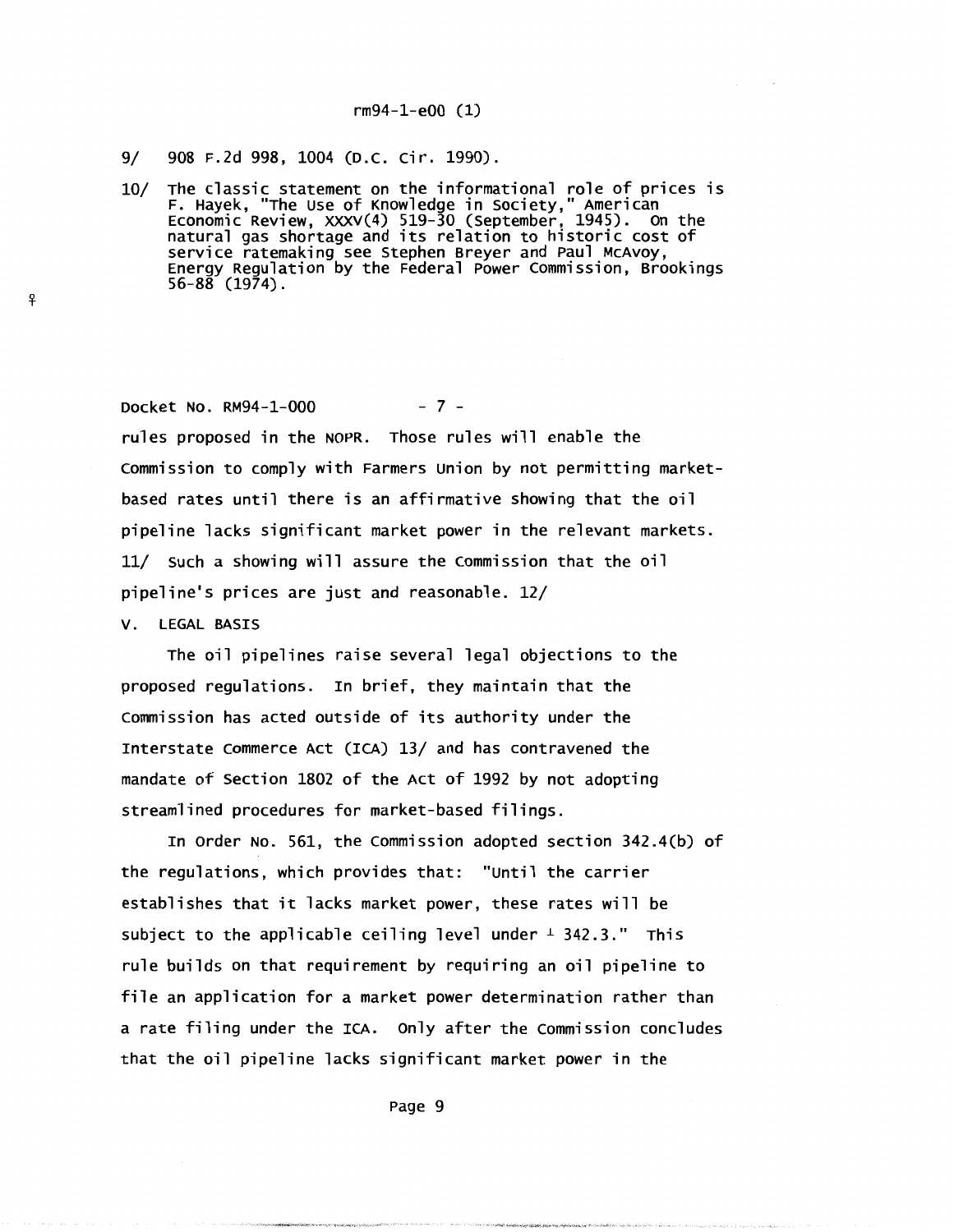- rm94-1-e00 (1) 11/ Farmers Union central Exchange, Inc. v. FERC, 734 F.2d 1486, 1510 (D.C. Cir. 1984).
- 12/ Elizabethtown Gas Co. v. FERC, 10 F.3d 866, 870 (D.C. Cir. 1993), citing Tejas Power Corp. v. FERC, 908 F.2d 998, 1004 (D.C. Cir. 1990) and Farmers union central Exchange, Inc. v. FERC, 734 F.2d 1486, 1510 (D.C. Cir. 1984).
- 13/ 49 u.s.c. app. 1 (1988).

'f

Docket No. RM94-1-000 - 8 markets in which it proposes to charge market-based rates may it file market-based rates.

The AOPL, Kaneb, and Marathon argue that the commission has overstepped its authority under the ICA by precluding an oil pipeline from charging market-based rates until the commission has determined that the oil pipeline lacks significant market power in the relevant markets. The AOPL and Kaneb maintain that the commission will be improperly suspending market-based rates indefinitely when section 15(7) of the ICA permits suspensions for a period no longer than seven months. They both contend that the commission's procedure is unnecessary in light of the ICA's refund mechanism, which protects the public interest. The AOPL further maintains that the Commission is acting inconsistently with its approach to market-based determinations for gas storage rates while Kaneb contends that the commission has not justified disparate treatment between market-based rate filings and costof-service based rate filings, which will be allowed to become effective, subject to refund. Marathon maintains that the commission will violate section 6(3) of the ICA by opening an investigation before either a rate can be filed or go into effect. 14/

14/ section 6(3) of the ICA provides: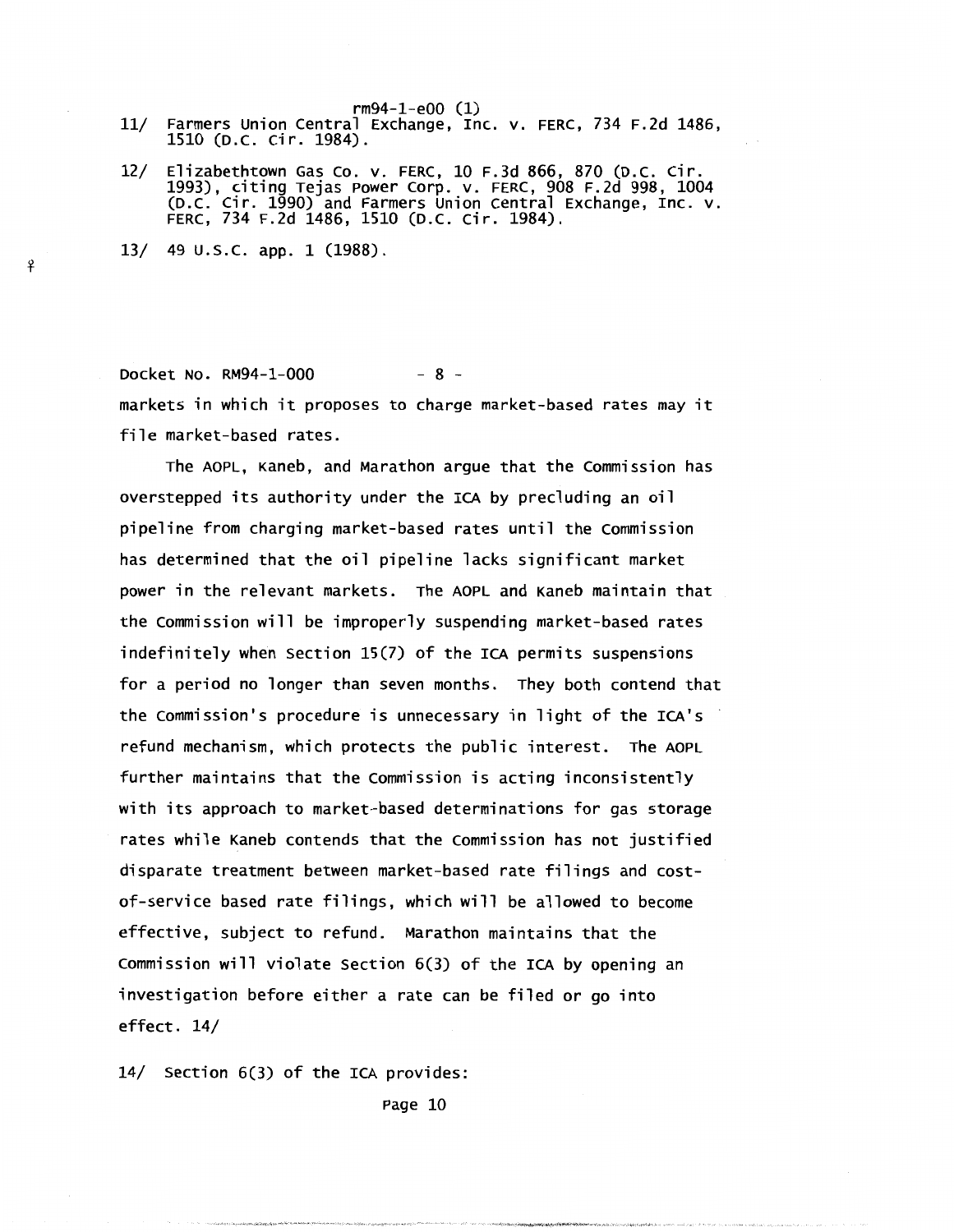rm94-1-e00 (1) No change shall be made in the rates, fares, and charges or joint rates, fares, and charges which have been filed and published<br>by any common carrier in compliance with the requirements of this section, except after thirty days' notice to the commission and to (continued ... )

Docket No. RM94-1-000 - 9 -

The commission rejects the above arguments as collateral attacks on order No. 561. ARCO recognized that the present rule merely implements that regulation when it stated that "the commission has indicated in order No. 561-A that it intends to proceed on the basis that it has this power" to prevent an oil pipeline from putting into effect a market-based rate until the commission concludes that the oil pipeline lacks significant market power in the relevant markets. 15/ Nonetheless, the commission sees no merit in the above arguments.

The indexing method sets the maximum lawful rate subject to exceptions which must be proven. For purposes of analyzing the legal issues presented, the commission must assume that market-

14/( ... continued) the public published as aforesaid, which shall be plainly indicated upon the schedules in force at the time and kept open to public<br>inspection: Provided, That the Commission may, in its discretion and for good cause shown, allow changes upon less than the notice herein specified, or modify the requirements of this section in respect to publishing, posting, and filing of tariffs, either in particular instances or by a general order applicable to special or peculiar circumstances or conditions: Provided further, That the Commission is authorized to make suitable rules and regulations for the simplification of schedules of rates, fares, charges, and classifications and to permit in such rules and regulations the filing of an amendment of change in any rate, fare, charge, or classification without filing complete schedules covering rates, fares, charges or schedules covering rates, fares, charges or<br>Page 11

<sup>~</sup>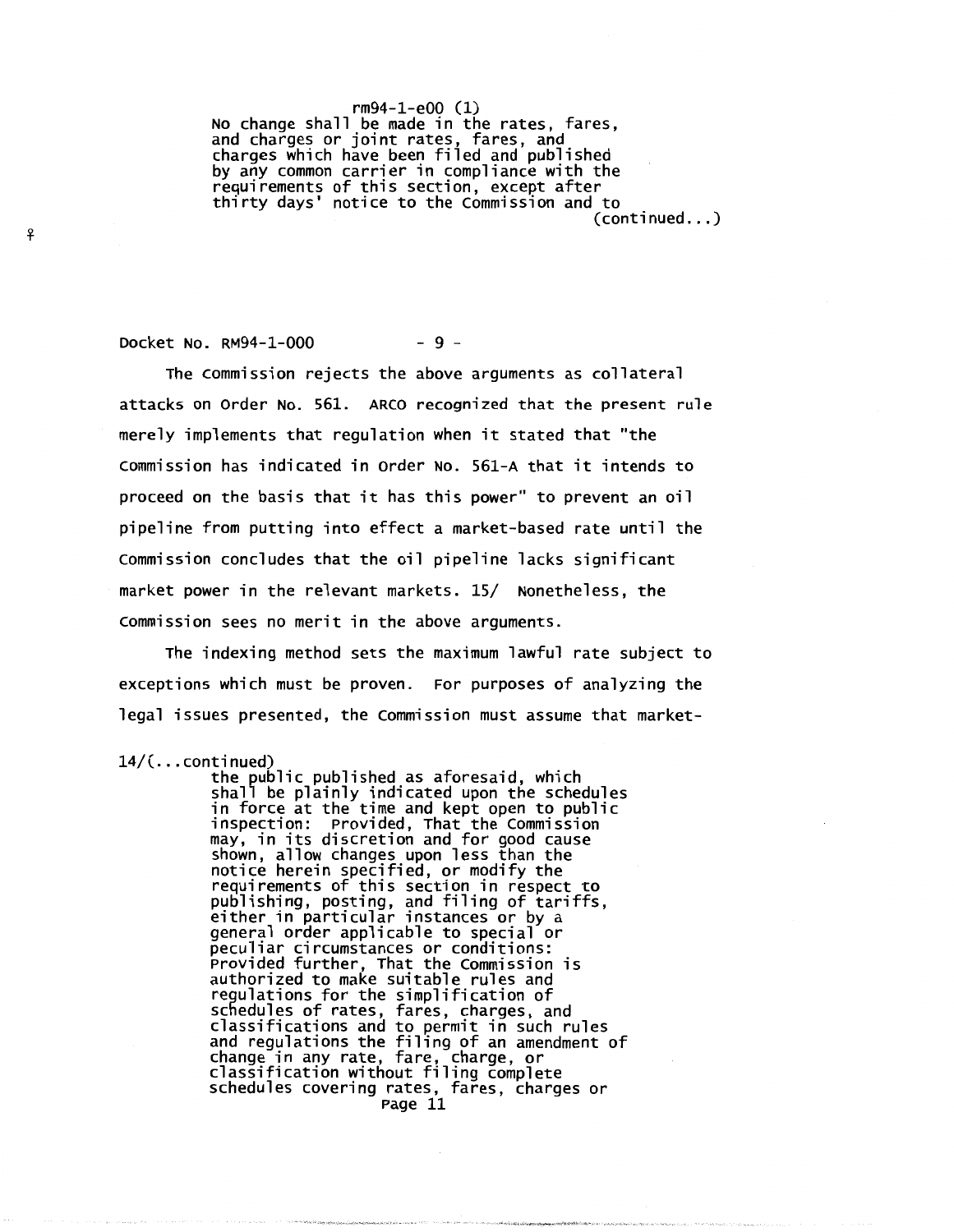rm94-1-e00 (1) classification not changed if, in its judgement, not inconsistent with the public<br>interest.

15/ comments at 9.

*-'?* 

# Docket No. RM94-1-000 - 10 -

based rates would be higher than indexed rates because an oil pipeline is free to file for rates under the index without justification. Hence, an oil pipeline must show that it is entitled to an exception to charge more than the index would permit. In this context, the application is in essence a request for waiver of the maximum rate. such a moratorium on filings for market-based rates (except under the application process) comports with the commission's power to restrict filings of proposed rates higher than those determined by the Commission to be just and reasonable. 16/

It is true that this treatment of market-based rates differs from the Commission's approach to filings by oil pipelines for cost-based rates. However, the difference is justified. It is appropriate to take the present action with respect to marketbased rates for oil pipelines in order to ensure that presumed market forces will not be the basis of effective rates for the transportation of oil when an oil pipeline's application (i.e., its waiver request) is under consideration. 17/ The commission cannot permit market-based rates without an

<sup>16/</sup> cf., Permian Basin Area Rate Cases, 390 U.S 747, 780 (1968).<br>("The Commission may under  $\perp$  5 and 16 [of the Natural Gas Act] restrict filings under  $\pm$  4(d) of proposed rates higher<br>than those determined by the Commission to be just and than those determined by the Commission to be just and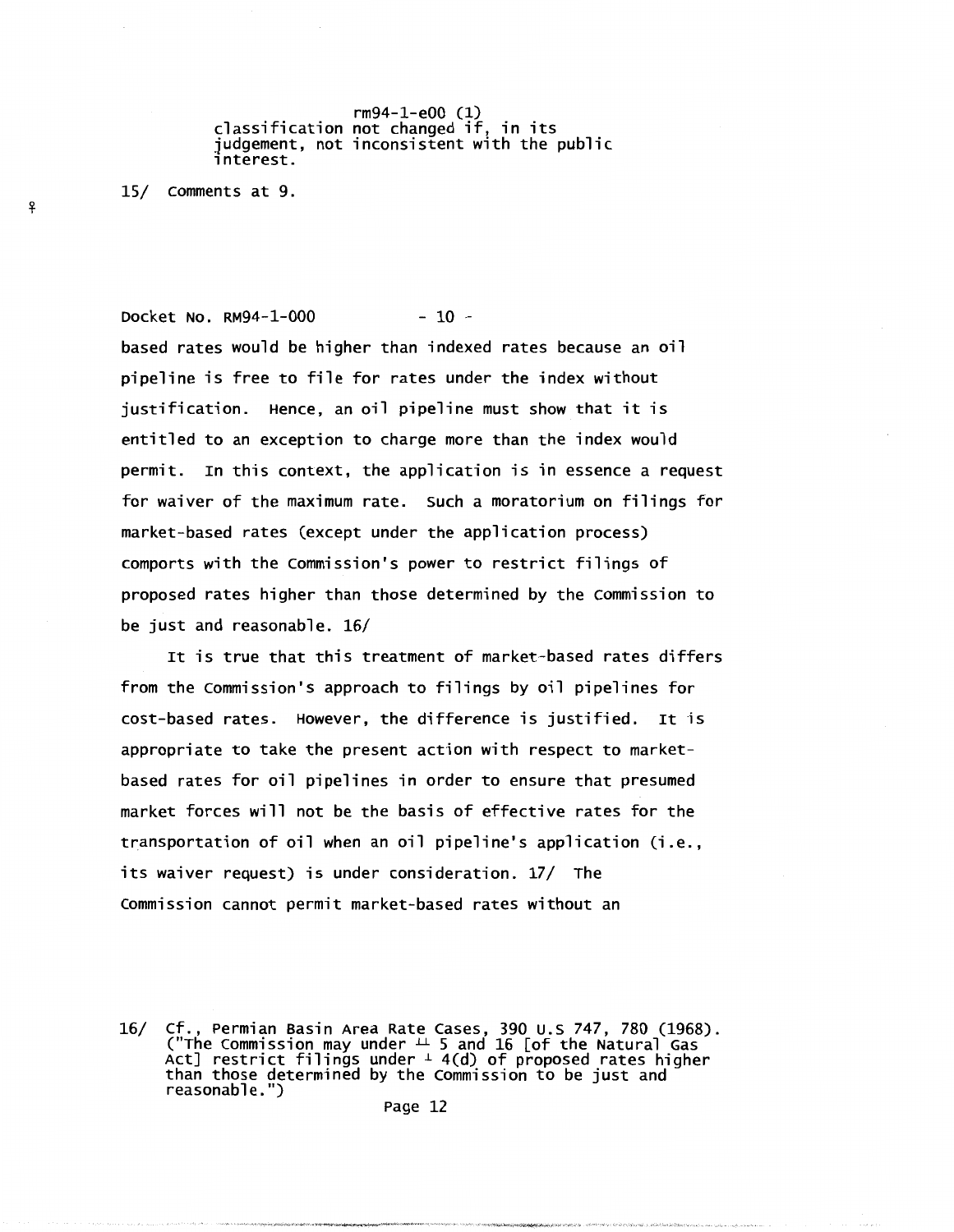17/ Farmers union central Exchange, Inc. v. FERC, 734 F.2d 1486, 1510 (D.C. Cir. 1984) .

Docket No. RM94-1-000 - 11 affirmative showing that the oil pipeline lacks significant market power in the relevant markets. 18/

.!f

Because the commission is taking the approach that an oil pipeline must file an application for market-based rates, Marathon's reliance on section 6(3) of the ICA is misplaced. Simply put, there is no rate investigation. Rather, the investigation is into whether the oil pipeline possesses significant market power in the relevant markets.

The AOPL also maintains that the commission is not authorized by the ICA to adopt market-power filing requirements. It argues that, under section 6(3) of the ICA, an oil pipeline seeking to change its rates need only file a notice of proposed change with the Commission, and that the commission's authority under that action is limited to rules and regulations for the "simplification" of schedules. 19/ The AOPL adds that the ICA does not require the submission of material in justification of a proposed rate change unless and until that rate change is set for hearing. It asserts that the oil pipeline's statutory burden of proof under section 15(7) of the ICA does not attach until the

<sup>18/</sup> Id. With respect to the AOPL's contention about gas storage rates, the commission notes that those cases were considered mostly in certificate proceedings. While Koch Gateway<br>Pipeline Company's proceeding was a rate filing, it involved the continuation of an exper1mental program that had been previously approved as part of a settlement. 66 FERC  $\textcolor{red}{\parallel}$  61,385 (1994). In addition, oil pipeline market cases have been lengthy and have gone beyond the statutory<br>suspension period.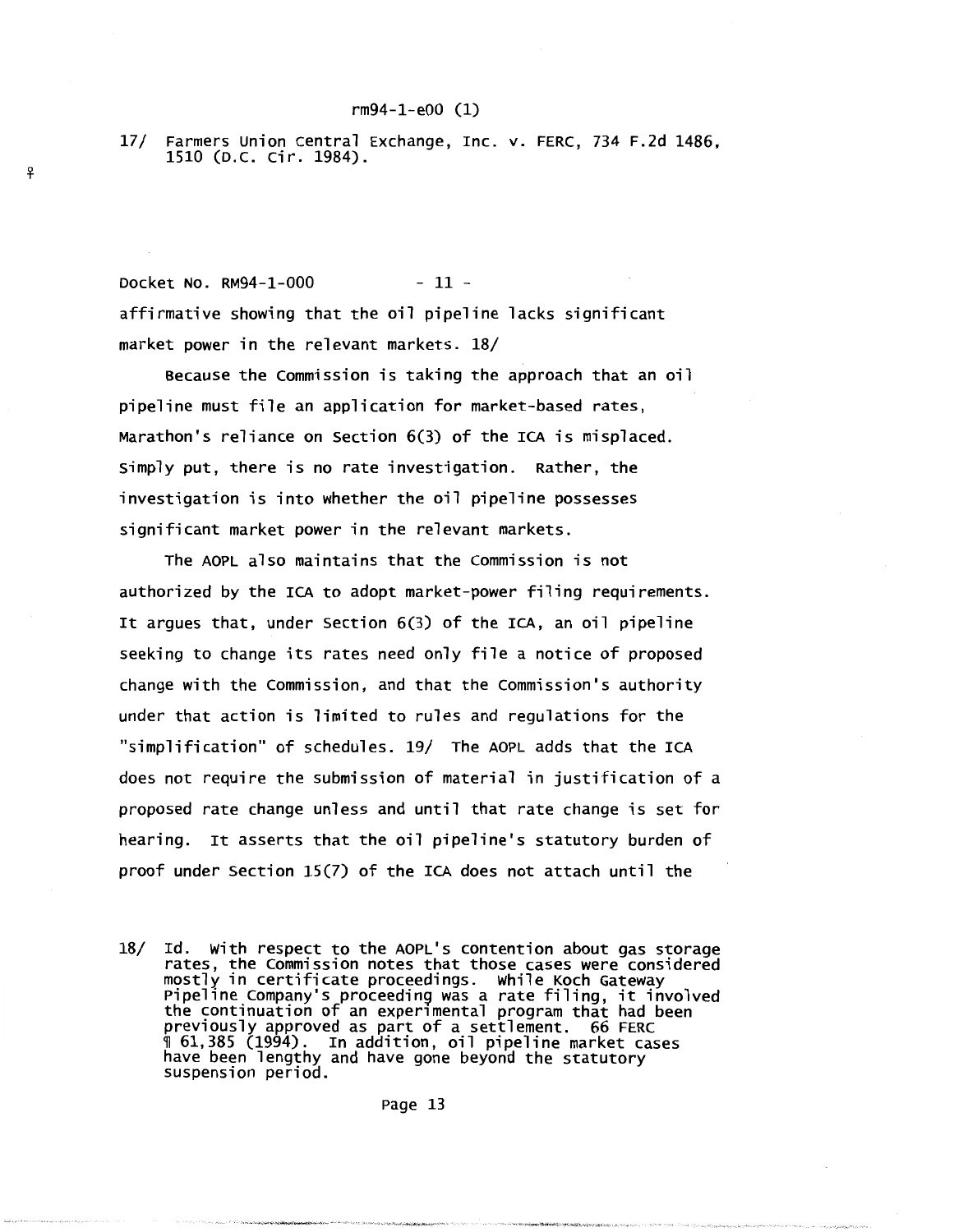rm94-1-e00 (1) 19/ comments at 18 .

Docket No. RM94-1-000 - 12 matter is set for hearing. 20/ The AOPL last maintains that the commission's characterization of the market power application as a nonrate filing does not cure the statutory shortcoming because if it is not a rate filing there is no statutory basis for the application. It further maintains that, in any event, the characterization is wrong as shown by the caption of this proceeding and the collection of information form (FERC 550 "oil Pipeline Rates - Tariff Filings").

As discussed in the order in cost-of-service Filing and Reporting Requirements for oil Pipelines, issued contemporaneously with this rule, the commission has the authority to adopt filing requirements beyond the mere form of notices and schedules. The commission may require information upon which to determine how to act on a filing. In any event, as discussed above, the commission views the application required here as in essence a waiver request, which will enable the commission to make the required affirmative finding that the oil pipeline lacks significant market power in the relevant markets before it permits market-based rates as an exception to the

20/ Section 15(7) provides in pertinent part:

At any hearing involving a change in a rate, fare, charge, or classification, or in a rule, regulation, or practice, the burden of proof shall be upon the carrier to show that the proposed changed rate, fare, charge,<br>classification, rule, regulation, or practice is just and reasonable, and the Commission<br>shall give to the hearing and decision of such questions preference over all other questions pending before it and decide the same as speedily as possible .

Page 14

 $\mathbf{P}$ 

.!f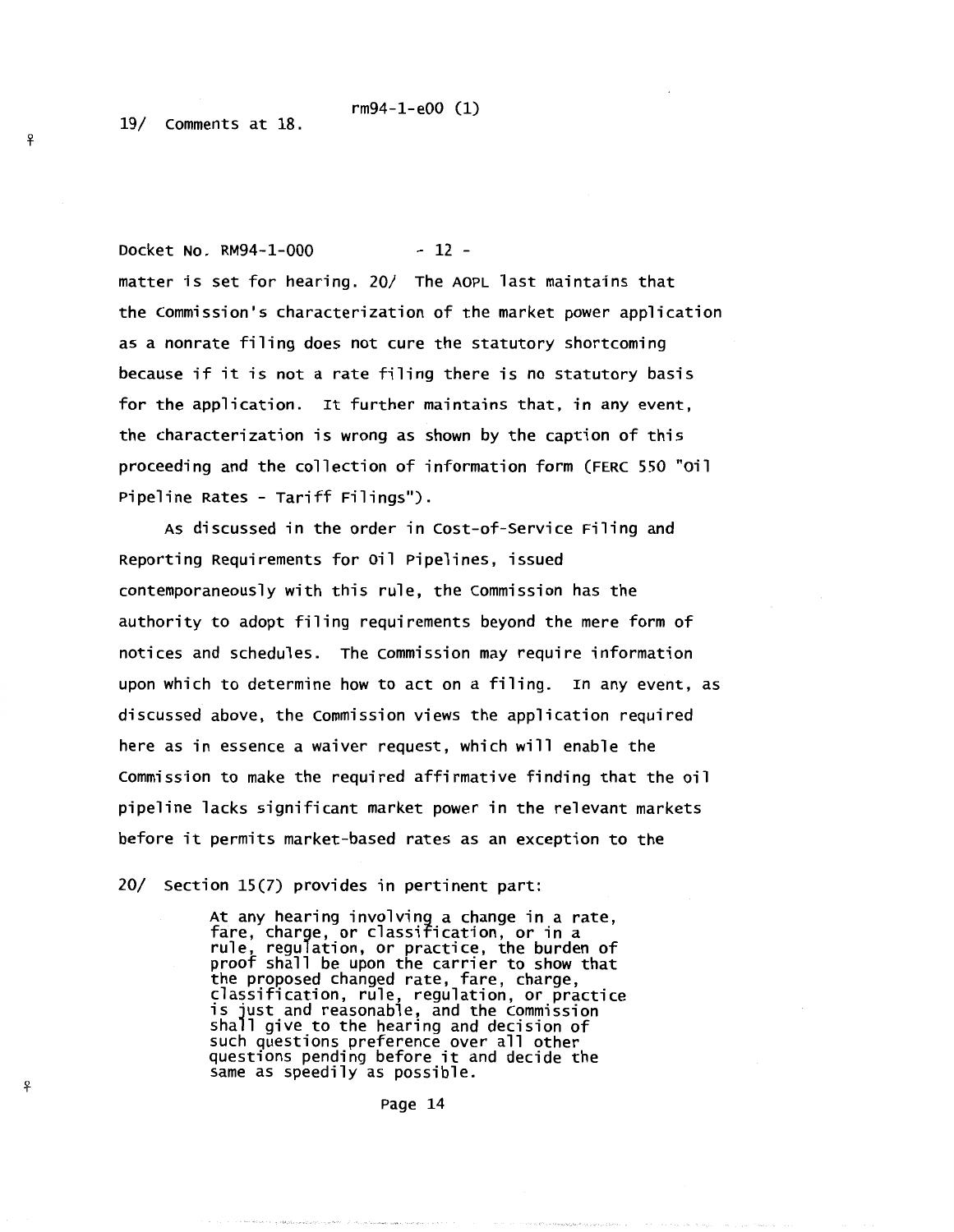Docket No. RM94-1-000 - 13 indexing approach. Nothing in the ICA prevents the commission from setting forth the requirements of a waiver request, including placing the burden of proof on the person seeking the waiver. Even if the application is a rate change under section 15(7), the commission is not compelled to hold a hearing, but if it does hold a hearing, the hearing may be resolved on the written record. The required application simply starts the hearing process and the statutory burden of proof would affix. 21/ With respect to the AOPL's arguments about the caption to this proceeding, it merely reflects the end result of the process -- market-based rates. Further, the form for the collection of information merely recognizes the end-result -- oil pipeline rates and, in any event, is purely ministerial.

The AOPL maintains that the commission's market power application process is inconsistent with the Act of 1992 streamlining mandate because it violates the Act of 1992's requirements that the commission "develop streamlined procedures 'to avoid unnecessary regulatory costs and delays'," that "proceedings address issues raised by parties with real economic interests, and that staff initiated proceedings be limited to

21/ The AOPL maintains that the scope of discovery is limited under the Commission's rules of practice and procedure (18<br>CFR 385.402(a)) to issues set for hearing. It submits that the commission will put the "procedural cart before the horse by requiring production of discovery - related information before the scope of contested issues has been established." comments at 40. As stated in the text, the established." Comments at 40. As stated in the text, the<br>Commission has the authority to adopt filing requirements<br>and to set forth the requirements for a waiver as the first stage of the investigation.

Page 15

<sup>~</sup>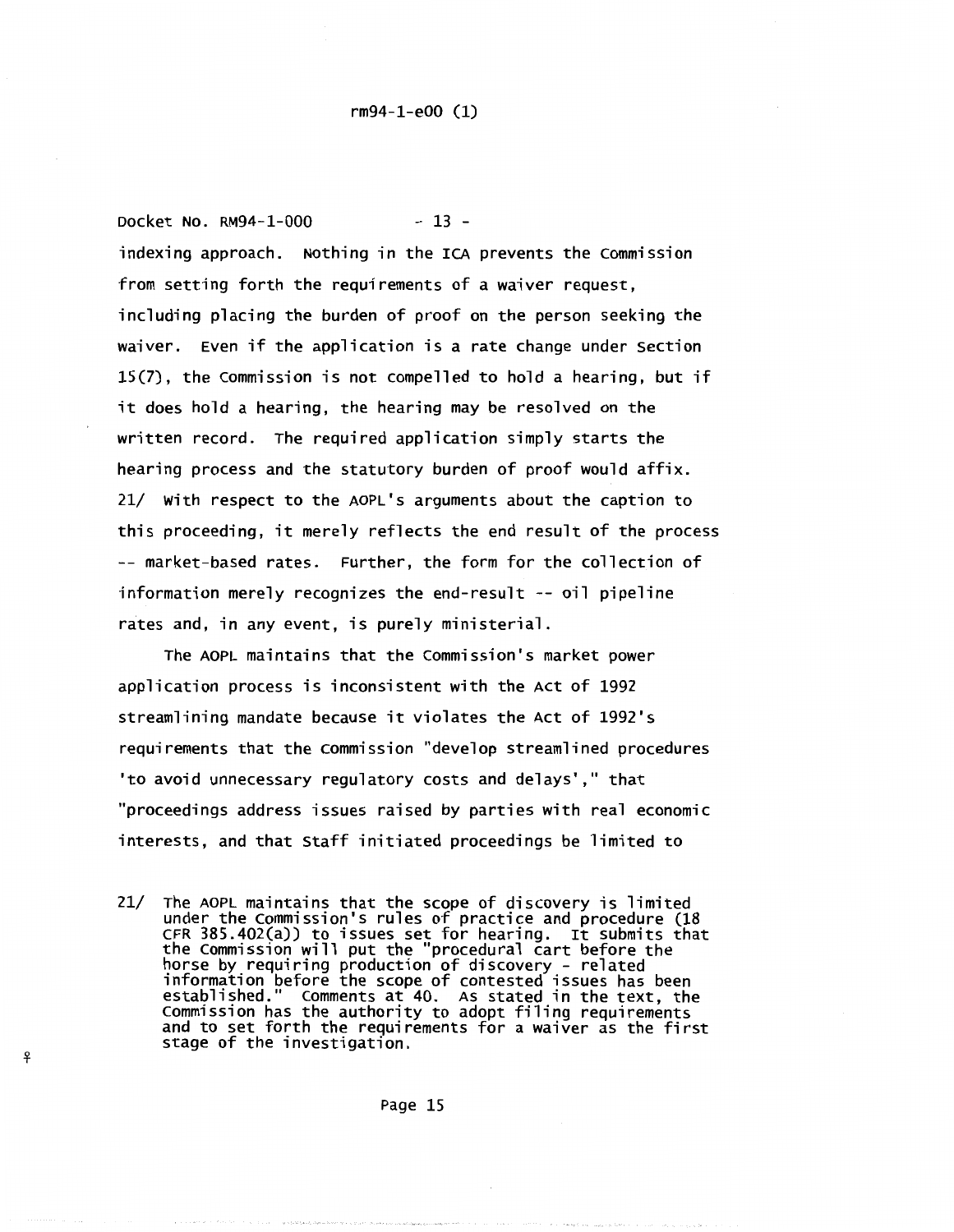Docket No. RM94-1-000 - 14 -'specific circumstances.''' 22/ It thus "submits that the scope of any market power investigation should be limited to (1) rates subject to a valid protest by an entity with a demonstrated economic interest in the pipeline's rate, or (2) markets that do not meet commission-established screens." 23/ It asserts that the commission's failure to adopt substantive guidelines does not comply with the Act of 1992's streamlining mandate.

The commission has fully complied with the mandate of the Act of 1992. The commission has adopted the indexing methodology, which is ''a simplified and generally applicable ratemaking methodology for oil pipelines in accordance with section 1(5) of Part I of the [ICA]." 24/ And, the commission has adopted streamlined procedures with respect to rates established under that methodology. The market-based ratemaking approach is not generally applicable. Therefore, it must be optional and oil pipeline specific. Indeed, the commission doubts that it could have adopted market-based ratemaking as the simplified and generally applicable ratemaking methodology in light of the court's holding in Farmers union that the commission cannot presume the existence of competition or that a competitive

23/ Id.

.

<sup>22/</sup> comments at 25. ARCO, Marathon, and Davis similarly ar9ue that the commission has fallen short of the Act of 1992 s streamlining mandate.

<sup>24/</sup> section 1801(a) of the Act 1992.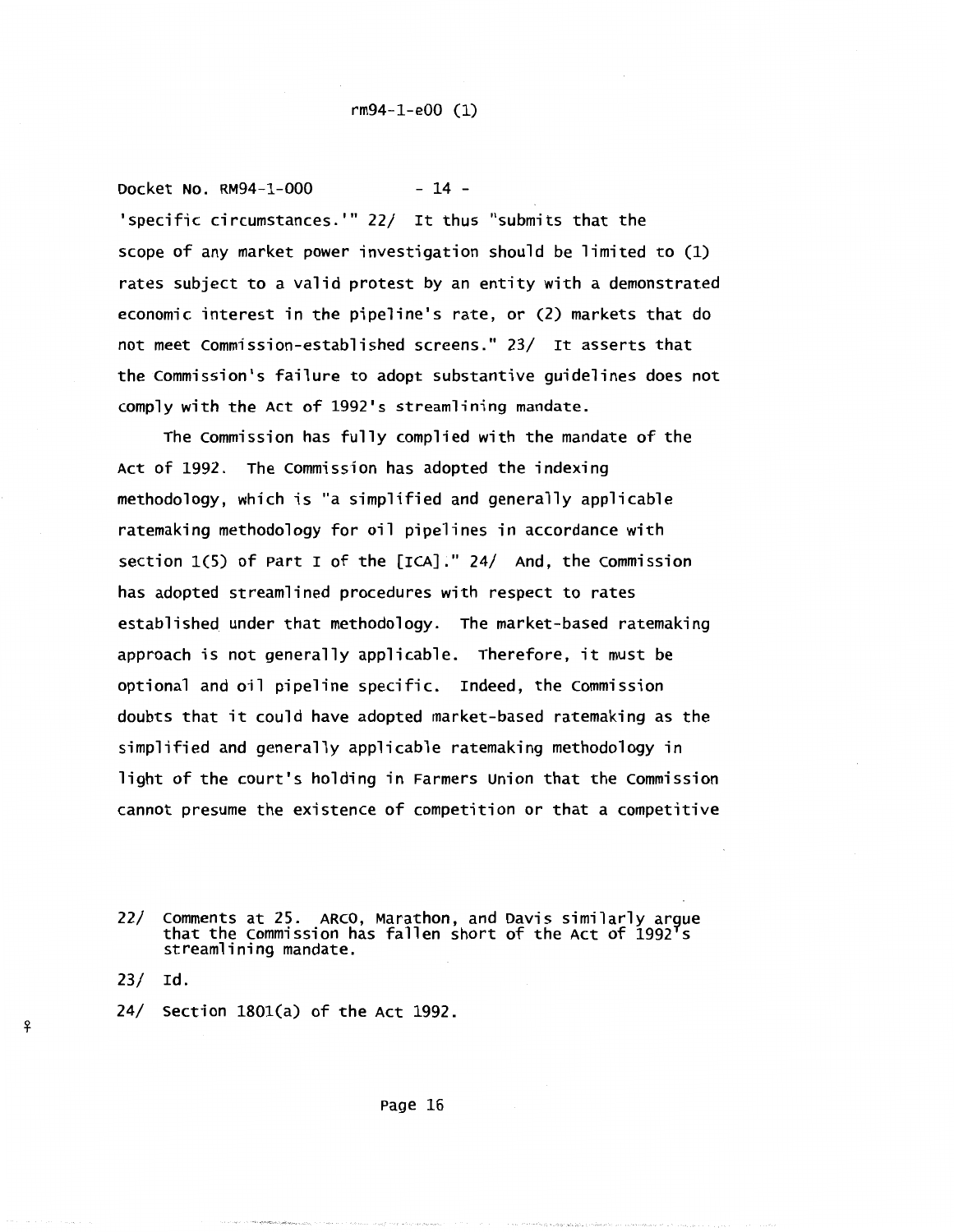Docket No. RM94-1-000 - 15 price will be within a just and reasonable range. 25/ In any event, the commission believes that the present regulations, in the spirit of the Act of 1992, indeed streamline procedures as to market-based rates by filling a regulatory void with respect to procedures and by minimizing burdens by obtaining data at the outset. This should avoid unnecessary regulatory costs and delays and result in informed decisions with respect to all markets in which an oil pipeline seeks to charge market-based rates rather than the generally applicable indexing methodology or, if appropriate, cost-based rates. In addition, the commission's requirements for standing are applicable. 26/ Last, there is nothing in the Act of 1992 even suggesting that the commission must adopt substantive guidelines for market-based rates, which, as discussed below, are not warranted at this time.

c. Disclosure of Confidential shipper Information

The AOPL maintains that the NOPR's filing procedures will place oil pipelines in the untenable position of violating their statutory duty not to disclose confidential shipper information in order to comply with the rule. The AOPL asserts that the commission cannot by rule repeal the statutory protection of confidentiality provided to shipper information by section 15(13) of the ICA. The AOPL asks the commission "to clarify that nothing in the NOPR is intended to require the production of

-'f

<sup>25/</sup> Farmers unions central Exchange, Inc. v. FERC, 734 F.2d 1486, 1510 (D.c. cir. 1984).

<sup>26/</sup> see section 348.2(g) referring to section 343.2(b).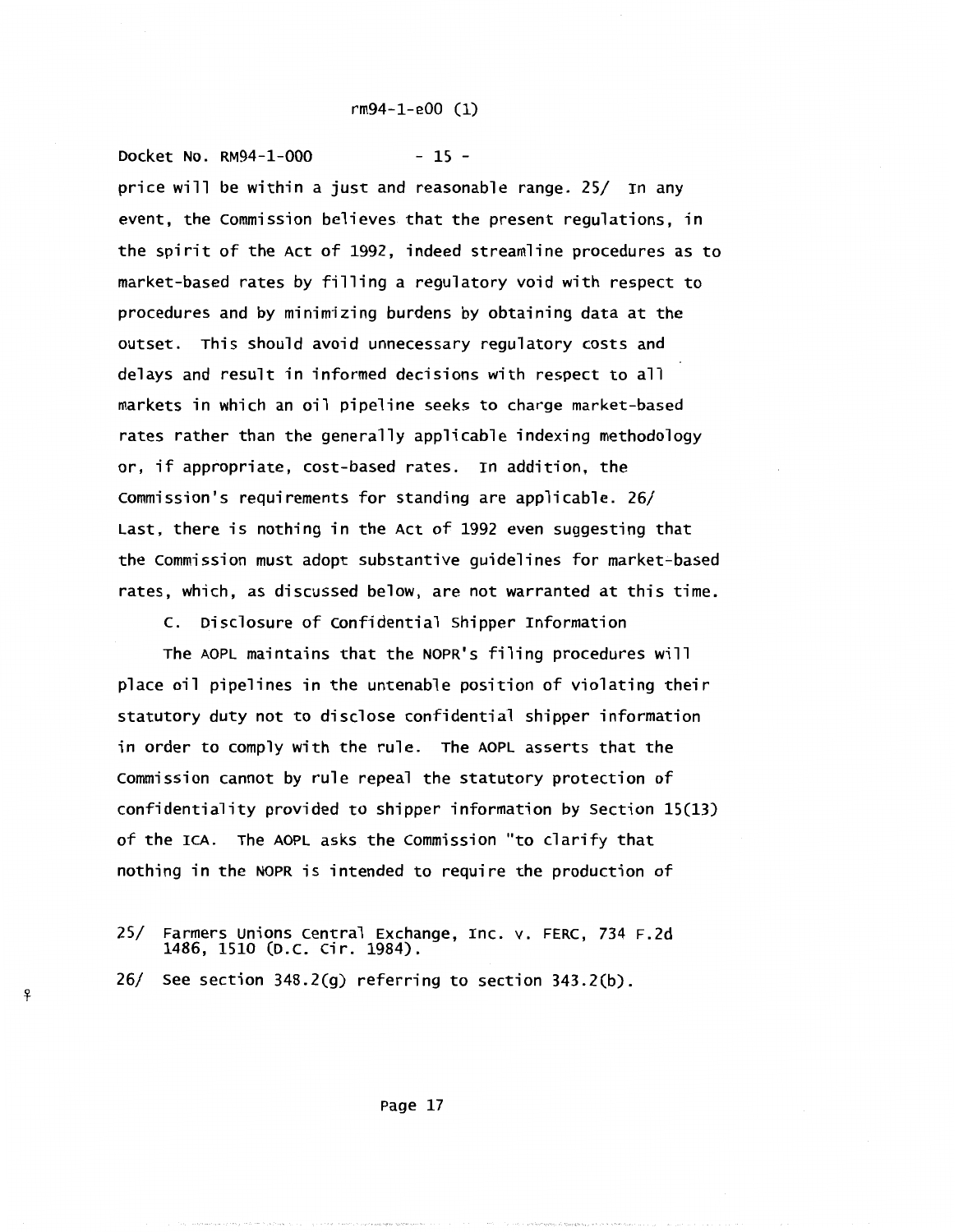Docket No. RM94-1-000 rm94-1-e00 (1) - 16 shipper information otherwise protected by ICA section 15 (13)." 27/

section 15(13) of the ICA makes it unlawful for an oil pipeline to disclose "any information concerning the nature, kind, quality, destination, consignee, or routing of any property tendered to" the oil pipeline for transportation, "which information may be used to the detriment or prejudice of such shipper or consignee, or which may improperly disclose his business transactions to a competitor." However, section 15(13) provides certain exceptions to allow "the giving of such information in response to any legal process under the authority of any State or Federal court, or to any officer or any agent of the Government of the united States ... in the exercise of its powers  $\ldots$  "

The commission is concerned about the possibility that an oil pipeline might violate section 15(13) and subject itself to a misdemeanor charge under section 15(14) of the ICA by disclosing statutorily protected shipper information. However, the commission sees no reason to eliminate the information collection in the proposed rule on that ground. under the new procedural rules adopted as section 348.2, 28/ the oil pipeline must file its application for a market power determination with the commission and provide a copy of its letter of transmittal, without a copy of the application, to each shipper and subscriber

27/ comments at 23. 28/ see infra.

-'f

Docket No. RM94-1-000 - 17 -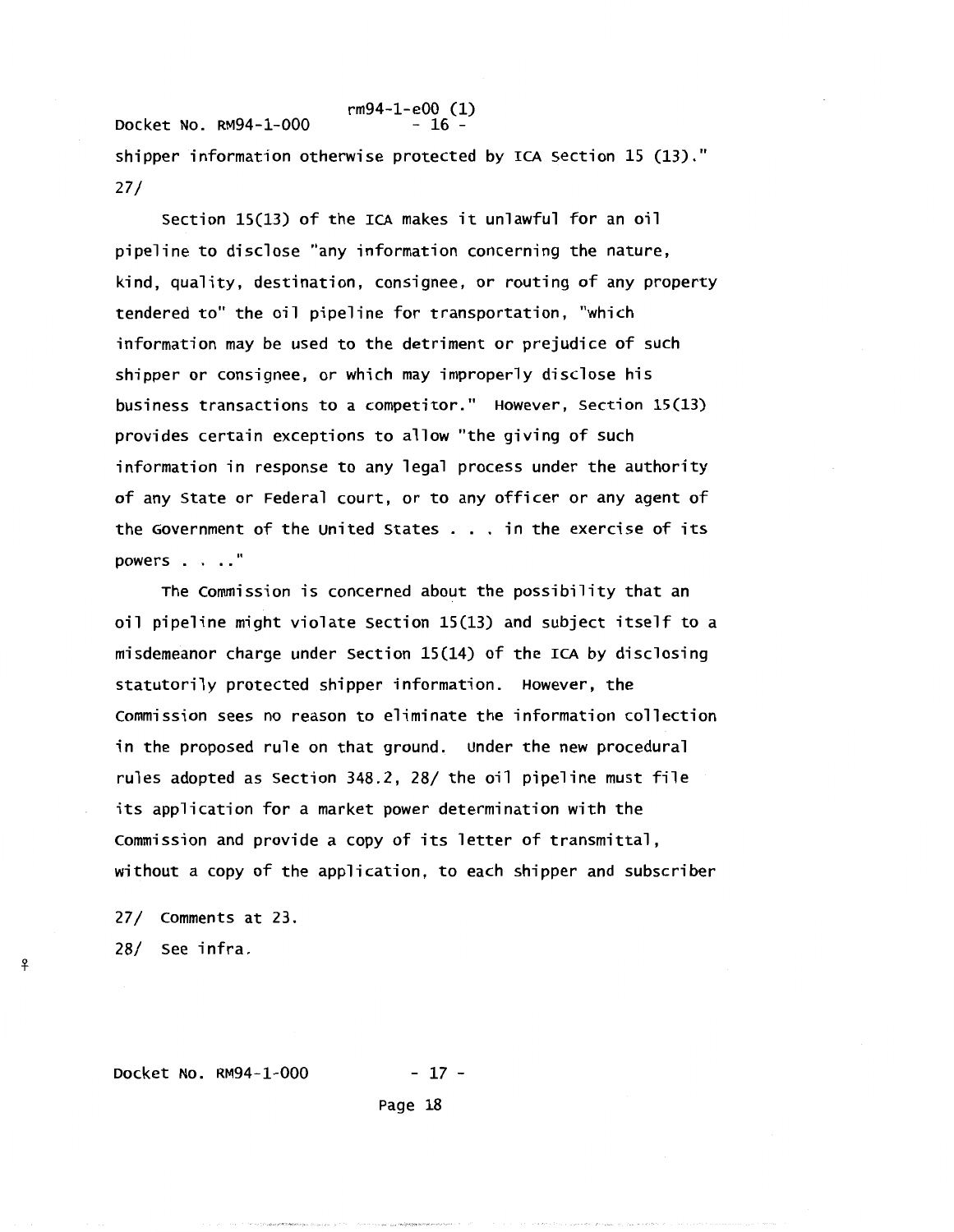on or before the day the material is submitted to the commission. Thereafter, the shipper or subscriber must make a written request for a copy of the oil pipeline's complete application, which must be provided by the oil pipeline.

The commission will adopt the following additional approach with respect to protected shipper information. First, under the exception provided by section 15(13), the commission in this order authorizes an oil pipeline to disclose information and materials necessary for it to file its application, which disclosure in the absence of this order might be deemed to violate section 15(13). Next, as with all submissions to the commission that include privileged information, the oil pipeline should file its application for a market power determination with a request for privileged treatment under Section 388.112 of the commission's regulations. As required by that section, the oil pipeline must indicate the information for which it is seeking privileged treatment, including identification of the material subject to section 15(13) of the ICA. However, for administrative convenience, the commission is requiring the oil pipeline to file the original application and three copies in an unredacted form rather than only the original as required by section 388.112(b)(ii) of the commission's regulations. The oil pipeline must file the remaining eleven copies required by section 348.2(a) of this rule and by Section 388.112(b) without the information for which privileged treatment is sought as required by section 388.112(b)(iii).

Docket No. RM94-1-000 - 18 -

-'f

In addition, the commission will require the pipeline to submit a proposed form of protective agreement with its request Page 19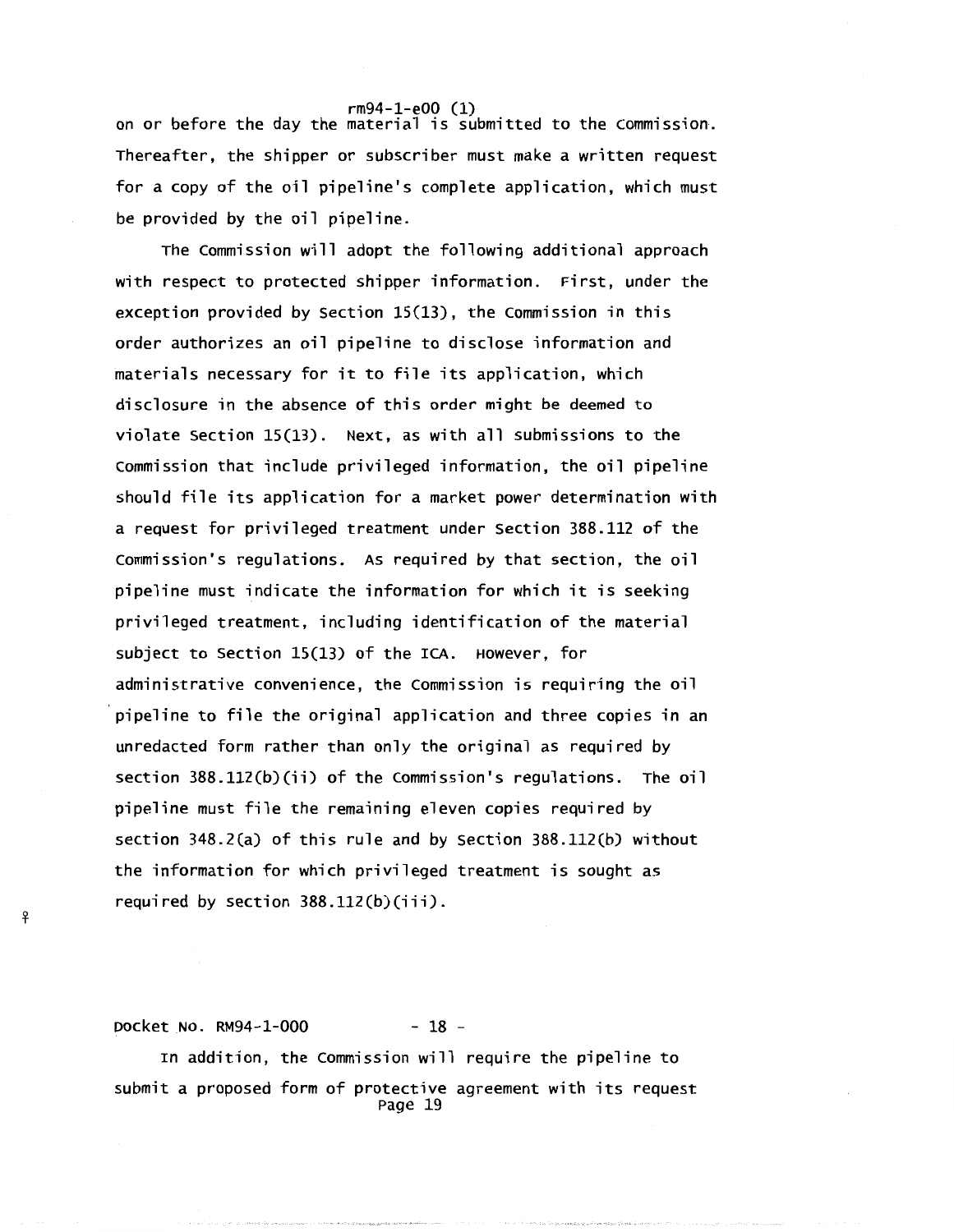for privileged treatment and with its letter of transmittal to its shippers and subscribers. Any shipper or subscriber seeking a complete copy of the oil pipeline's application must provide the oil pipeline with an executed copy of the protective agreement at the time it requests a copy of the oil pipeline's application. The commission will act expeditiously to resolve any controversies about protective agreements. This approach is similar to that used in litigated cases to prevent the disclose of sensitive information 29/ and akin to that suggested by the AOPL in its comments to the NOI. This approach will be sufficient to prevent the use of the information to the detriment or prejudice of a shipper and will not result in the improper disclosure of business transactions to a competitor. 30/ Hence, there will be no violation of section 15(13).

IV. SUBSTANTIVE GUIDELINES AND SCREENS AND ALTERNATIVE PROCEDURES

The commission will not adopt substantive standards, including screens and rebuttable presumptions at this time. Instead, the commission will continue to develop oil pipeline precedents on a case-by-case basis through the application procedure adopted by this rule.

29/ see, e.g., Phillips Pipe Line co., order to Produce shipper Information and Enter Protective order, Docket No. IS94-1- 000 (January 19, 1994).

30/ rd.

*-'?* 

Docket No. RM94-1-000 - 19 -

The AOPL, Marathon, and ARCO maintain that the Commission should adopt market power guidelines in this rule. The AOPL contends that the absence of those guidelines threatens to impose Page 20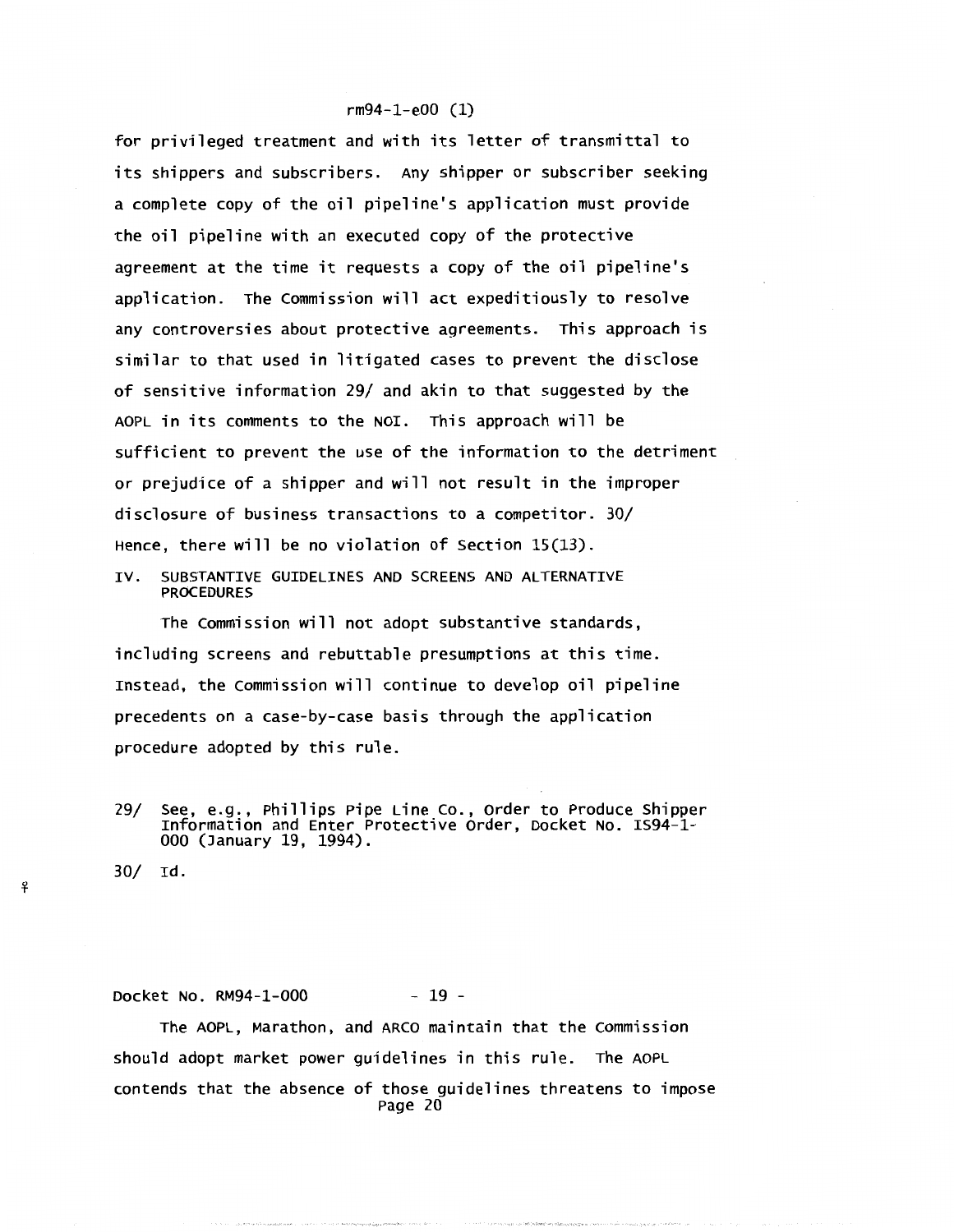undue burdens on all participants in a market-based rate proceeding. They further assert that the NOPR's reliance on a lack of consensus was misplaced because the Administrative Procedure Act (APA) does not require consensus as a prelude to adoption of a final rule and that, in any event, there was substantial support for streamlining market power determinations. It believes that without such substantive guidelines a market power presentation will be too elaborate and unfocussed because the oil pipeline will fear selecting an analytical model that unknown to it is disfavored by the commission. It thinks the industry is facing a "regulatory vacuum."

The AOPL, Marathon, and ARCO suggest the commission adopt certain guidelines and threshold screens in connection with establishing rebuttable presumptions as a means of streamlining market power determinations. They maintain that the oil pipelines should be able to use BEAs 31/ as their geographic markets without justification as proposed by the NOPR. They further submit that the relevant product market should be delivered pipelineable petroleum products (AOPL) or delivered pipelineable barrels of both refined and unrefined products

31/ The term BEA refers to united States Department of Commerce, Bureau of Economic Analysis Economic Areas. BEAs are 9eographic regions surrounding major cities that are 1ntended to represent areas of actual economic activity.

-'?

Docket No. RM94-1-000 - 20 -(Marathon). They also maintain that the commission should establish market power screens to establish rebuttable presumptions in connection with market power determinations. Marathon suggests an HHI 32/ of 2500. ARCO suggests screens Page 21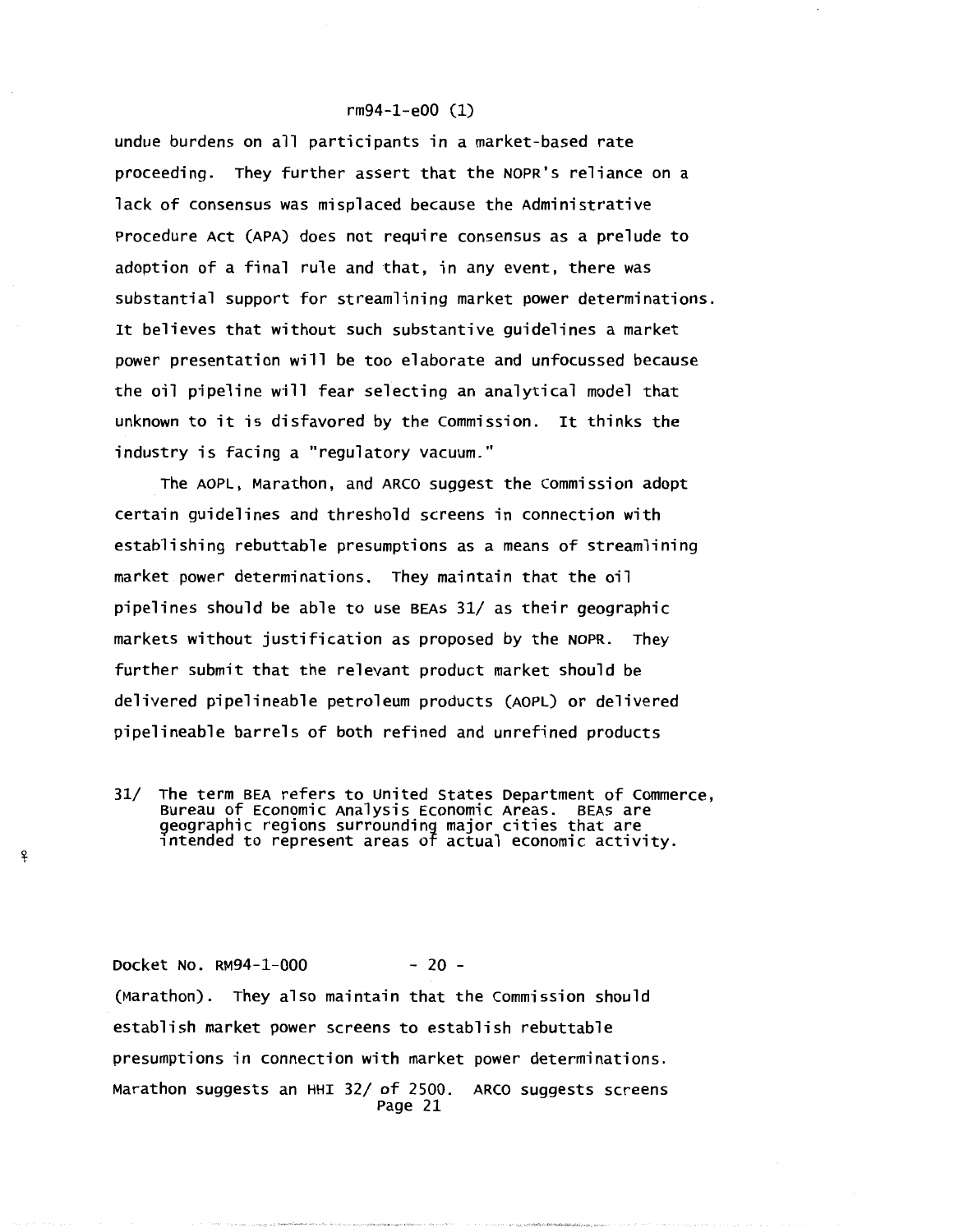of a market share based on actual deliveries or capacity of less than 45 percent into, for example, a BEA or a market share of 55 percent combined with an HHI of 2500 or less based on capacity data. The AOPL refers to those screens as suggested by Williams 33/ and Buckeye 34/ and refers to a third threshold of a ten percent market share for potential waterbased traffic.

on the other hand, Alberta, Total, the Farmers, and sinclair support the commission's decision not to set substantive standards and to develop precedents on a case-by-case basis. They agree with the NOPR that no consensus exists among affected groups about substantive standards and maintain that the commission should not consider establishing substantive standards until it has gained more experience from a number of applications for market rates. Total and the Farmers submit that the commission properly rejected the use of HHis as screens to avoid arbitrary results. Sinclair approves of the Commission's

- 32/ The HHI stands for the Herfindahl-Hirschman Index, which calculates market concentration by summing the squares of individual market shares of all the firms in the market. For example, if each of four firms has a 25 percent share of the market, the HHI for the market would be .2500 ((.25 x .25)4) or 2500 in nontechnical terms.
- 33/ Williams Pipe Line Co., 68 FERC 1 61,136 (1994).
- 34/ Buckeye Pipe Line co., 53 FERC ~ 61,473 (1990), order on reh'g, 55 FERC ~61,084 (1991).

Docket No.  $RM94-1-000$  - 21 decision not to establish generic standards about geographic markets and to place the burden on the oil pipeline to show the relevance of any BEA.

The Commission recognizes that the APA does not require a consensus to adopt rules. However, here, where the commission Page 22

<sup>~</sup>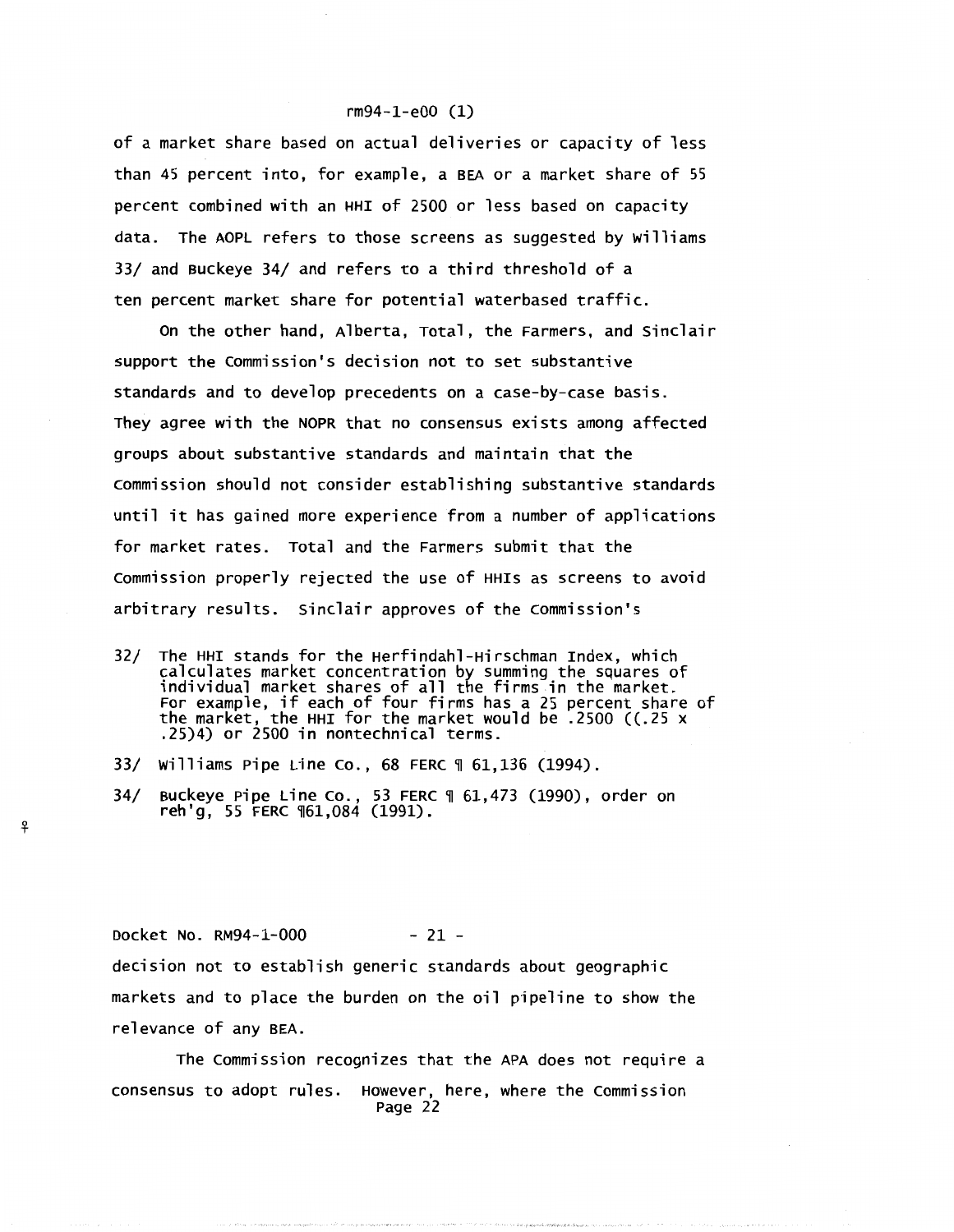has the very limited experience of two oil pipeline proceedings with respect to market power determinations, this lack of consensus among the parties most affected suggests to the commission that it should proceed cautiously on a case-by-case basis to ensure that markets are not presumed to be competitive. 35/ Hence, the commission at this time is not adopting substantive guidelines and screens. 36/

The Commission sees no regulatory vacuum as asserted by the AOPL. The commission's procedural regulations set forth clearly what matters are pertinent in determining significant market power-- e.g., geographic and product markets, HHis and market share. The Commission does not view the lack of screens as unfair or unduly burdensome. As with any proponent, the oil pipeline must make its most persuasive case for its position.

with respect to specific screen issues, the commission is not ready to adopt BEAs as the defined or presumed geographic market in the absence of more experience in determining relevant

- 35/ Farmers union central Exchange, Inc. v. FERC, 734 F.2d 1486, 1510 (D.C. Cir. 1984).
- 36/ The comments to the NOI, among other things, indicated a lack of consensus about the use of BEAs and the appropriate<br>level for an HHI screen.

*-'?* 

Docket No. RM94-1-000 - 22 geographic markets. similarly, the commission is not ready to adopt a specific definition of product market. Nor can the commission at this time adopt presumptions about market power determinations. The commission prefers to gain more experience with specific cases to develop HHI (market concentration) and market power criteria for oil pipelines. 37/ These issues Page 23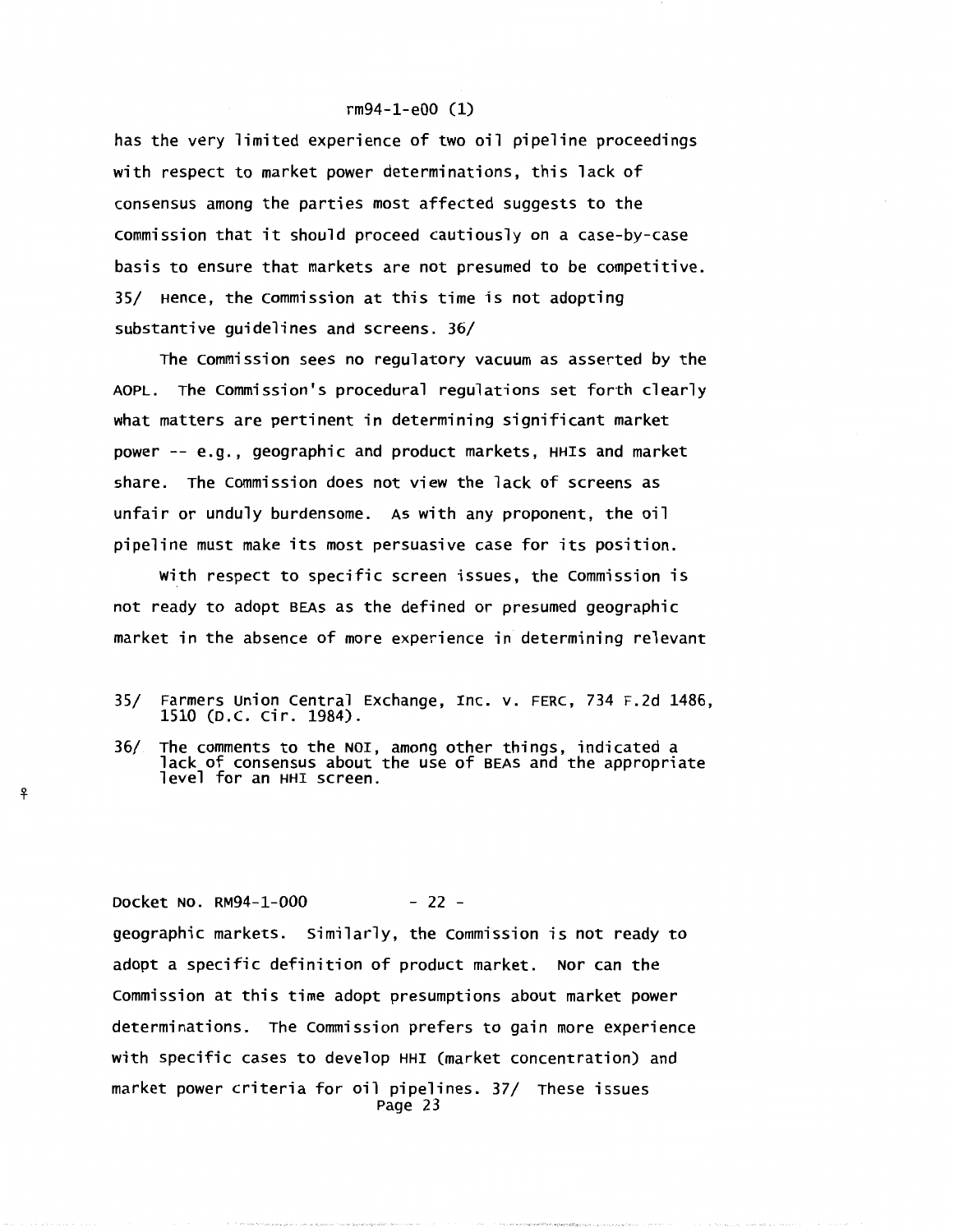should all be pursued cautiously on a case-by-case basis to ensure that markets are not assumed to be competitive. of course, as more experience is gained, precedent can serve as well as presumptions to provide guidance.

The AOPL contends that the proposed application process is unfair because an oil pipeline must shoulder its burden of proof prior to knowing whether the competitiveness of a market has been challenged. Both the AOPL and ARCO suggest alternative procedures based on the use of screens. Total, the Farmers, Petrochemical, and Sinclair approve of the commission's procedural rules requiring the oil pipeline to file a case-inchief at the outset. Total maintains that this will lessen the burden on parties to a market power case. It suggests that the burden could be further minimized and the analytical quality of the data enhanced if the commission would direct staff to

37/ Geographic and product markets and HHis and market power are also discussed infra.

*!?* 

Docket No. RM94-1-000 - 23 aggregate oil pipeline data by origin and destination markets. 38/

As indicated above, the Commission is not adopting any market power screens. Hence, it rejects the AOPL'S and ARCO's proposed alternative procedures. In any event, the commission sees no unfairness in adopting the proposed case-in-chief approach in lieu of the "Buckeye" approach. 39/ The Page 24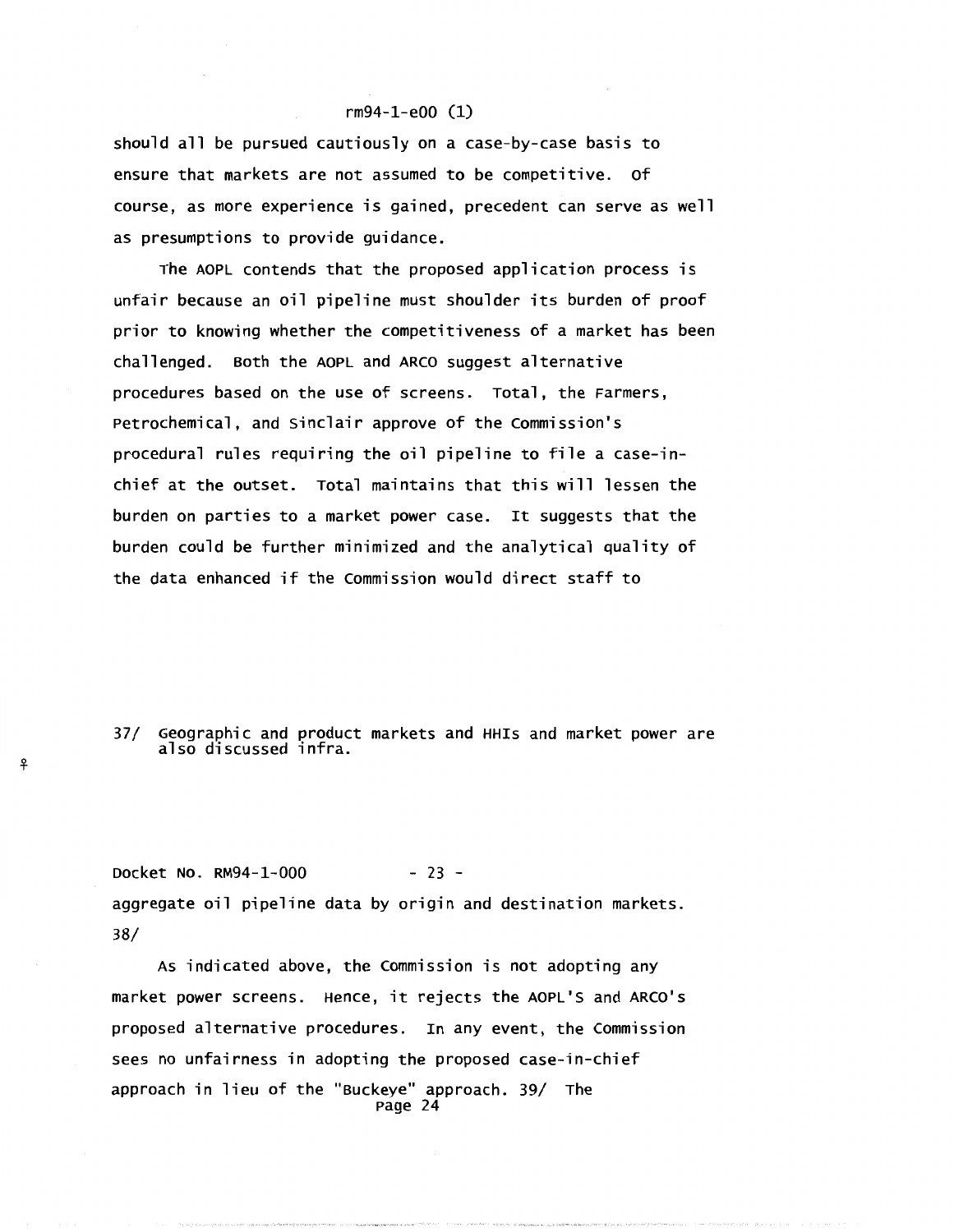Commission is requiring no more than an oil pipeline bear its burden of proof in a fashion that ensures that there is no reliance on presumed market forces. 40/ Last, the Commission, as part of this rule, sees no reason to direct staff to aggregate oil pipeline data.

ARCO suggests that if an oil pipeline's indexed-based rates are challenged as substantially exceeding its increase in costs, the oil pipeline should be allowed to advance a market-based justification of those rates in a Buckeye bifurcated procedure. The commission rejects ARCO's suggestion because it is

- 38/ In example, Total states that: "delivery based market shares of pipelines can be aggregated to calculate delivery-<br>based HHIs. The availability of such studies to shippers<br>would minimize their burden of constructing an answer to a pipeline's direct case." comments at 2, 3.
- 39/ In general, an oil pipeline tariff filing was not suspended or 1nvestigated unless it was protested. under the "Buckeye" approach, if its rates were protested, the oil pipeline could elect at the hearing to prove it lacked significant market power, filing its case-in-chief after discovery. see Buckeye Pipe Line co., 44 FERC ~ 61,066 (1988).
- 40/ Farmers union central Exchange, Inc. v. FERC, 734 F.2d 1486, 1510 (D.C. Cir. 1984).

Docket No. RM94-1-000 - 24 -

 $\overline{\mathbf{f}}$ 

appropriate to keep cost challenges to indexed rates separate from market-based rate cases. For example, under ARCO's proposal, if the oil pipeline failed in its market-based defense, it would still be able to defend on cost grounds. The commission believes it better for the oil pipeline to defend solely on cost grounds under order No. 561. An oil pipeline may file an application for market-based rates at any time.

Buckeye asks about noncompetitive markets after others are Page 25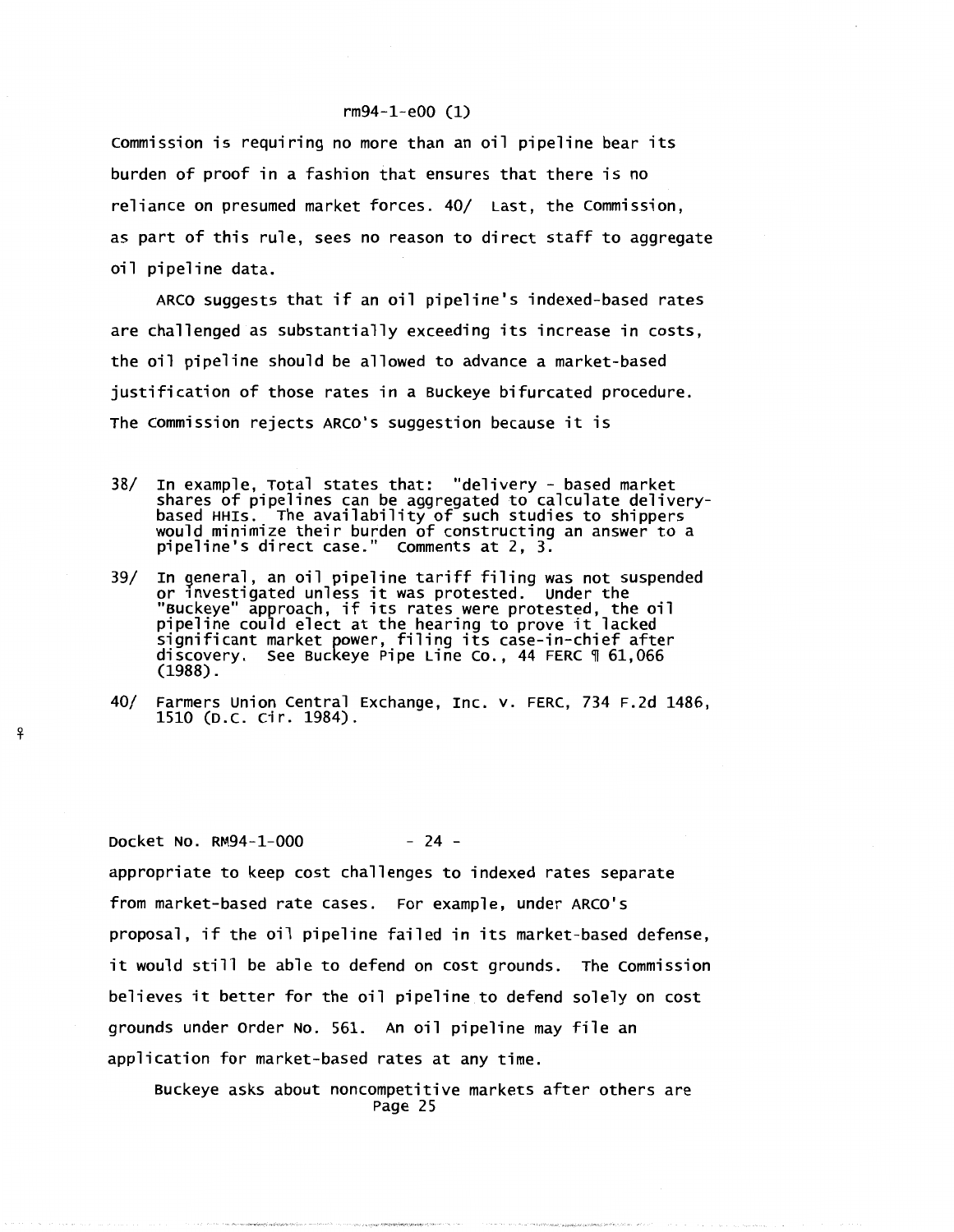found to be competitive. It asks the commission to clarify that it will "permit substantially competitive pipelines to propose alternative ratemaking programs or approaches that do not apply the index to their less competitive markets." 41/ It also is concerned about the difficulty of an allocation of costs between competitive and noncompetitive markets under a cost-of-service analysis if raised by the shipper or oil pipeline.

The Commission sees no need to discuss Buckeye's requests and concerns here. Any oil pipeline seeking a waiver from the index for another approach for noncompetitive markets may file such a waiver request with its application for market-based rates.

v. Monitoring and constraints

<sup>~</sup>

As in the NOPR, the commission proposes no generic constraints on the level of market-based prices or on their

41/ Comments at 8. Buckeye refers to its own program but states that it does not suggest that it be addressed here.

Docket No. RM94-1-000 - 25 duration. In addition, the commission proposes no mechanism to monitor market-based rates.

Sinclair maintains that the commission, to discharge its responsibilities under the ICA, must impose price caps and term limits on market-based rates. The Farmers submit that any market-based rates should be experimental and for a trial period such as the three-year period allowed in Buckeye. They argue that this will allow the commission and shippers to judge whether competition is actually effective in a particular market. In Page 26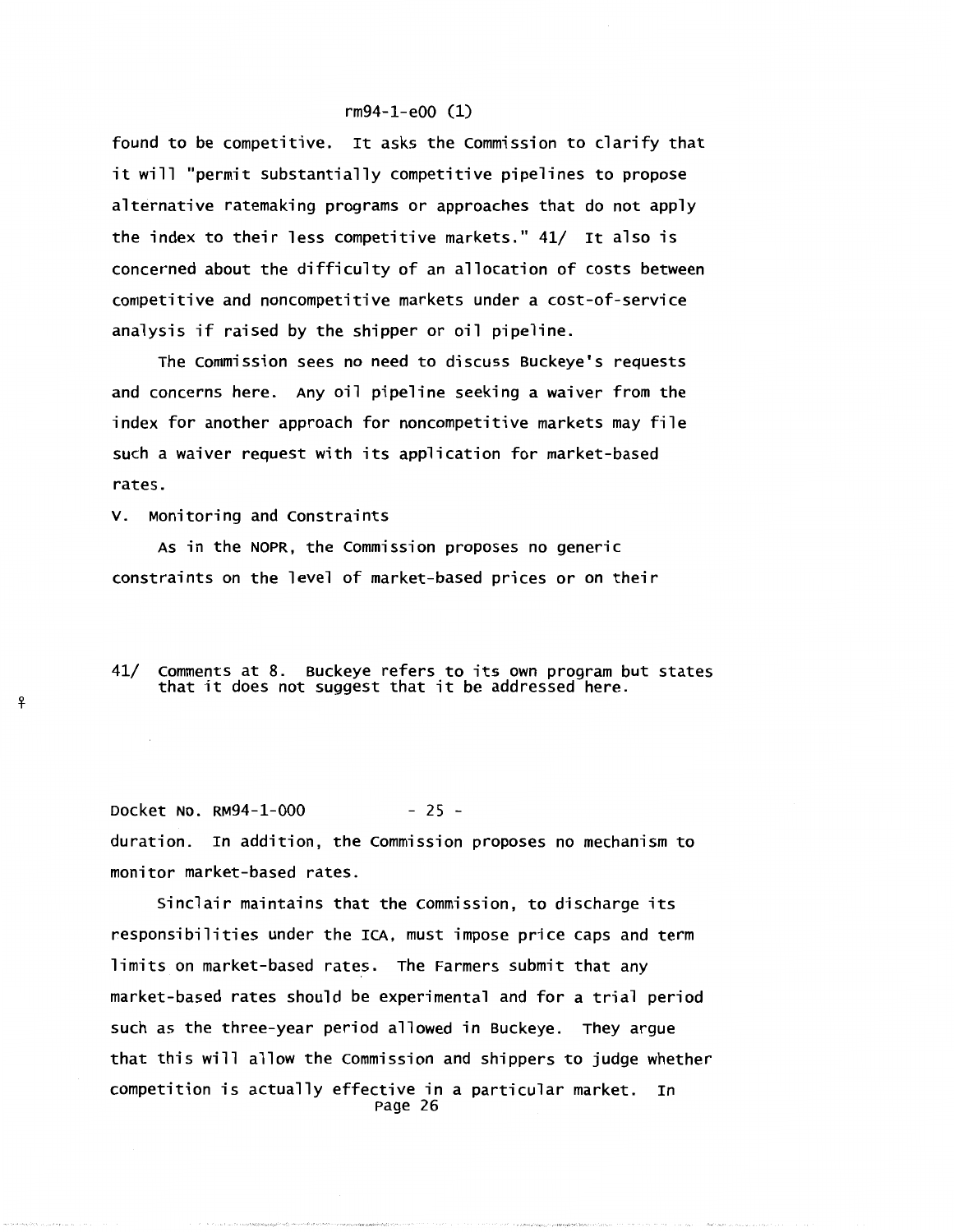addition, they maintain that the final rule should require applicants for market-pricing authority to propose specific safeguards against the risk that competition will not effectively constrain rate increases.

Alberta maintains that the commission should require an oil pipeline to file comprehensive information about the markets in which it is charging market rates so that the Commission can examine whether the pipeline has been able to exercise significant market power. It also suggests that the Commission monitor an oil pipeline's earnings because comparison of its earnings prior to using market rates to its earnings thereafter may indicate that it has exerted monopoly power. Alberta further suggests the commission reconsider adopting a rate trigger mechanism as a safeguard against monopoly rents and to provide a tolerance level around rates to ensure they do not stray from a zone of reasonableness.

Docket No. RM94-1-000 - 26 -

ቶ

The Commission concludes that there is no need to adopt generic rules about constraints on the level or duration of market-based prices. This is a matter to be considered in individual cases in light of the circumstances there. The commission does not consider the market-based rate approach for oil pipelines generically as experimental or in need of a trial or in need of generic safeguards, such as rate triggers. All such issues can be discussed in the context of an individual case.

The commission will be able to adequately monitor marketbased rates through price changes because the oil pipeline must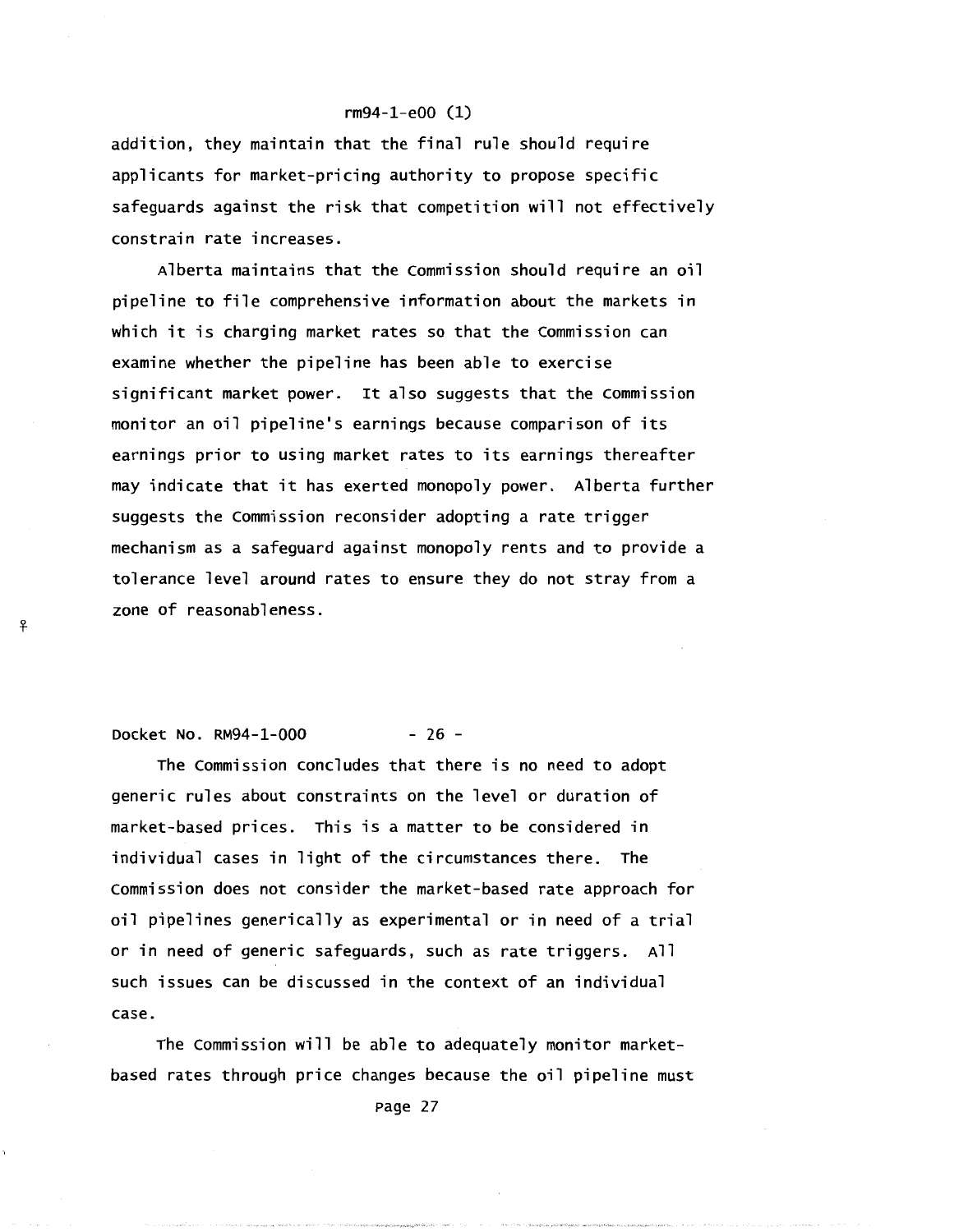rm94-1-e00 (1) file its rates. In addition, the commission can monitor the oil pipeline's aggregate earnings through its Form No. 6 filing. VI. THE RULE

The commission is amending subpart P of its regulations, Regulations under the Interstate commerce Act, by adding a new Part 348 to those regulations. section 348.l(a) requires an oil pipeline to file a statement of position and supporting statements with its application. section 348.1(b) provides that an oil pipeline's statement of position must include an executive summary of its statement of position and a statement of material facts. The latter must include citation to the supporting statements, exhibits, affidavits, and prepared testimony. In its statement of position, the oil pipeline would be expected to present its arguments in favor of its position that it lacks significant market power in the relevant markets. The commission

Docket No. RM94-1-000 - 27 received no comments about the specifics of sections 348.l(a) and (b). 42/

<sup>~</sup>

section 348.1(a) requires that an oil pipeline seeking a market power determination include with its application the information required by section 348.1(c). under section 348.1(c) the oil pipeline must include certain designated information. The information required is mostly factual and is relevant to measuring the oil pipeline's ability to exercise market power in the relevant markets. That measurement will enable the commission to determine whether the oil pipeline can exercise significant market power by profitably maintaining its prices significantly above competitive levels for a significant period.

The Commission is requiring the oil pipelines to essentially<br>Page 28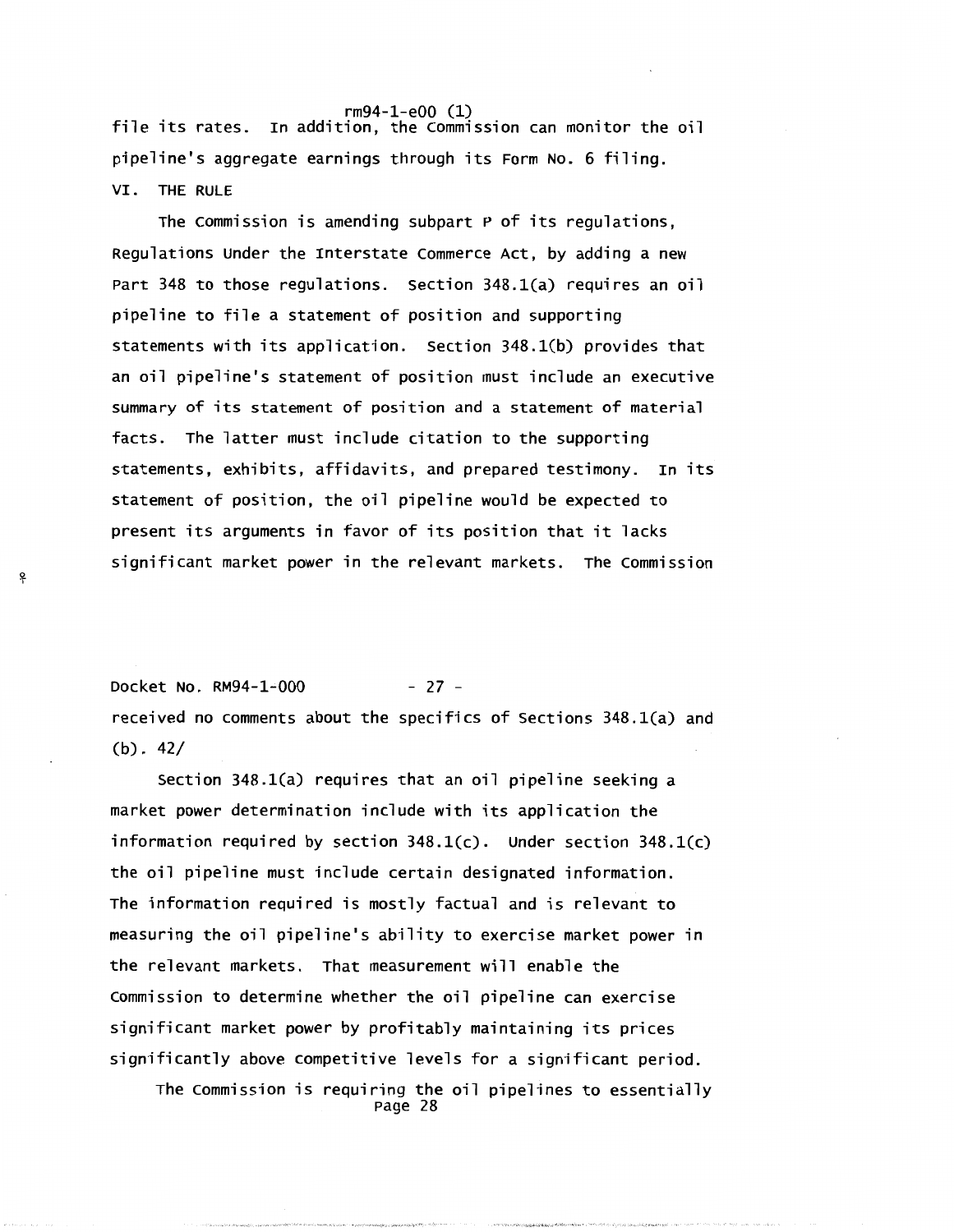file the same information as the Commission has analyzed in the past in oil pipeline proceedings with respect to market power determinations. In brief, the commission is first requiring the oil pipeline to define the relevant markets to be analyzed. It must identify the geographic areas and the products to be analyzed to establish the relevant markets for which to determine market power. For example, the inquiry might be, does the oil pipeline possess significant market power over the transportation of crude oil into the Houston area? Further, the Commission is requiring the oil pipeline to identify the competitive transportation alternatives for its shippers, including potential

 $42/$  The argument that it is unfair to require the oil pipeline applicant to file a case-in-chief at the outset was<br>discussed above.

Docket No. RM94-1-000 - 28 -

<sup>~</sup>

₽

competition, and other competition constraining its rates. Finally, the oil pipeline must compute the market concentration for the relevant markets (the HHI) and other market power measures based on the information provided about competition. The commission will be able to analyze the oil pipeline's information and its measures of market concentration and power to determine if the oil pipeline lacks significant market power in the relevant markets.

If a record about a market has been established in an oil pipeline proceeding, another oil pipeline may make use of all or part of that record in satisfying its burden to present information to the extent the other record contains relevant public information which is not out-of-date. 43/ The commission turns to the specific supporting statements. Page 29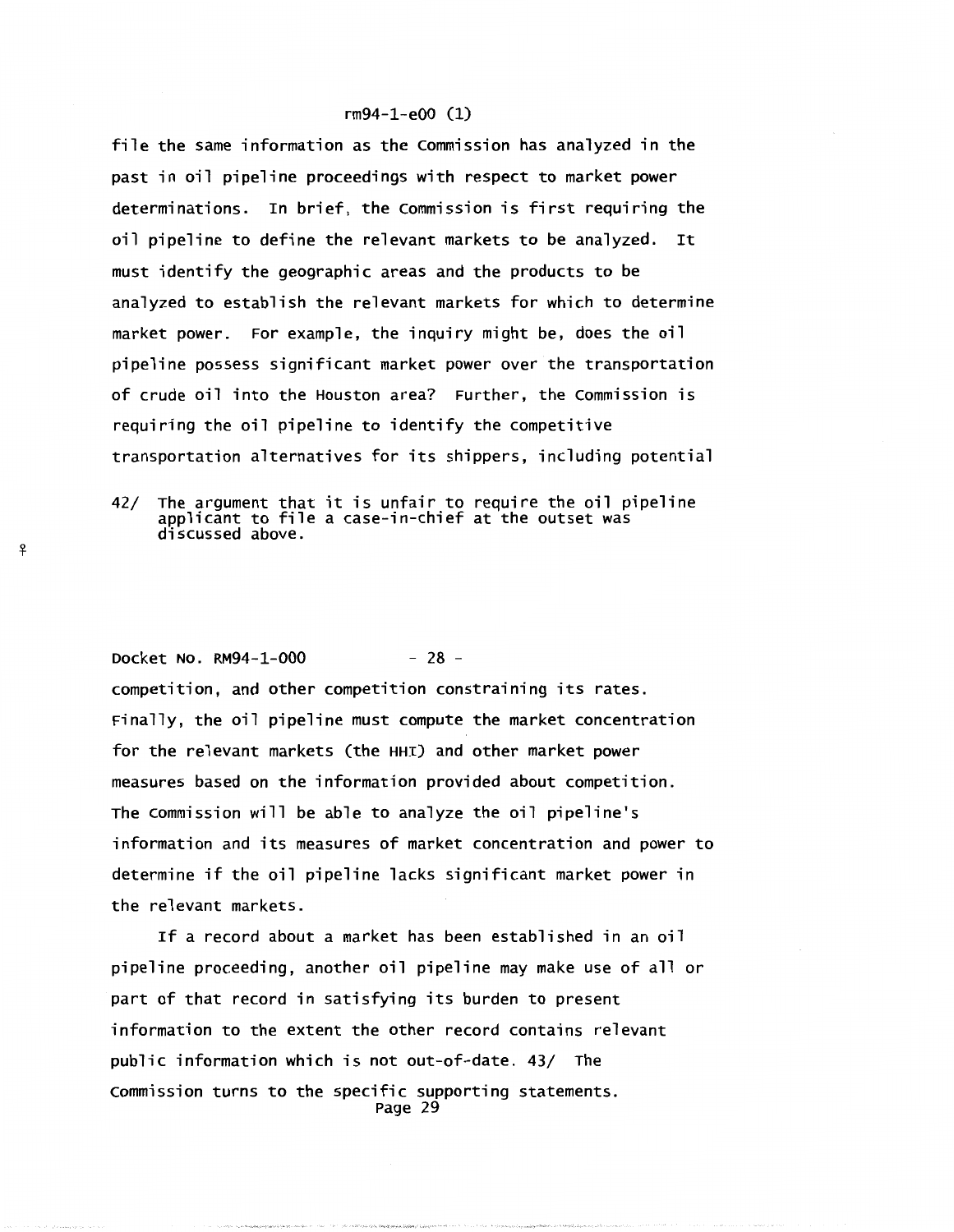A. Statement A - Geographic Market

In statement A, the Commission is requiring that the oil pipeline describe the geographic markets in which it seeks to make a showing that it lacks significant market power. The oil pipeline must explain why its method for selecting the geographic markets is appropriate. The Commission also is requiring the oil pipeline to include both relevant origin and destination markets in its evidentiary presentation. This will provide interested parties with complete information about competition at the supply and delivery ends of the pipeline system. The commission is not

43/ FERC Stats. & Regs. Proposed Regulations \ 32,508 at p. 32,889.

# Docket No. RM94-1-000 - 29 -

<sup>~</sup>

requiring the oil pipeline to file a market analysis of each point-to-point corridor. The commission concludes that, in light of the significant point-to-point traffic in the oil pipeline industry, this would be too onerous a requirement at the filing stage, that a point-to-point corridor analysis may exclude competitive alternatives to the relevant service and, in some instances, it could provide an inaccurate picture of market concentration. However, a protestant may, as part of its response to the oil pipeline's application, seek to prove that in the particular circumstances a point-to-point corridor approach should be used to determine the appropriate geographic market.

The commission is not requiring an oil pipeline to file pursuant to any particular geographic market definition. But the commission expects that oil pipelines will propose to use BEAs as their geographic markets. In that event, the burden will be on Page 30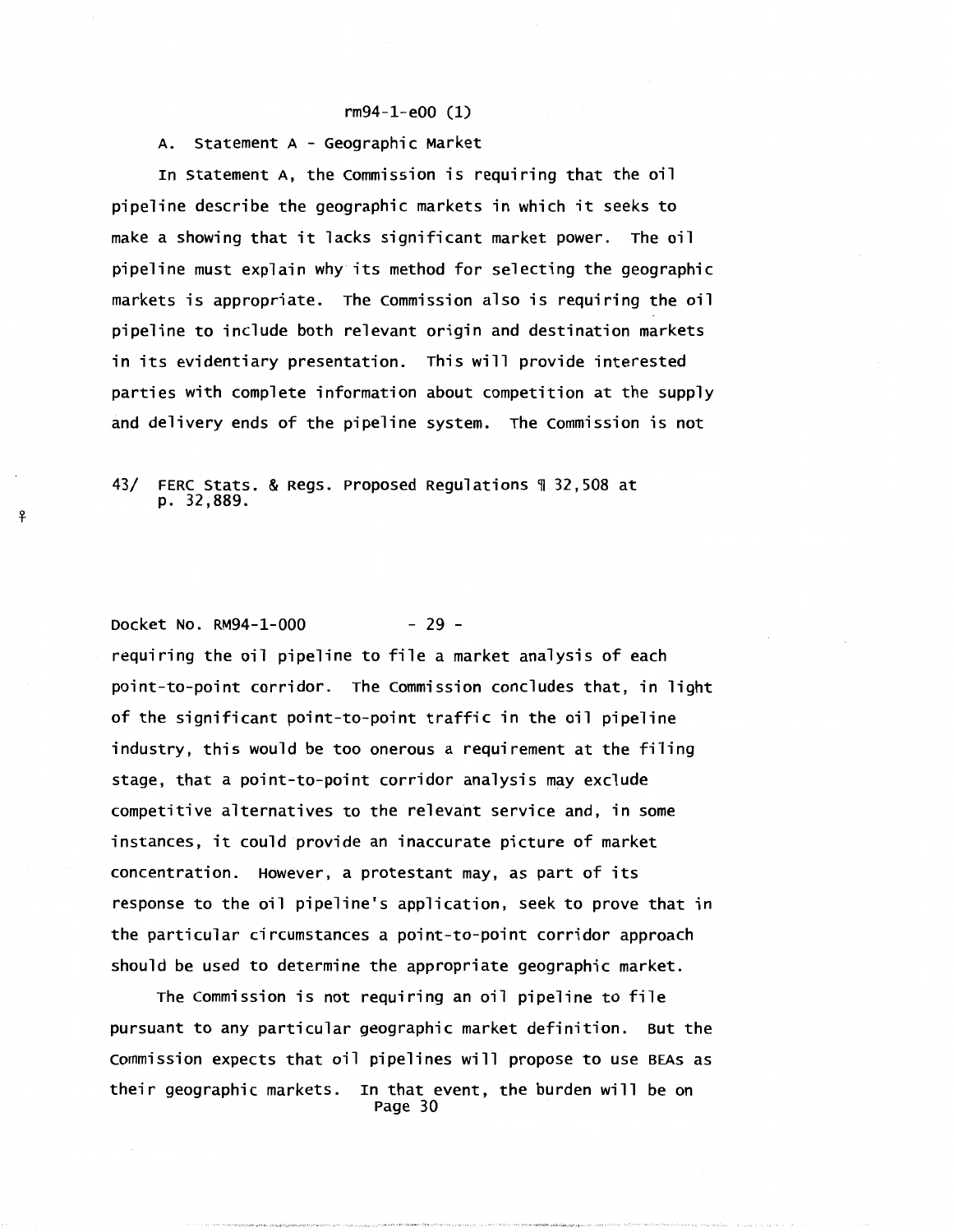the oil pipeline to explain why its use of BEAs or any other definition of the geographic market is appropriate. If a pipeline uses BEAs, it must show that each BEA represents an appropriate geographic market. of course, the oil pipeline may choose to define its relevant geographic markets at a sub-BEA level, such as by a given radius around its terminals. As with BEAs, the oil pipeline must explain why this geographic market definition is appropriate.

The AOPL, ARCO, and Marathon maintain that the commission should establish BEAs "as the generally applicable means for determining relevant geographic markets'' or "[a]lternatively the

# Docket No. RM94-1-000 - 30 -

<sup>~</sup>

'explanation' that use of BEAs to define relevant geographic markets complies with commission precedent should satisfy a pipeline's obligation to explain its chosen approach." 44/ The AOPL refers to Buckeye and williams as such precedents employing BEAs to define relevant geographic markets.

Alberta, Total, and the Farmers support the commission's geographic market proposal. Alberta maintains that the geographic size of markets will depend on many factors. Total submits that there are many instances where BEAs are larger than a relevant geographic market area, such as where a pipeline needs two terminals to serve distinct population centers. It further states that it does not object to the commission's proposal to allow pipelines to submit data on a BEA basis, provided that shippers have the right to contend that the BEA is too large. In addition, Total states that it supports the commission's conclusion that shippers should be entitled to present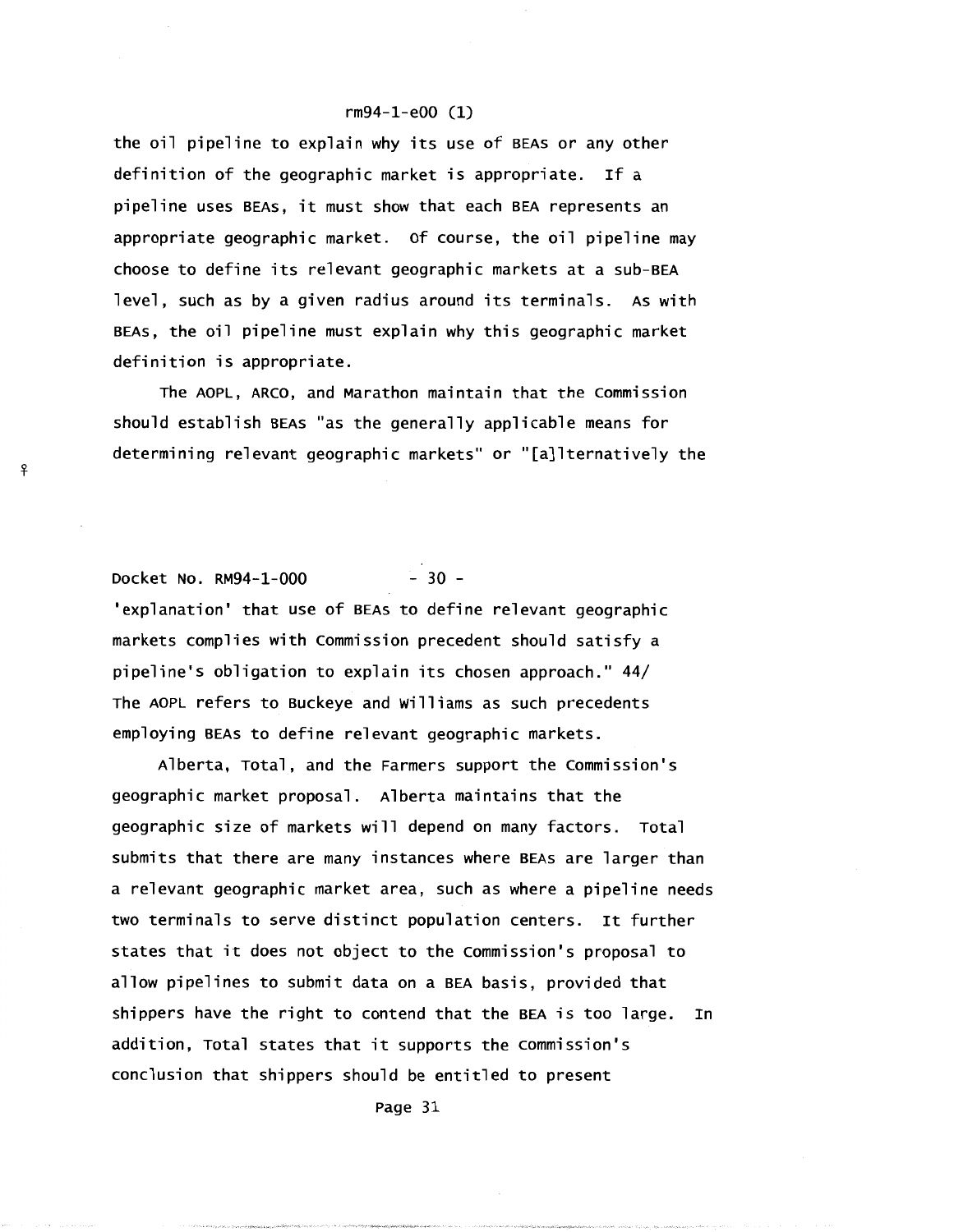rm94-1-e00 (1) information demonstrating that it may be appropriate to utilize a point-to-point transportation corridor market as the relevant geographic market. The Farmers maintain that it is far more realistic to define relevant geographic markets on a fact basis than on the basis of arbitrary BEAs.

The commission rejects the oil pipelines' requests with respect to BEAs. As stated above, the commission believes that the appropriate geographic markets should be determined in each

44/ AOPL's comments at 41.

 $\mathbf{P}$ 

Docket No. RM94-1-000 - 31 proceeding based on its facts. The burden is on the proponent of any particular definition.

The AOPL also argues against the proposal to include origin markets. It states that the commission provided no rationale in the NOPR and that in Buckeye and Williams the commission rejected arguments that it consider origin markets and focused only on destination markets. It adds that this complexity is not needed when there is little reason to be concerned about monopsony power in origin markets, that an analysis of each end of point-to-point service would significantly increase the burden on oil pipelines, and that the definition of origin market is a matter of some uncertainty owing to interconnections. The AOPL asserts that a competitive analysis of origin markets should be required only when proposed by an oil pipeline or if a shipper raises an issue of market power in origin markets.

on the other hand, Alberta and the Farmers support the commission's proposal to include origin markets. Alberta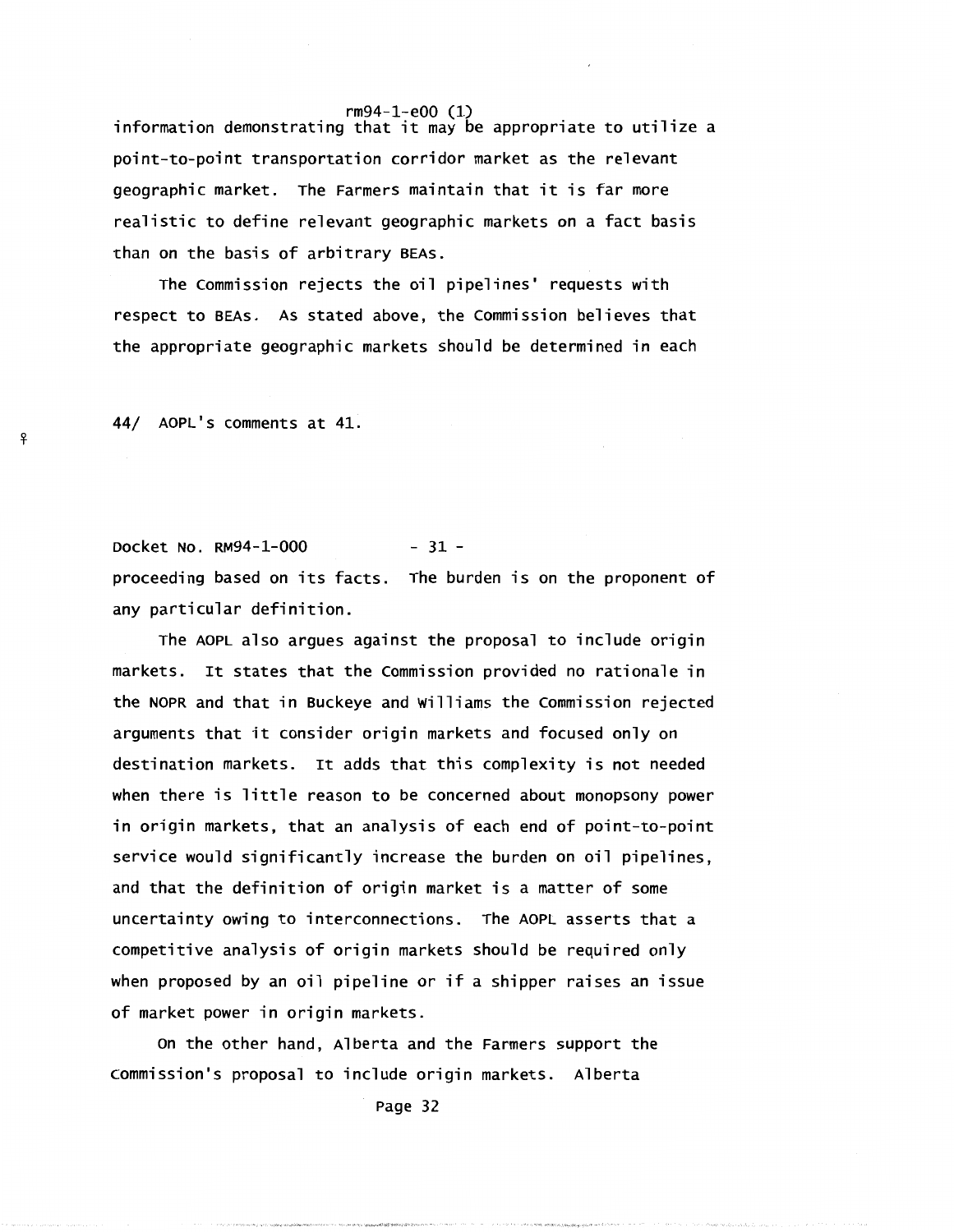rm94-1-e00 (1) maintains that an oil pipeline need only possess market power in either an origin or destination market to exert market power in a transportation corridor. The Farmers state that while the NOPR properly allows protestants to seek corridor market definitions, there is no justification for requiring protestants to bear the burden of proof and that if a protestant raises the issue of corridor market power, the burden of proof should remain with the applicant as part of its overall burden of establishing the relevant geographic market.

# Docket No. RM94-1-000 - 32 -

The commission concludes that it is appropriate to include origin markets in the geographic market information. At this time, the Commission is still concerned about the possibility of monopsony power. The commission agrees with the Farmers that the ultimate burden of proof is on the oil pipeline to establish the relevant geographic market. However, a proponent of corridor geographic markets must come forward with an adequate presentation to warrant rebuttal by the oil pipeline.

B. Statement B - Product Markets

In statement B, the commission is requiring the oil pipeline to identify the product market or markets for which it seeks to establish that it lacks significant market power. The oil pipeline must explain why the particular product definition is appropriate.

Under the ICA, the commission regulates the transportation of oil by pipeline. 45/ In a market power analysis, the commission must determine the oil pipeline's ability to exercise market power over this transportation service. However, a market power analysis in general cannot be made solely in the context of Page 33

<sup>~</sup>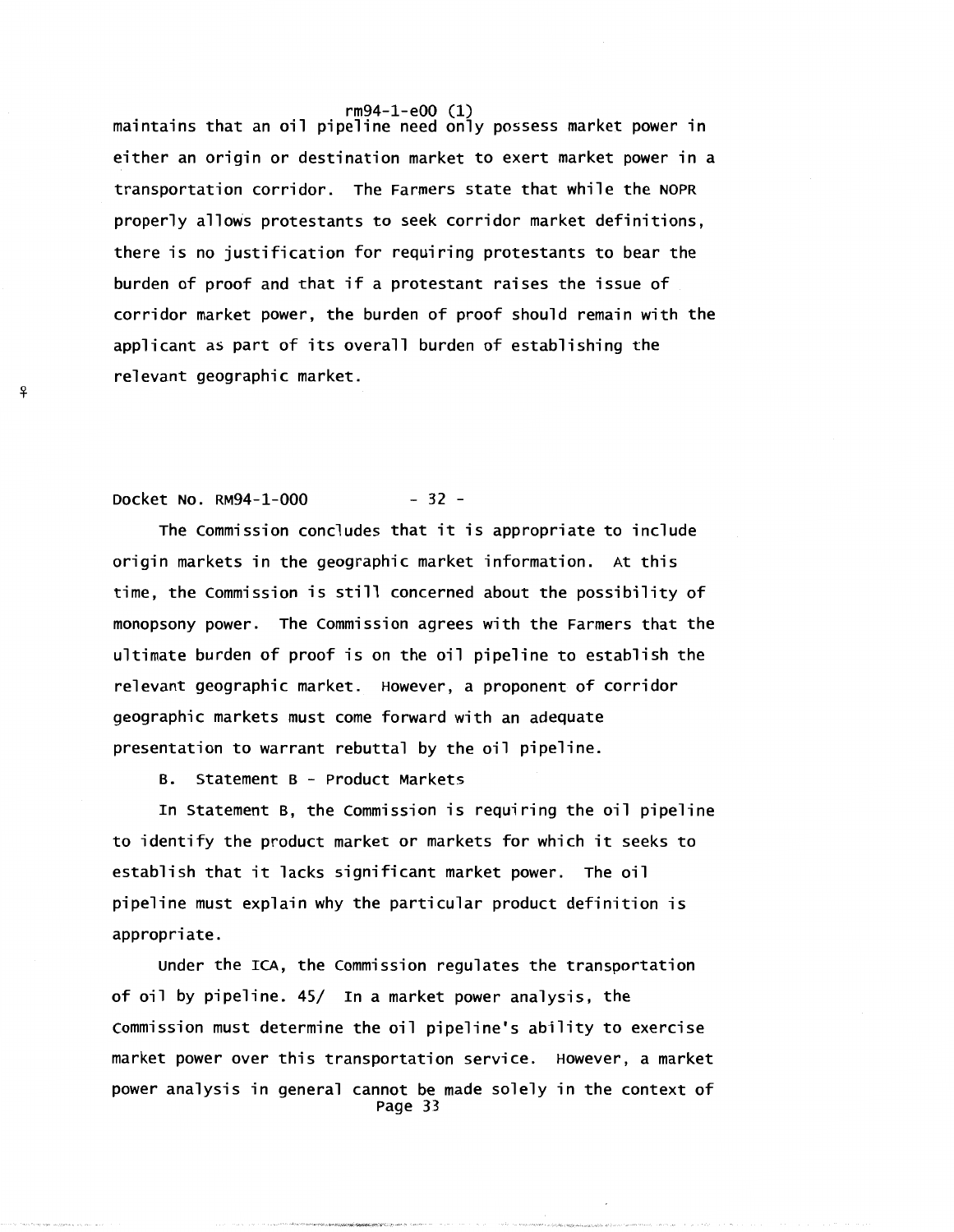transportation rates. where competitive alternatives constrain the applicant's ability to raise transport prices, the effect of such constraints are ultimately reflected in the price of the commodity transported. Hence, the delivered commodity price (relevant product price plus transportation charges) generally will be the relevant price to be analyzed for making a comparison

45/ 49  $U.S.C. 1(1)(b)$ .

*-'?* 

# Docket No. RM94-1-000 - 33 -

of the alternatives to a pipeline's services. However, in some instances such as for origin markets or crude oil pipelines, it may be appropriate to make a case based only on transportation rates. A pipeline may elect to file such a case and a protestant may argue that such a case is appropriate. In either event, the burden of establishing the relevant product market remains on the oil pipeline.

The commission is not requiring a specific way to define the product markets. The relevant product market first would be distinguished between the transportation of crude oil and the transportation of refined products. crude oil transportation could further be divided to include transportation of natural gas liquids while products transportation could be delineated by type, such as motor gasoline, distillates, or jet fuel. The oil pipeline should, in the first instance, select its product market and the burden is on the oil pipeline to justify its choice.

The AOPL argues that the commission is unjustifiably retreating from the standard of Buckeye and williams -- "delivered pipelineable petroleum products." It maintains that this standard should be the generally applicable method for Page 34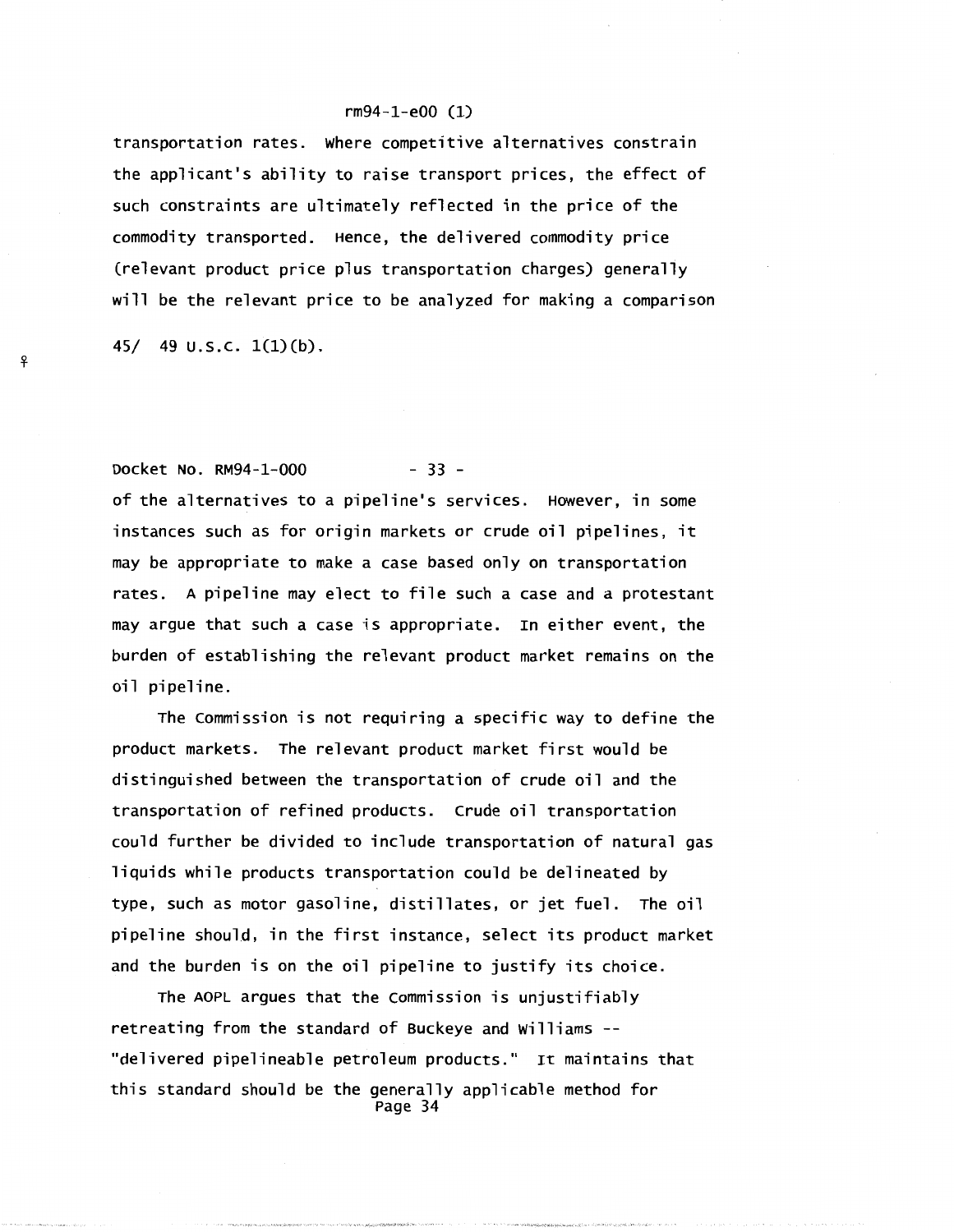identifying relevant product markets, with participants free to argue for exceptions as appropriate.

Total maintains that the commission has correctly recognized that crude and product markets can and should be divided further into differentiated products. It argues that, in order to minimize the need for discovery, the commission should require

<sup>~</sup>

Docket No. RM94-1-000 - 34 that the delivery data be submitted by crude and product type and that capacity relied upon in HHI calculations should be segregated by crude types and product types. It further submits that oil pipelines should be further required to identify all alternatives of the same crude type or products which are being transported by the pipeline seeking a market-power demonstration.

The commission reiterates that it is up to the oil pipeline to identify the product market or markets for which it seeks to establish that it lacks significant market power. As stated above, the commission is not establishing at this time any presumptions as suggested by the AOPL. Nor will the commission require the oil pipeline to submit information by crude and product type as proposed by Total. This would be too onerous at the outset. However, in identifying competition, as suggested by Total, the type identification should match that of the oil pipeline's commodity type used to determine the product market.

The AOPL also contends that the commission's discussion of transportation in the product context is "problematic." It argues that if it "is intended to address relevant price for the purpose of comparing competitive alternatives to all pipeline transportation, it simply is misplaced and should be shifted to a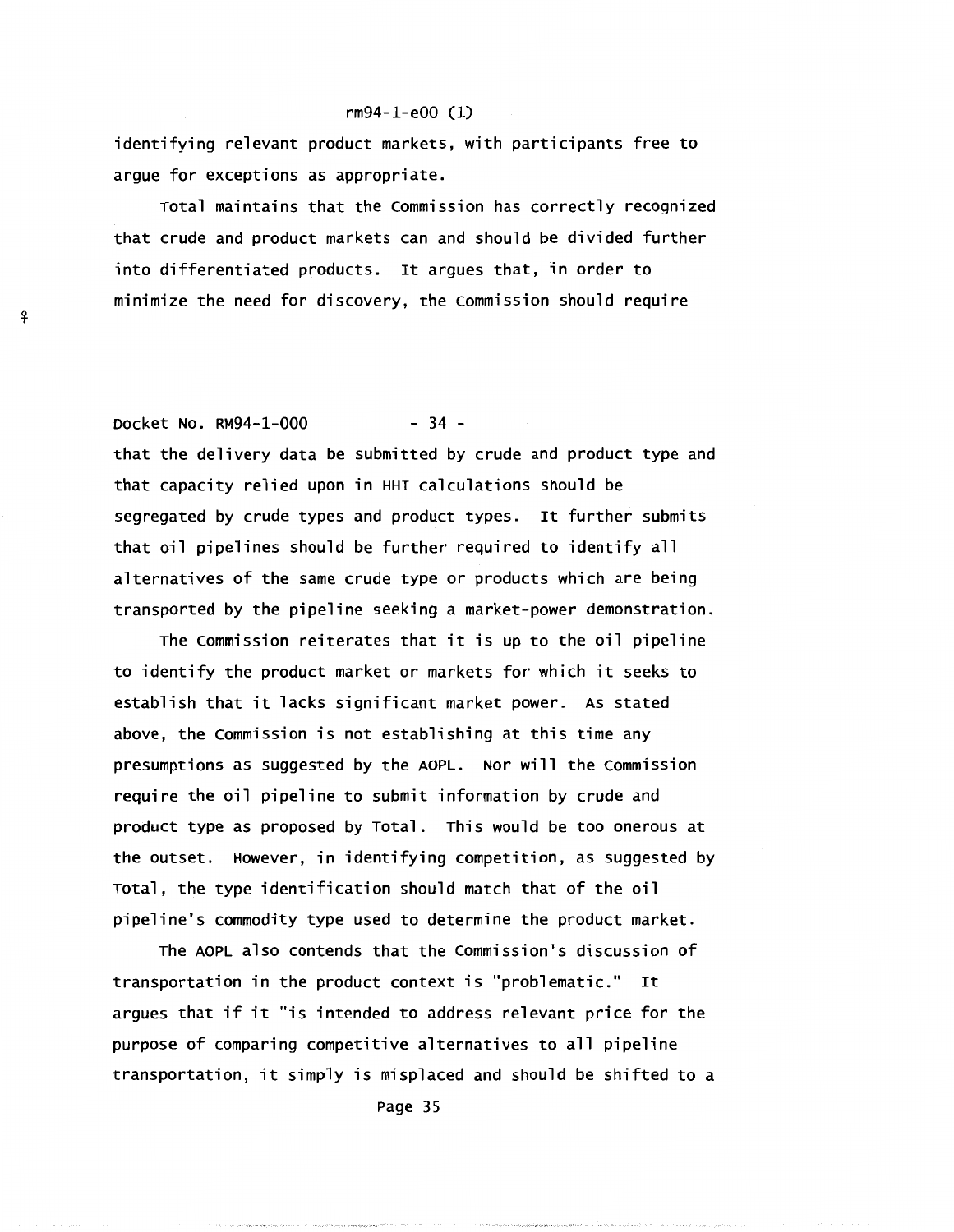rm94-1-e00 (1) discussion of how to define market power," but if the commission intends to require relevant product markets to be defined to include transportation, or the transportation of particular products, the discussion would represent a significant break with Buckeye and williams which recognized that relevant product

Docket No. RM94-1-000 - 35 market could include non-transportation alternatives, such as refiners. 46/ It asks the commission at a minimum to clarify that "no such narrowing of the definition of 'relevant product markets' was intended." 47/

!f

The commission is not narrowing the definition of relevant product market by defining it in terms of the transportation of the commodity. That definition of relevant product market simply recognizes that the commission regulates the transportation rate. As the AOPL maintains, non-transportation factors, such as competition from refiners, are an element in a analysis of an oil pipeline's market power with respect to the pertinent product.

sinclair is concerned about the NOPR's statement that "the delivered commodity price (relevant product price plus transportation charges) generally will be the relevant price." 48/ It assumes, and seeks clarification, that the term "product" applies to both petroleum products and crude oil. It further urges that the commission "state that the use of any delivered price concept in a market power analysis is directed to the market power which a pipeline exercises with respect to shippers - not with respect to the price ultimate consumers pay for refined petroleum products." It maintains that the commission should do this because shippers, and not end users,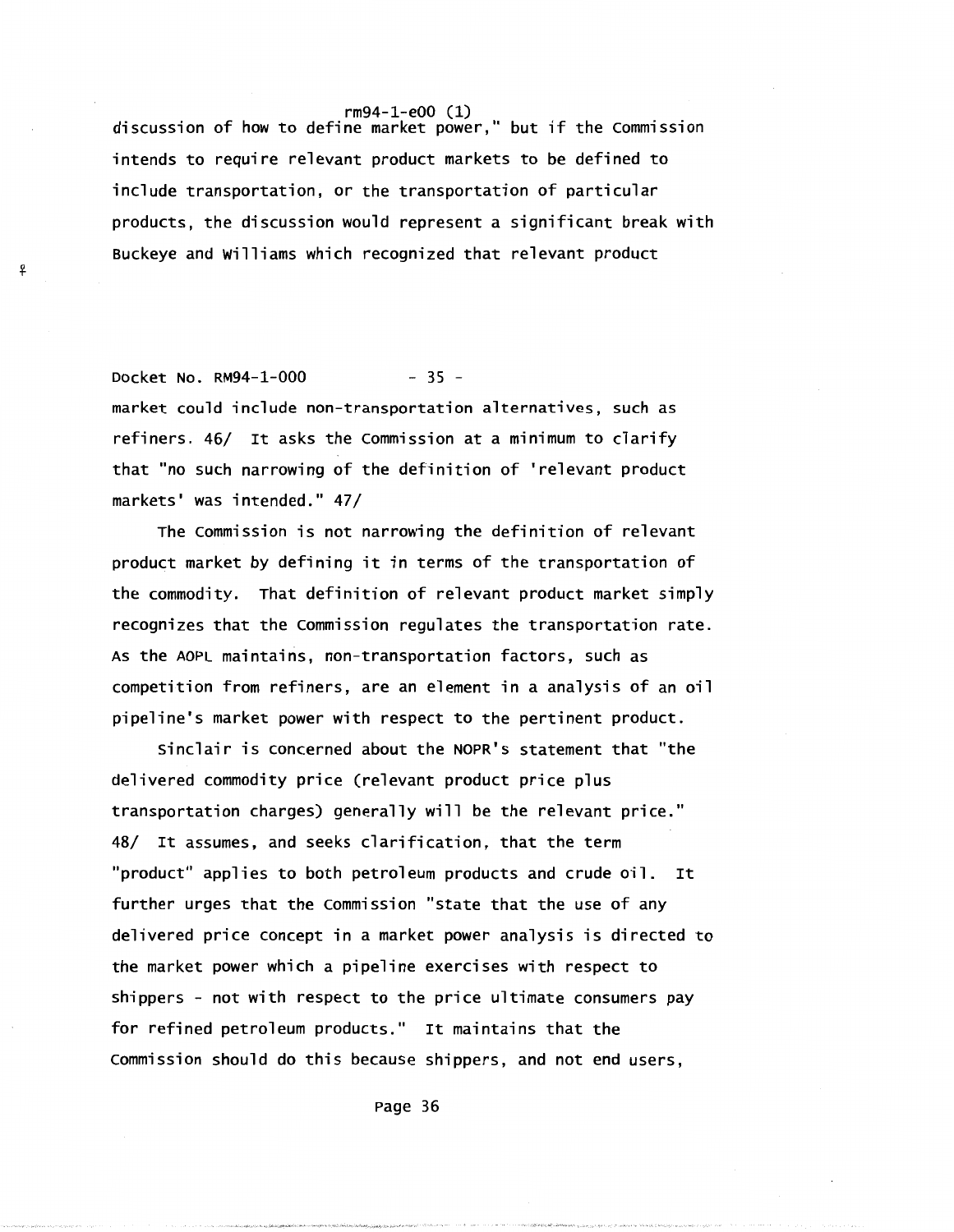46/ comments at 44.

47/ Id.

<sup>~</sup>

₽

48/ IV FERC Stats. & Regs. Proposed Regulations~ 32,508 at p. 32,890.

Docket No. RM94-1-000 - 36 -

are the protected class under the ICA. 49/ sinclair further urges the Commission to reflect on the particular situations 1n which the delivered price concept is useful in market power analysis, such as in developing the geographic contours of the market. It further contends that it must be recognized that it is a pipeline's ability to increase its transportation rates, and not the delivered price, that must be the ultimate focus of the analysis. It specifically refers to crude oil origin markets, where the net-back price is pertinent, and to captive refiners in the origin market of a product pipeline, which refiner could be adversely affected by a rate increase by an inability to raise prices in the retail market. sinclair suggests that protestants should always be given the opportunity to conduct discovery and present evidence with respect to a pipeline's ability to unilaterally raise its transportation rates and that there should not be any narrow bounds on the relationship between the commodity price and a pipeline's market power.

Sinclair is right that the product referred to in the NOPR was both petroleum products and crude oil. Sinclair is also correct that the commission's analysis reflects market power vis a vis shippers and not consumers. This is because, whether or not the ICA is intended to protect consumers, it is the rate paid by shippers that must be just and reasonable. 50/ sinclair's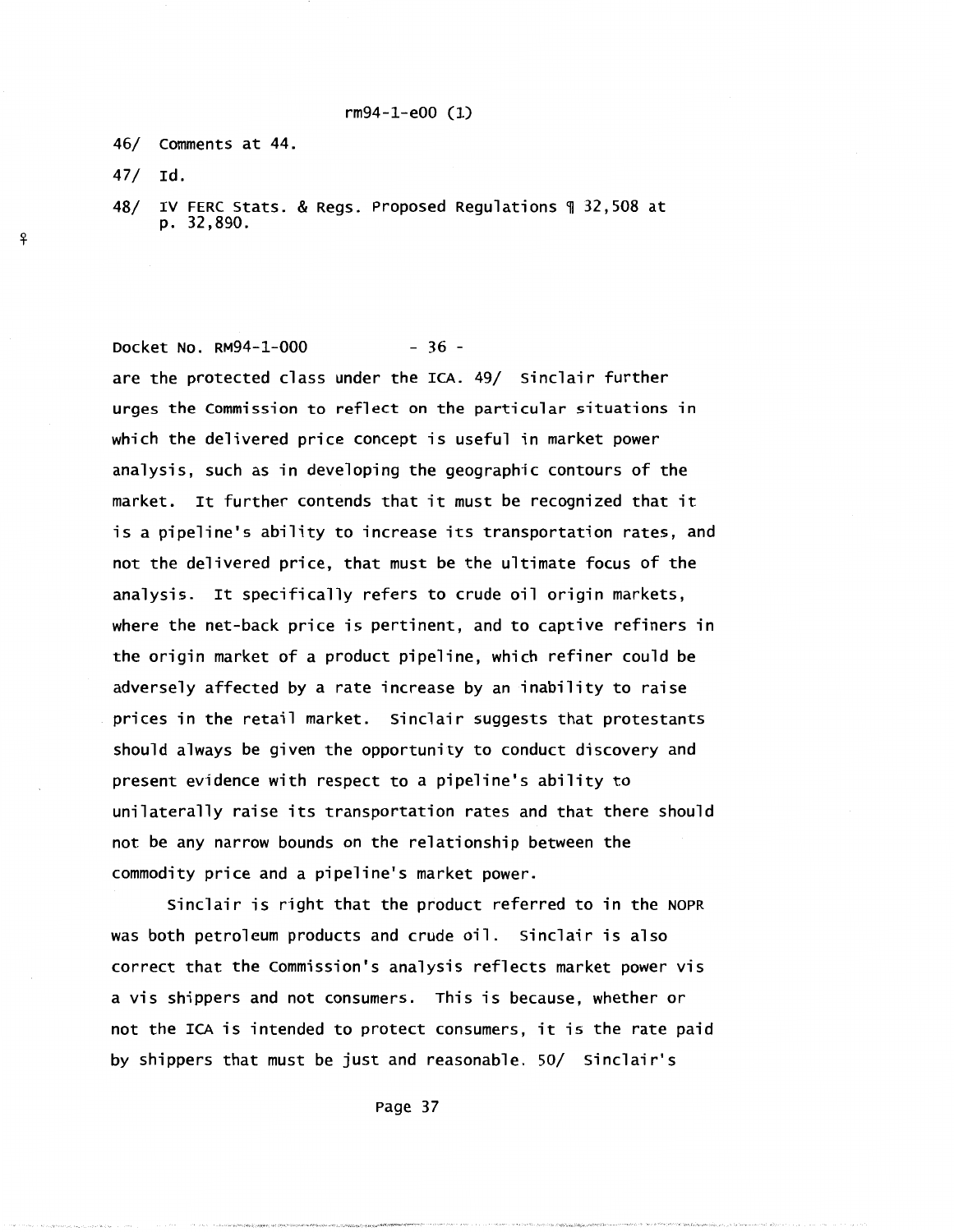- rm94-1-e00 (1) 49/ citing Williams Pipeline co., 21 FERC ~ 61,260 at p. 61,584 (1982).
- 50/ Farmers union central Exchange, Inc. v. FERC, 734 F.2d 1486, 1507 (D.C. Cir. 1984).

Docket No. RM94-1-000 - 37 other arguments should be presented in a particular case when the commission must consider the appropriate determination of the geographic and product market. The Commission will consider requests for discovery when it determines what future proceedings are appropriate after protests are filed.

c. Statement c - Pipeline Facilities and services

In Statement c, the Commission is requiring the oil pipeline to describe its own facilities and services in the relevant markets identified in Statements A and B. statement c must include all pertinent data about the pipeline's facilities and services in those markets. For example, without limitation, the oil pipeline would have to include data on the capacity of its facilities, on its throughput, on its receipts in its origin markets, on its deliveries in its destination markets and to its major consuming markets, and the mileage between its terminals and its major consuming markets. Data should be supplied for each commodity carried, such as jet fuel, gasoline, etc.

The AOPL maintains that, aside from its origin market objection, the proposed statement c would require extremely sensitive shipper receipt and delivery information, which, in many instances, would constitute disclosure of confidential shipper information in violation of section 15(13) of the ICA. It adds that disclosure of data for each commodity carried would compound the problem. It makes two requests. First, Statement c should be streamlined to require only information likely to Page 38

 $\ddot{\mathbf{r}}$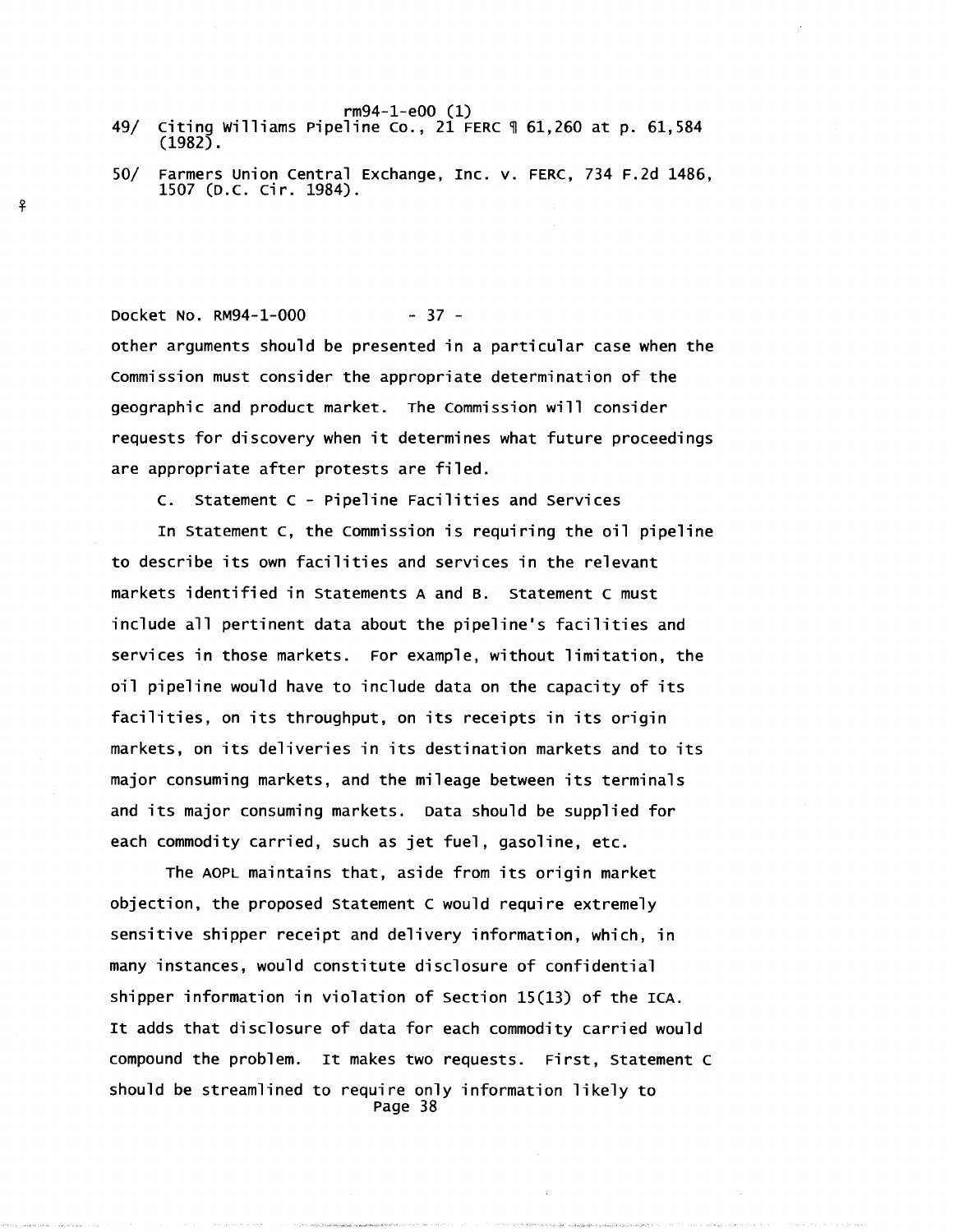influence the ultimate market power determination and, second,

<sup>~</sup>

₽

<sup>~</sup>

우

Docket No. RM94-1-000 - 38 some mechanism must be developed to safeguard the confidentiality of the information filed.

Alberta and Total support the commission's proposal to collect detailed data. Total adds that the commission should direct its staff to aggregate delivery data submitted by all pipelines serving each BEA and calculate delivery-based HHis because the availability of such studies would reduce the need and difficulty of obtaining such data in discovery. It further states that the delivery data also will be useful to determine the extent of excess capacity and to determine the likelihood that terminals would be constructed in response to a rate increase because it is necessary to know the extent of available uncommitted upstream capacity and supplies to serve a new terminal.

The commission rejects the AOPL's request that statement c require only data likely to influence the ultimate market power determination because it would enable the oil pipeline to make that determination at the outset. The AOPL's concern about safeguarding the confidentiality of sensitive information is being addressed through a change in procedures as discussed above. In this rule, the commission will not direct staff to collect aggregate delivery data and calculate delivery-based HHis. However, if the commission receives sufficient data to make collection warranted, it may reconsider this in the future.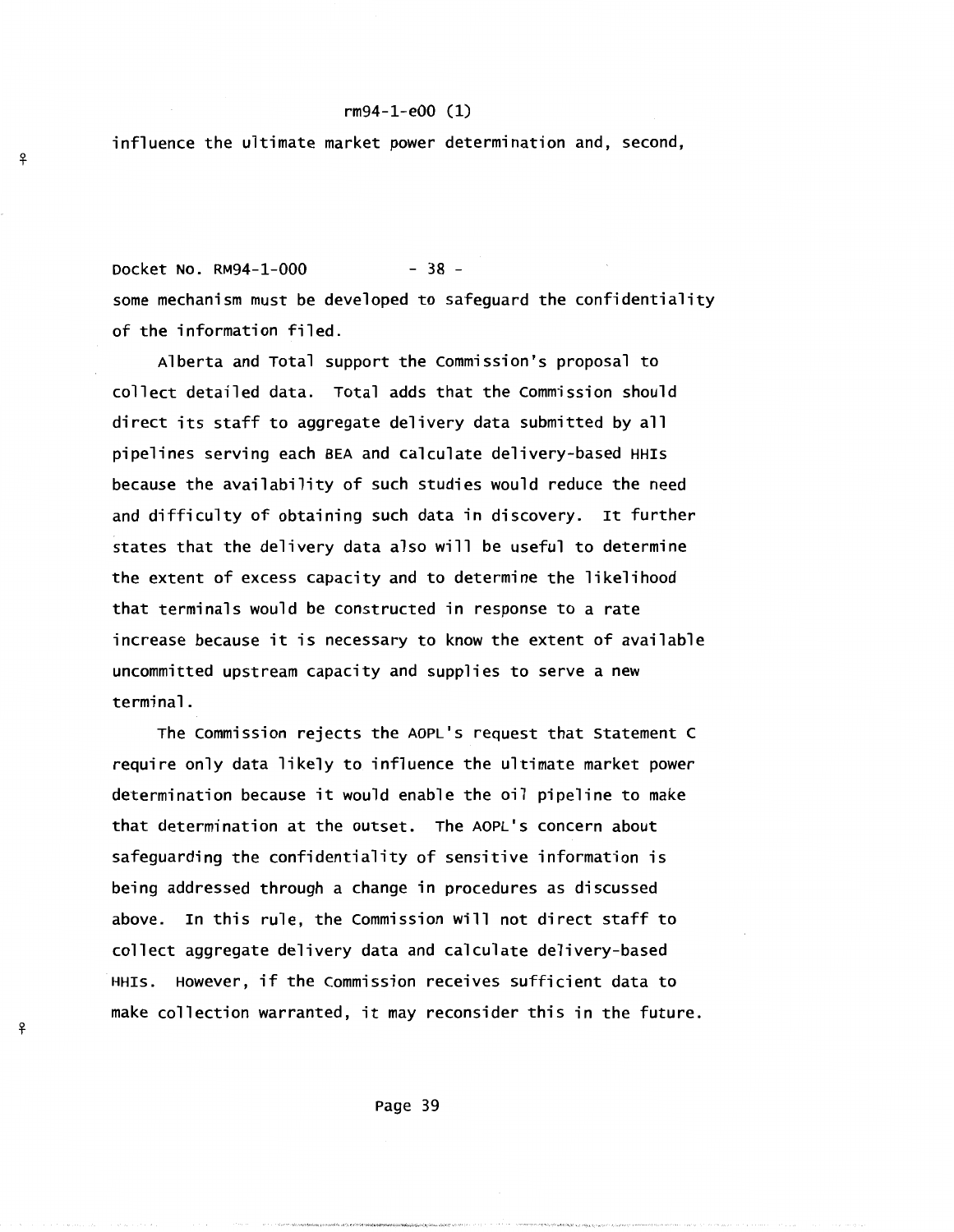Docket No. RM94-1-000 - 39 -

D. statement D - competitive Alternatives

In Statement D, the commission is requiring the oil pipeline to describe available transportation alternatives in competition with the oil pipeline in the relevant markets and other competition constraining the oil pipeline's rates in those markets. To the extent available, Statement D must include all pertinent data about transportation alternatives and other constraining competition. For example, the oil pipeline would have to include data similar to that provided for its own facilities and services in statement c, including cost and mileage data in specific reference to the oil pipeline's terminals and major consuming markets. The following transport and other competition might be included in a market power calculation: other pipelines, including private pipelines and those passing through the geographic market but without terminals, pipelines passing near the geographic market, barges, trucks, and refineries within the geographic market. The commission is not excluding any alternative form of transport or other competition, including. for example, local consumption in origin markets. However, the burden is on the oil pipeline to justify its inclusion of transportation alternatives and other competition in its market power analysis.

The AOPL maintains that the statement D - type information lies largely beyond a pipeline's reach. It declares it highly unlikely that a competing pipeline will provide information such as throughput, origin market receipts. destination market

Docket No. RM94-1-000 - 40 -

<sup>~</sup>

ቶ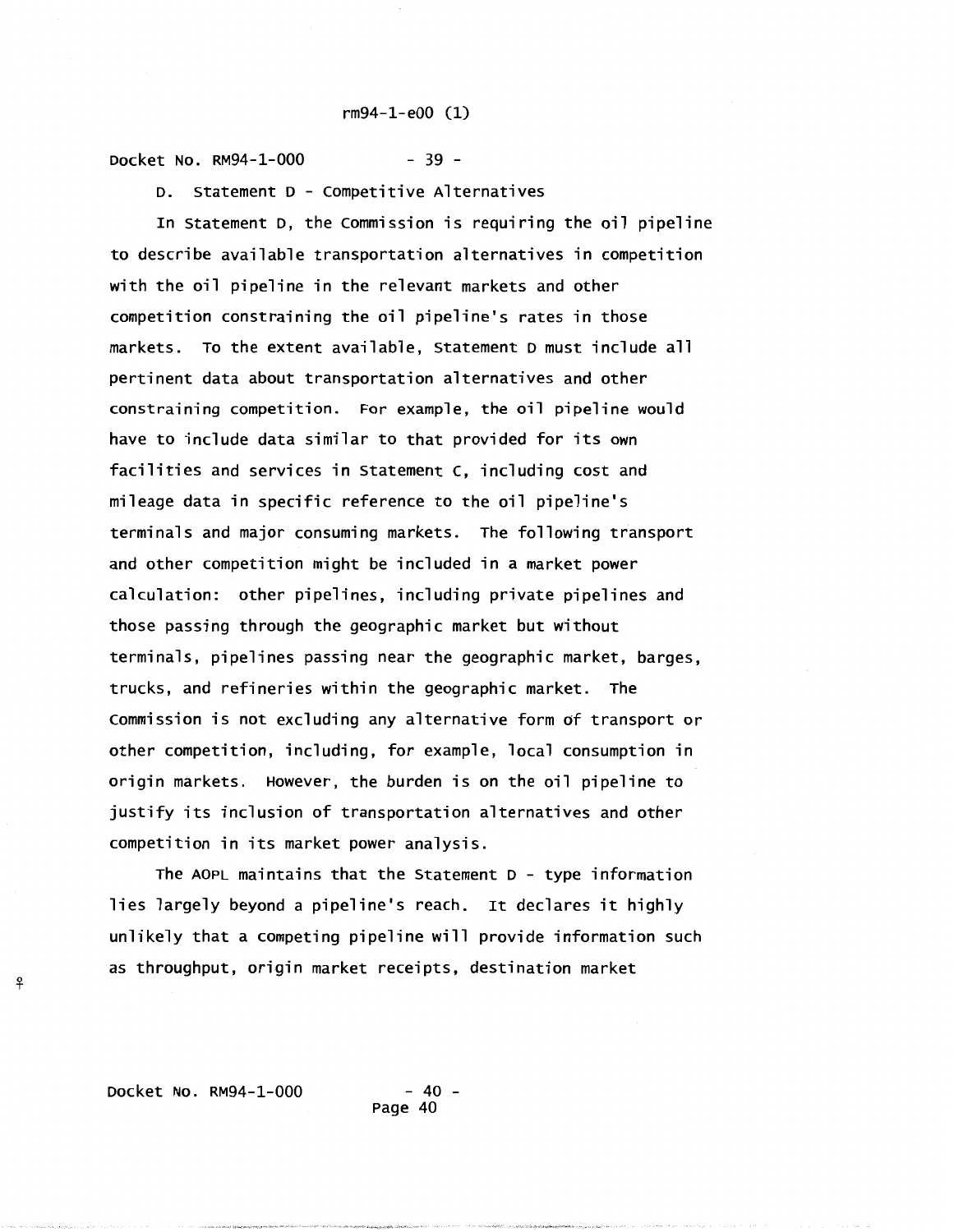deliveries, and deliveries to major consuming markets, particularly by commodity. It states that to do so would be illegal. It also argues that Statement D potentially requires the production of much ultimately useless information. It requests the commission to require "only information or estimates concerning matters ultimately affecting the commission's determination of market power" and to require only "publicly available information or [the oil pipeline's] best estimate of competitive alternatives." 51/

The commission denies the AOPL's first request. As stated above, permitting the oil pipeline to submit information or estimates that only affects the commission's determination of market power will enable it to make that determination at the outset. with respect to the second request, the Commission has modified the proposal in the NOPR to require the oil pipeline to include pertinent data only to the extent available. Hence, as requested by the AOPL, the oil pipeline need only file information that is publicly available or its best estimates of competitive alternatives, unless the oil pipeline possesses additional information. of course, it is in the oil pipeline's interest to make its best case to satisfy its burden of proof.

E. statement E - Potential competition

In Statement E, the commission is requiring the oil pipeline to describe potential competition in the relevant markets. To the extent available, Statement E must include data about the

51/ comments at 46.

Docket No. RM94-1-000 - 41 potential competitors such as a potential entrant's costs and Page 41

't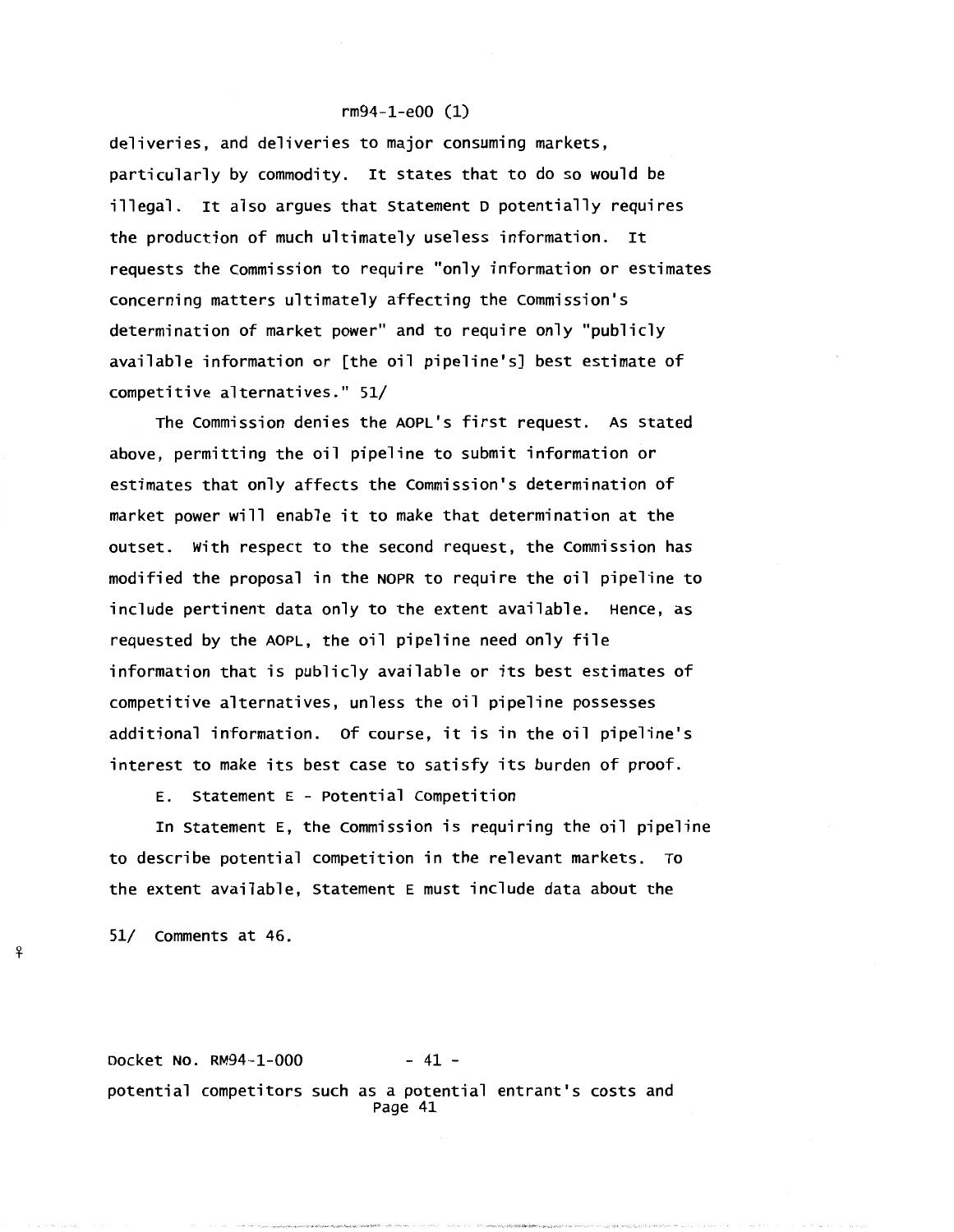their distance in miles from the oil pipeline's terminal and major consuming markets.

The AOPL asserts that the most reliable information is possessed by shippers and not pipelines. It states that it has no objection so long as the pipeline's best estimates of potential competition drawn from publicly available information are acceptable.

The commission has modified the proposal in the NOPR to require the oil pipeline to include data only to the extent available. Hence, as proposed by the AOPL, an oil pipeline need only submit its best estimates of potential competition drawn from publicly available information, unless the oil pipeline possesses additional information. of course, it is in the oil pipeline's interest to make its best case to satisfy its burden of proof.

F. statement F - Maps

ዩ

In Statement F, the commission is requiring maps showing the oil pipeline's principal transportation facilities and the points at which service is rendered under its tariff, the direction of flow of each line, the location of each of the oil pipeline's terminals, the location of each of its major consuming markets (cities, airports, and the like, as appropriate), and the location of alternatives to the oil pipeline, including their distance in miles from oil pipeline's terminals and major consuming markets. The statement must include a general system

Docket No. RM94-1-000 - 42 map and maps by geographic markets and the information required by this statement may be on separate pages. No commenter opposed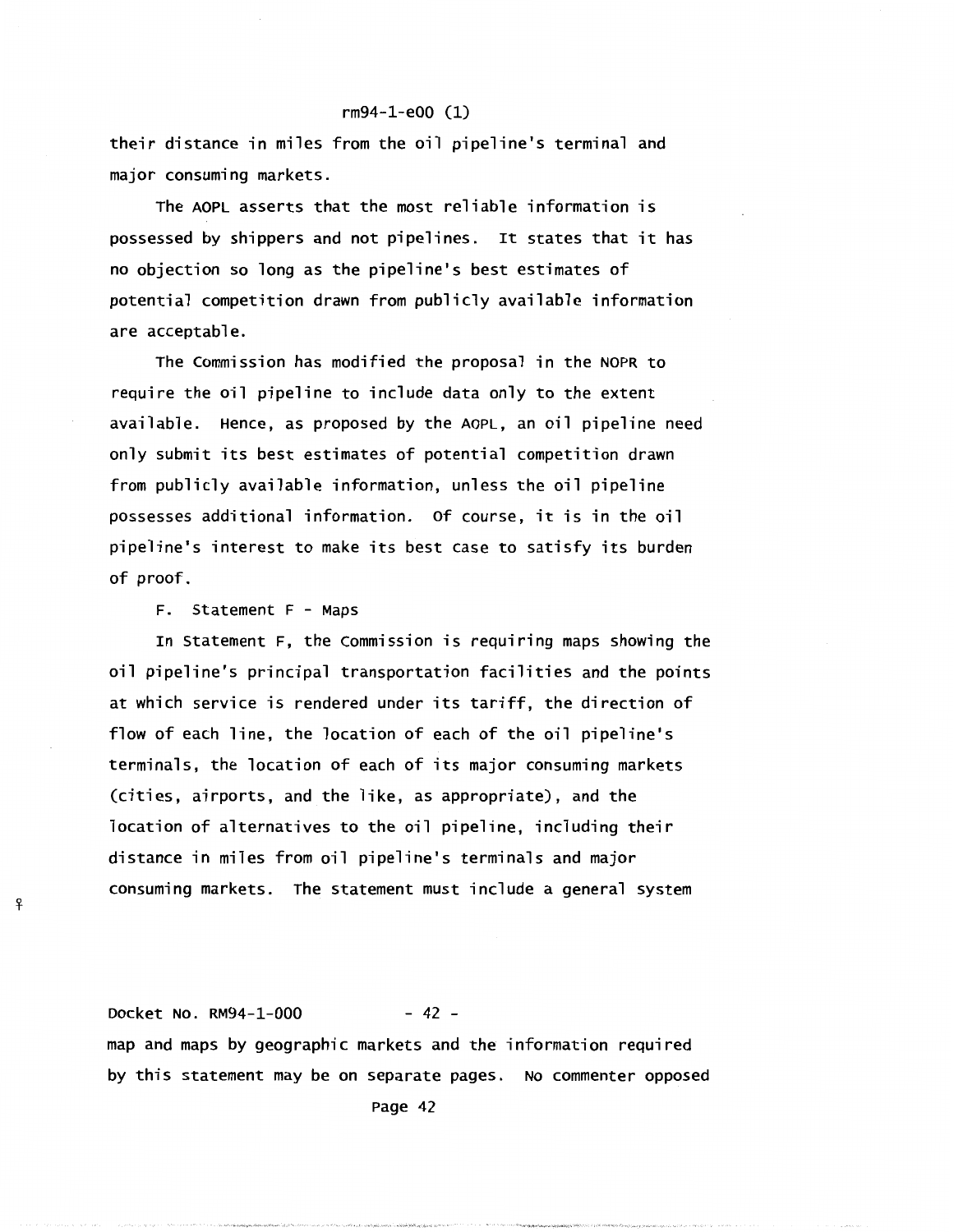rm94-1-e00 (1) Statement F.

G. Statement G - Market Power Measures

In Statement G, the commission is requiring the oil pipeline to set forth the calculation of the HHI 52/ and its market share with respect to the relevant markets and the calculation of other market power measures relied on by the oil pipeline, along with complete particulars about those calculations. The commission believes that it is useful to obtain a showing of market concentration using the HHI. The HHI must include the oil pipeline and the competitive alternatives set forth in Statements D and E. The burden is on the oil pipeline to justify the individual market shares used in calculating the HHis. In addition, the commission is not proposing any particular HHI level, such as 1800 or 2500, as a screen or presumption, rebuttable or otherwise. All factors must be considered in determining whether an oil pipeline lacks significant market power.

The commission also is requiring the oil pipeline to submit a market share calculation based on its receipts in its origin markets and its deliveries in its destination markets, if the HHis are not based on those factors. For example, if the destination HHis are based on capacity determined market shares, the oil pipeline would have to submit a calculation showing its

52/ Id.

ቶ

Docket No. RM94-1-000 - 43 share of the market based on deliveries in the respective destination markets. The commission is not proposing any screen or presumption, rebuttable or otherwise, about particular market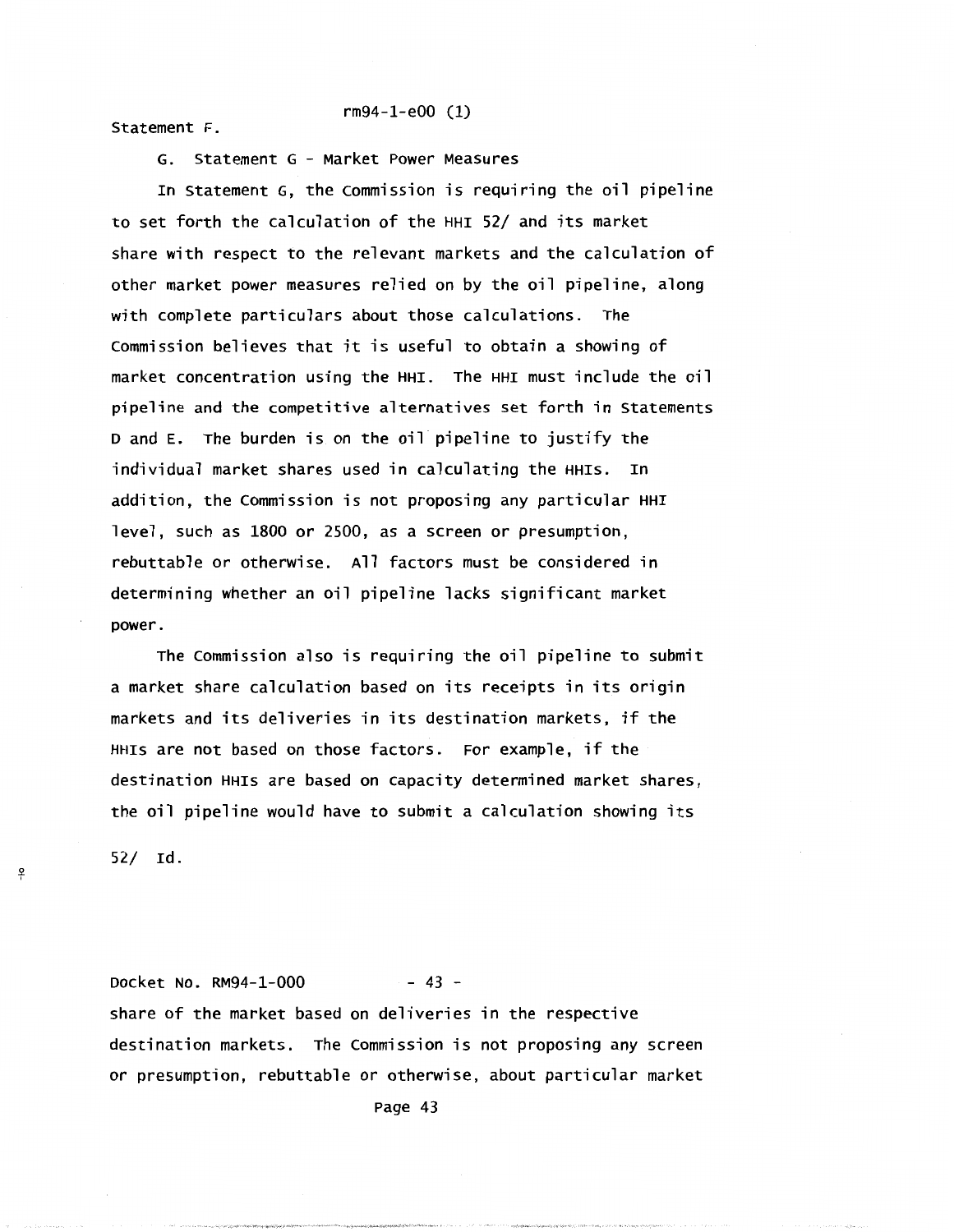rm94-1-e00 (1) share levels. All factors must be considered in determining whether an oil pipeline lacks significant market power.

The oil pipeline may also include other indicators of the lack of significant market power for example, it could present evidence about water transportation as an indication that the oil pipeline lacks significant market power.

The AOPL objects to the inclusion of origin market information in HHI and market share calculations and to the production of underlying HHI and market share calculations as part of an initial submission, particularly where a market's HHI or pipeline market share is so low as to preclude a challenge to the market's competitiveness. The AOPL also maintains that market share data for HHis should reflect market capacity and not market deliveries. It argues that the use of delivery data distorts the analysis of market behavior because it is a best a "snapshot" of the market as it existed prior to any purported try to exercise market power rather than a gauge of the potential of the market to respond to such an exercise. It maintains that this prospective response can be evaluated best by considering the market's capacity to respond. It also argues that delivery data are not readily available and of questionable accuracy unlike capacity data which tend to be a matter of public information and more readily available.

Docket No. RM94-1-000 - 44 -

-'?

Total supports the collection of delivery data in order to calculate market shares. It further maintains that the delivery information should be aggregated in order to calculate deliverybased HHis to provide the commission with a picture of how the market is actually behaving inasmuch as this understanding is Page 44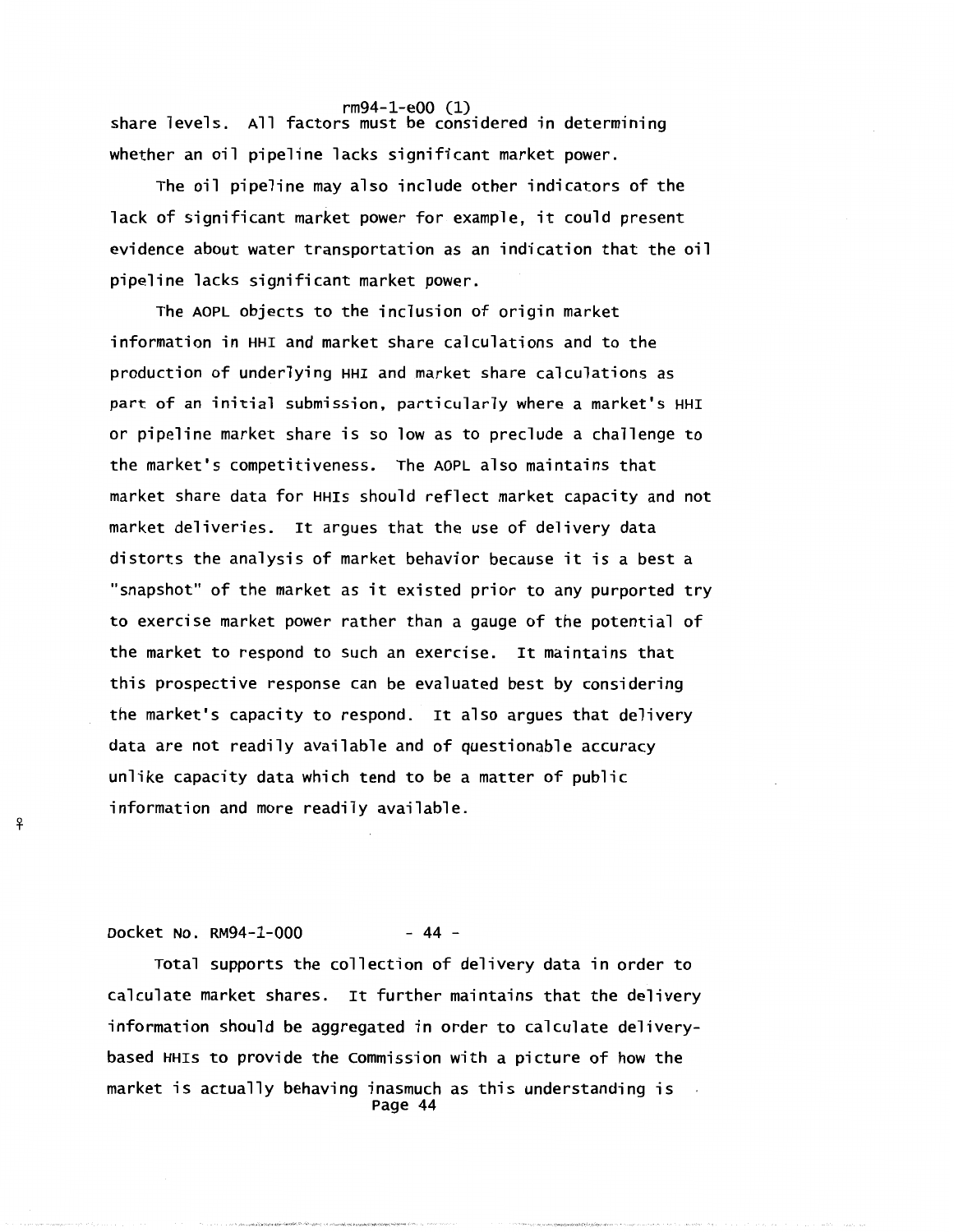#### rm94-1-eOO (1)

essential to analyzing the rule of potential competition.

As discussed above, the Commission considers it appropriate to include origin markets in a determination of market power because it is not ready to exclude the possibility of oil pipeline monopsony power. The commission is permitting oil pipelines to submit HHis based on capacity rather than on deliveries. They need submit delivery based data only for market share as another factor to consider in making the determination whether or not an oil pipeline possesses significant market power. At this time, the commission is not going to aggregate data, but may do so at a later time.

H. Statement H - Other Factors

In Statement H, the oil pipeline would describe any other factors that bear on the issue of whether it lacks significant market power in the relevant markets. The oil pipeline must explain why those other factors are pertinent. Possible other factors are: Exchanges, Excess capacity, competition with vertically integrated companies, buyer power, and profitability. The commission is not excluding any factor and is not limiting the factors to those listed in the NOI. For example, an oil pipeline might want to show that it has been losing markets over

Docket No. RM94-1-000 - 45 -

!f

a period of years or that the relevant market is expanding. The burden is on the oil pipeline to show the relevance of any factor to showing its lack of significant market power. No commenter opposed Statement H.

I. statement I - Proposed Testimony

In Statement I, the Commission is requiring the oil pipeline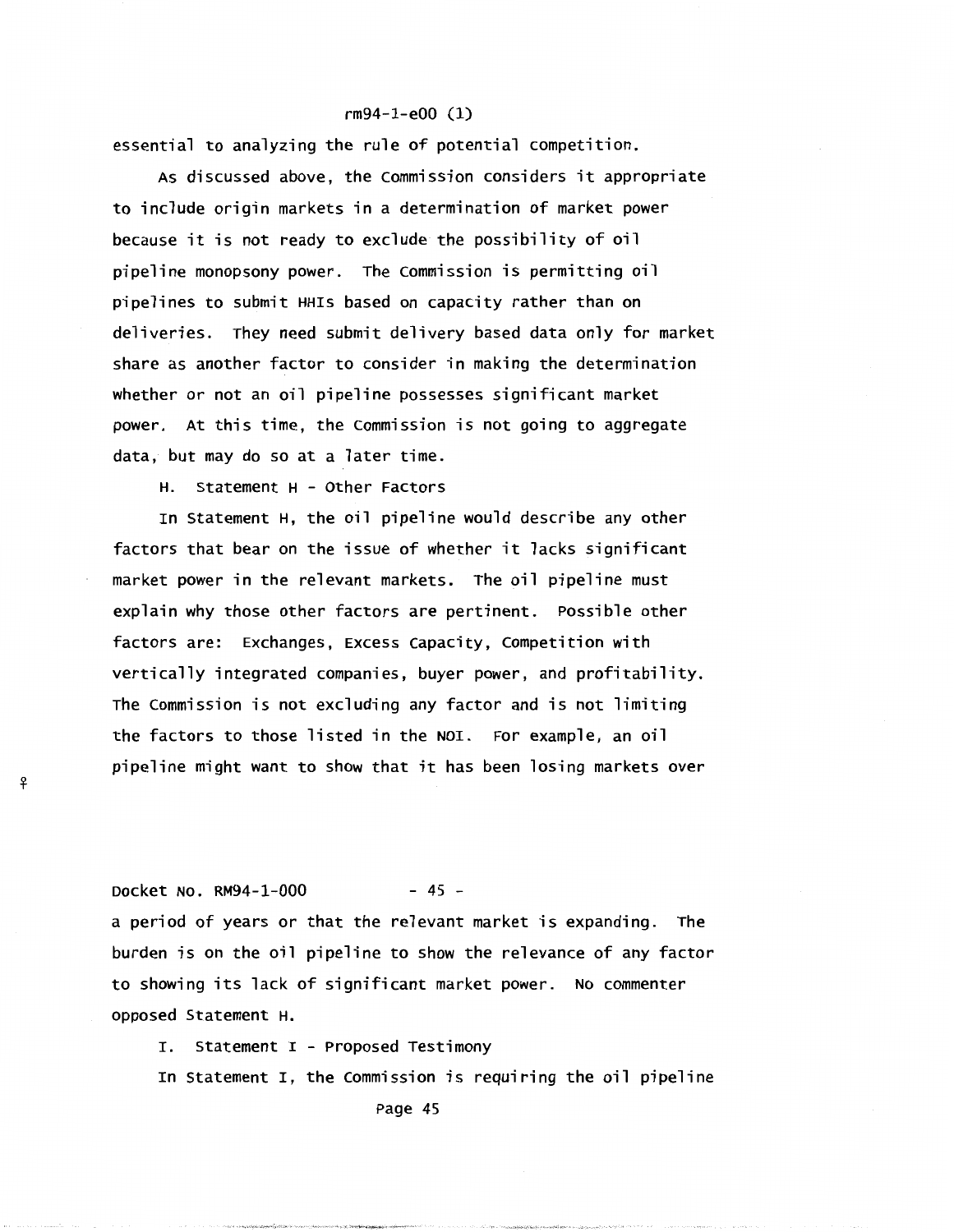to present proposed testimony in support of its application. This will serve as its case-in-chief if the commission sets the application for hearing. The proposed witness must subscribe to the testimony and swear that all statement of facts in the proposed testimony are true and correct to the best of his or her knowledge, information, and belief.

The AOPL opposes Statement I because it does not believe it should present a case-in-chief prior to the filing of a protest as discussed above. In addition, it argues that the filing of a case-in-chief at this stage raises significant due process concerns because it cannot conduct discovery, as it can now, of other shippers prior to submitting its case. It points out that all participants except the oil pipeline will be able to conduct discovery before first filing prepared testimony. It asks, at a minimum, that an oil pipeline should receive a 15-day period after its initial filing to submit proposed testimony.

There is no entitlement to discovery before an applicant files a case-in-chief. In addition, the Commission has not ruled that a participant is entitled to discovery from the oil pipeline or any one else before it files a protest and its responsive

Docket No. RM94-1-000 - 46 case. 53/ Last, the AOPL has provided no justification for a 15-day delay in filing its proposed testimony.

-'f

The commission expects the oil pipeline to file a complete application which should contain sufficient information upon which the commission could grant the application after expiration of the protest period. However, in the event the commission finds it necessary to establish a hearing, that process would be greatly expedited because the applicant's testimony is part of Page 46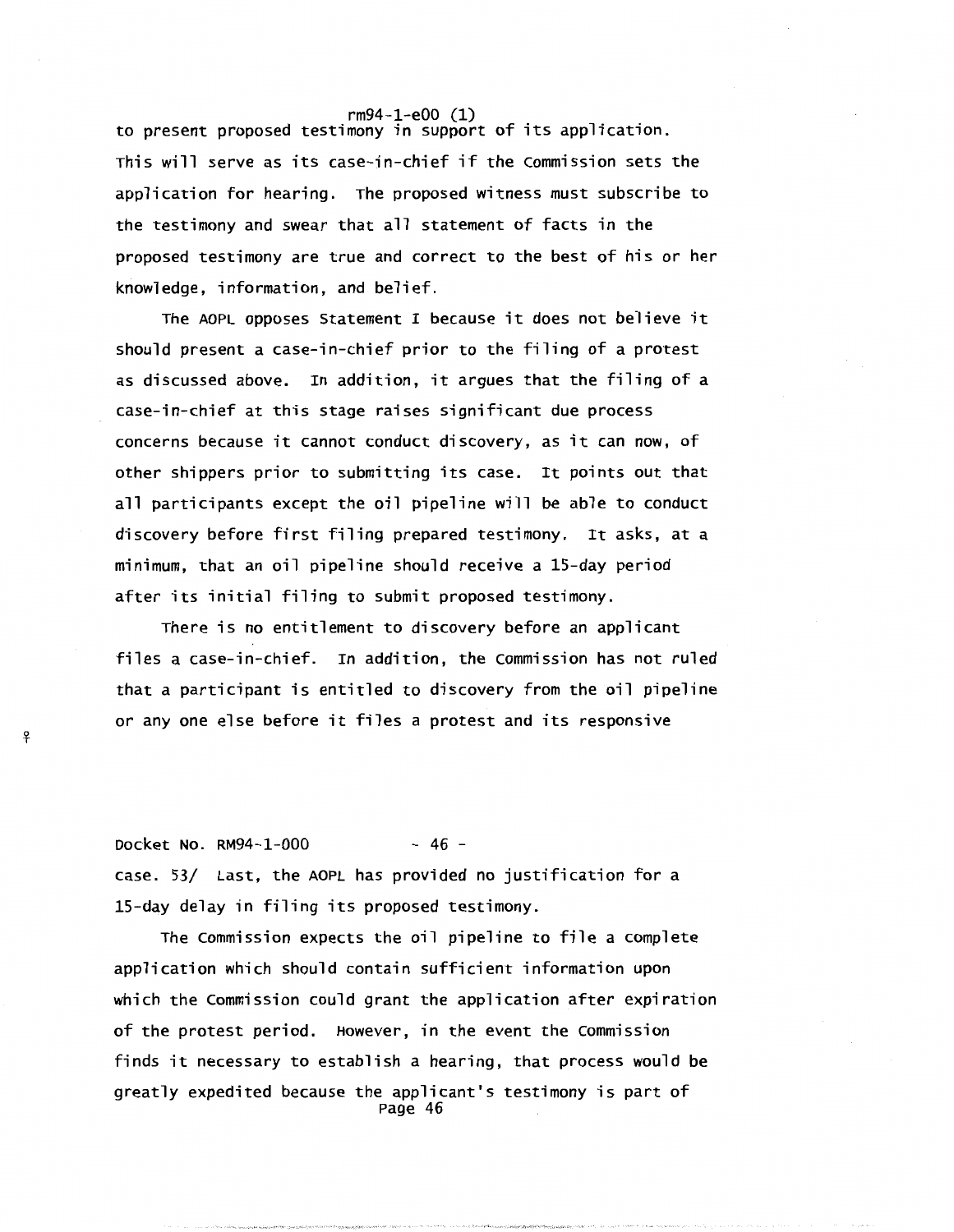the record already. Thus, this requirement is intended to expedite the hearing process. The commission's experience with gas pipelines, for example, has been that the proposed testimony often provides essential justification for the applicant's proposal which is not provided elsewhere in the filing. It has been the commission's experience that the process of proposing sworn testimony often causes an applicant to organize its arguments and facts in a manner that is easier to understand. This also aids the protestants in their framing of the issues to pursue.

#### VII. PROCEDURAL REQUIREMENTS

In new section 348.2 the commission is adopting several procedural requirements in connection with applications for a market power determination. First, an oil pipeline must file an original and 14 copies of its complete application with the commission but would only have to provide its letter of transmittal to its shippers and subscribers. As discussed above,

53/ see infra.

i'-

Docket No. RM94-1-000 - 47 some of the supporting information may be prohibited from disclosure under section 15(13) of the ICA. Hence, the oil pipeline must submit with its application any request for privileged treatment of documents and information under section 388.112 of the commission's regulations and a proposed form of protective agreement. In the event the oil pipeline requests privileged treatment under section 388.112, it must file the original and three copies of its application with the information for which privileged treatment is sought and 11 copies of the Page 47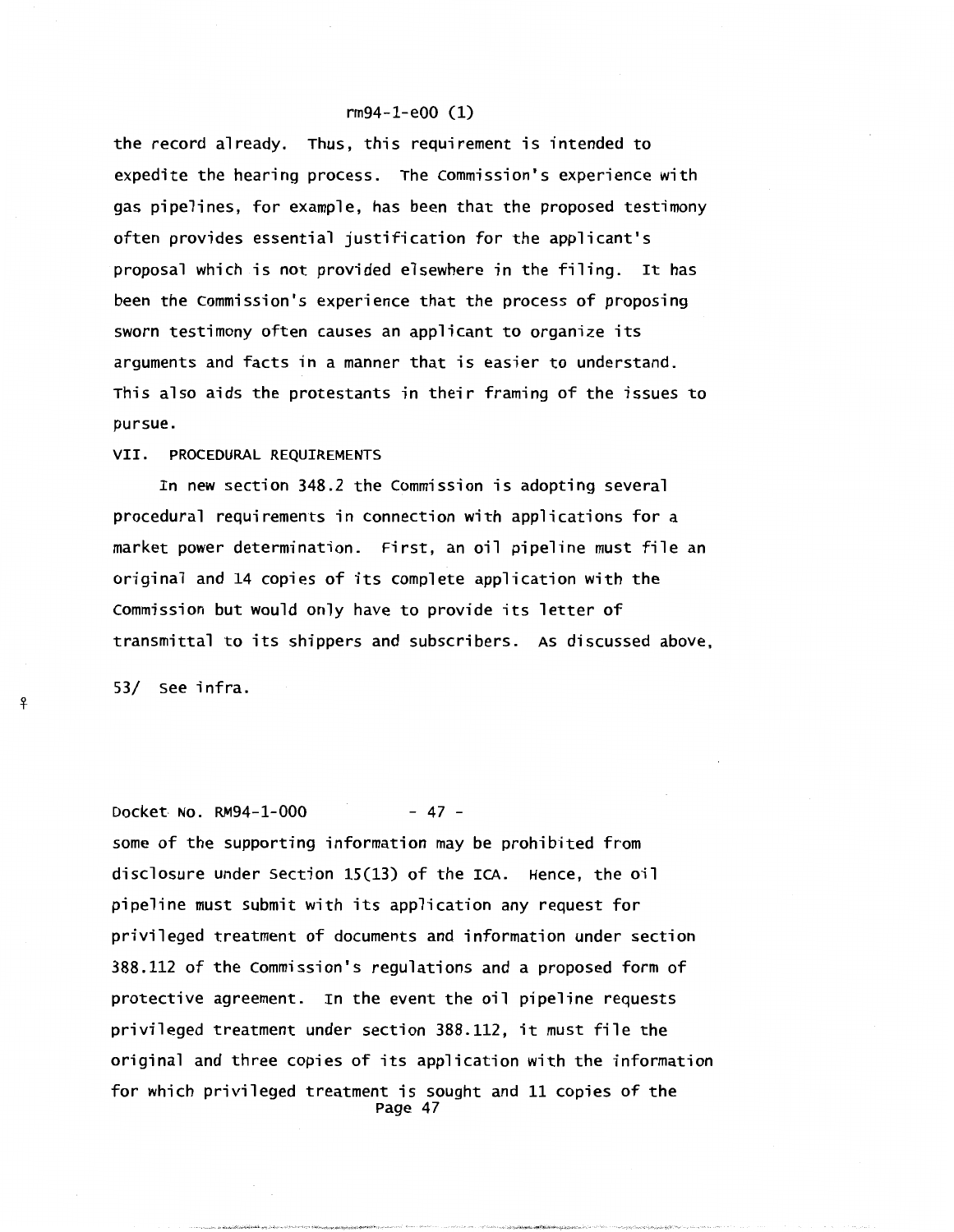application without that information. The letter of transmittal must describe the application for a market power determination and identify each rate that would be market-based, if the oil pipeline shows that it lacks significant market power in the relevant market. The pipeline must include a copy of its proposed form of protective agreement with its letter of transmittal.

Under the regulations, a person must make a written request to the pipeline for a copy of the complete application within 20 days after the filing of the application with the commission. The requesting person must include an executed copy of the protective agreement. Any person objecting to a proposed form of protective agreement must file a motion under section 385.212 of the commission's regulations. 54/ The oil pipeline must provide a person with a copy of its complete application within

54/ The commission will act expeditiously to resolve any controversies about protective agreements.

-¥-

Docket No. RM94-1-000 - 48 seven days after receipt of the written request and an executed copy of the protective agreement. A protestant must file its protest to the application within 60 days after the filing of the application. At that time, the protestant must set forth in detail its grounds for opposing the oil pipeline's application, including responding to its statement of position and information, and, if the protestant desires, presenting information of its own pursuant to Statements A-I.

The commission, after examination of the oil pipeline's application and any protests, will issue an order in which it Page 48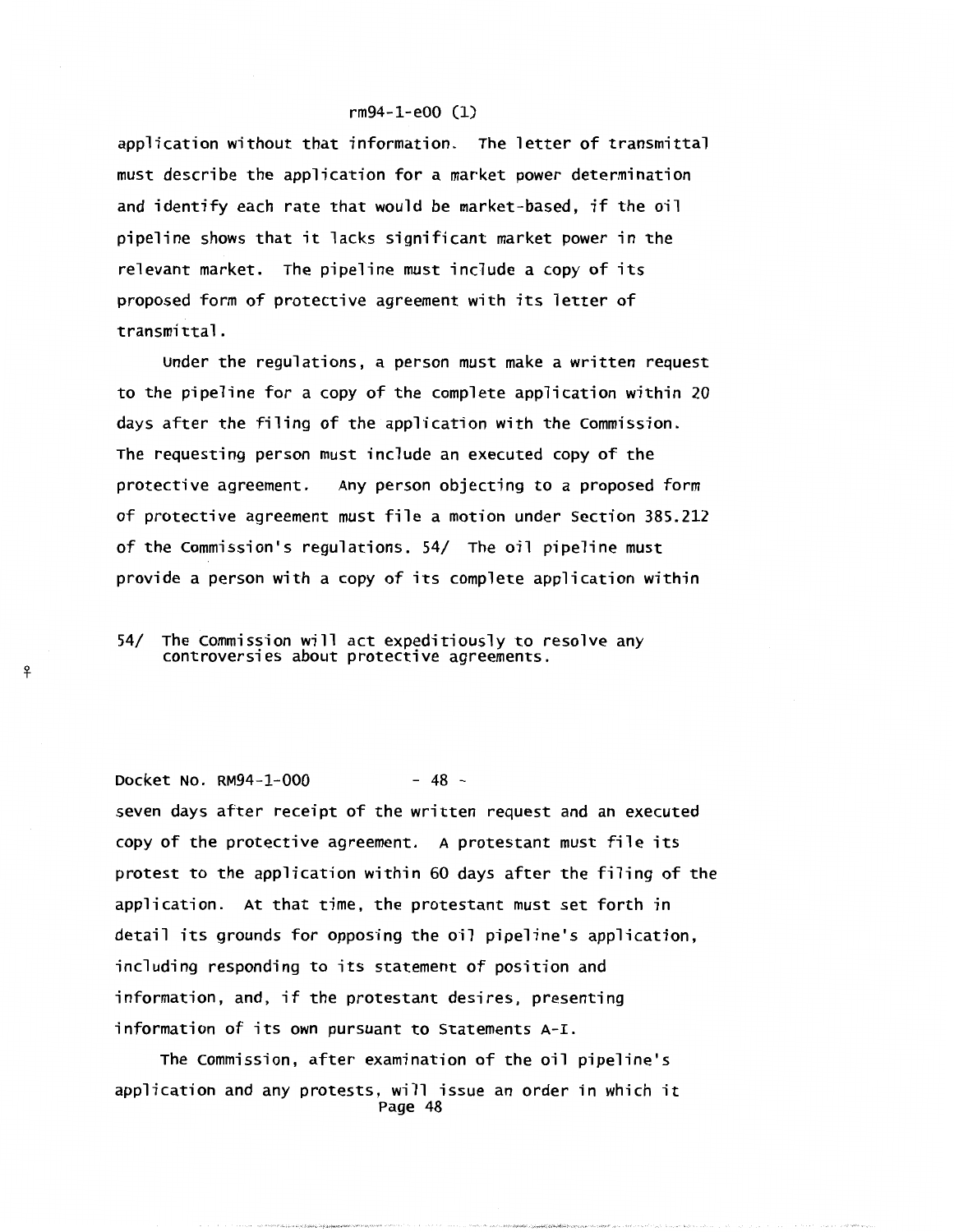will rule summarily on the application or, if appropriate, establish additional procedures and the scope of the investigation. Additional procedures may or may not involve a hearing before an administrative law judge.

The commission is requiring the oil pipelines to file their applications with the commission on an electronic medium in addition to the paper filing. The formats for the electronic filing and the paper copy will be obtainable at the Federal Energy Regulatory commission, Public Reference and Files Maintenance Branch, 941 North capitol Street, N.E., washington, D.C. 20426. The commission intends to establish the formats in cooperation with the oil pipeline industry.

The commission believes that it is sufficient to adopt procedures only for the submission of applications and responses thereto. Hence, the commission is not adopting any regulations with respect to protests or complaints against existing market-

Docket No. RM94-1-000 - 49 -

-'f

based rates under sections 15(7) and 13(1) of the ICA. However, the commission expects a protestant or complainant to allege and to present evidence that the pipeline has developed significant market power. In particular, the commission would expect a protestant or complainant to describe any circumstances that have changed since the commission made the determination that the oil pipeline lacks significant market power and could charge marketbased rates.

Petrochemical requests that the commission publicly notice any oil pipeline rate filing in the Federal Register as further assurance that any notice of a proposed rate change is widely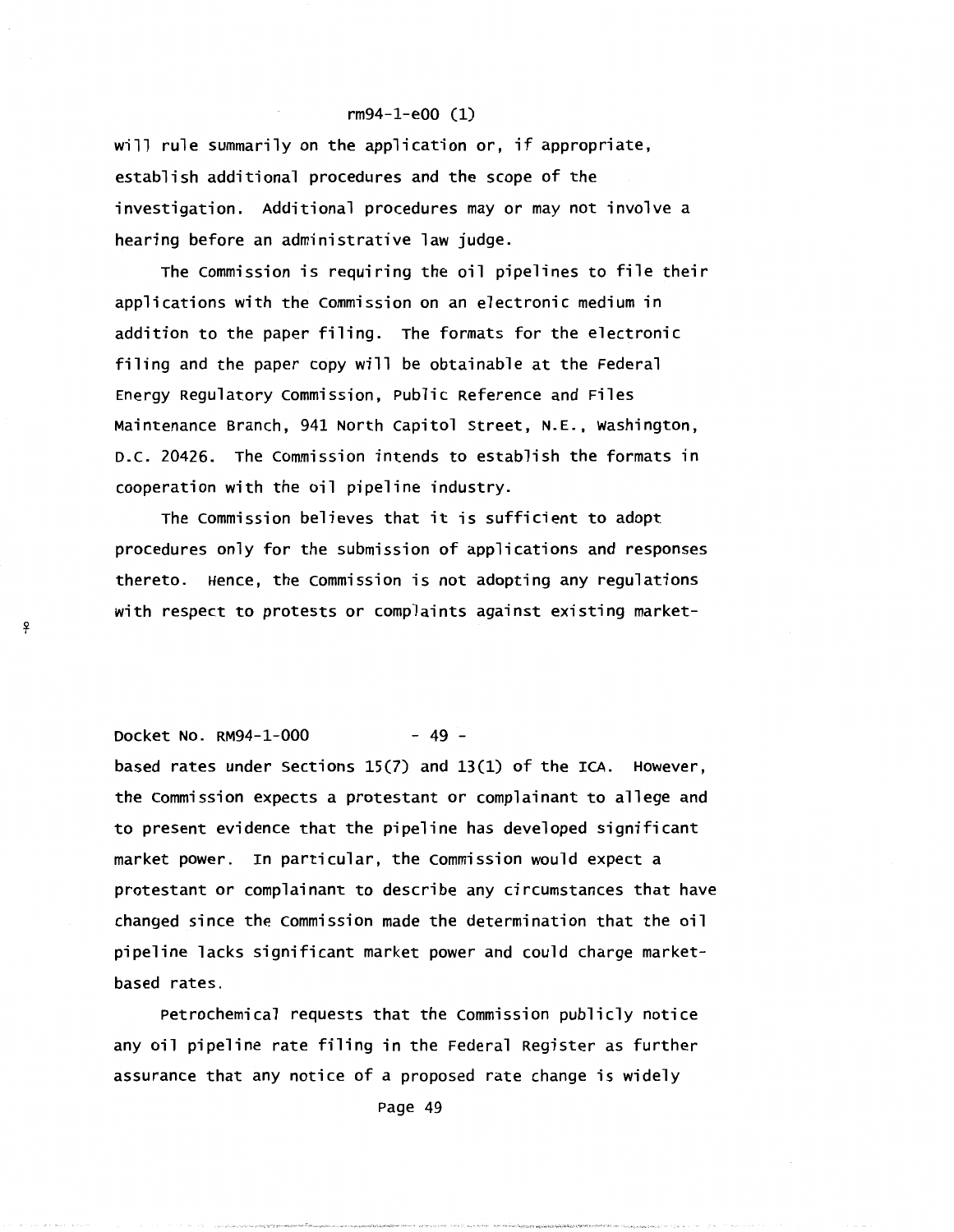rm94-1-e00 (1) disseminated. It further asks the commission to clarify that "pursuant to proposed regulation  $\pm$  348.2(b), the copy of the letter of transmittal that is to be provided to shippers and subscribers on or before the day the application is filed, must be received by the shipper or subscriber prior to the date of the application. In other words, the deadline is an in-hand receipt date, not a posted for mailing date." 55/ It contends that this is necessary to avoid erosion of the 15-day window for requesting a copy of the entire application.

It has not been the Commission's practice to publicly notice oil pipeline tariff filings in the Federal Register because the oil pipeline must serve all affected persons. However, the Commission has modified the proposal in the NOPR to require written requests 20 days after the application was filed rather

55/ Comments at 5.

. .

Docket No. RM94-1-000 - 50 than 15 days. This should satisfy Petrochemical's concern about the deadline running from the date of application rather than receipt by the shipper.

Alberta, Petrochemical, and sinclair maintain that protestants need more time than 60 days after the filing of the application as proposed in the NOPR. Alberta and Petrochemical suggests that the deadline for filing protests be extended to 90 days.

The commission believes that protestants will be able to respond within 60 days of the filing of the application. However, if this period is insufficient in a particular case, then additional time can be requested from the commission under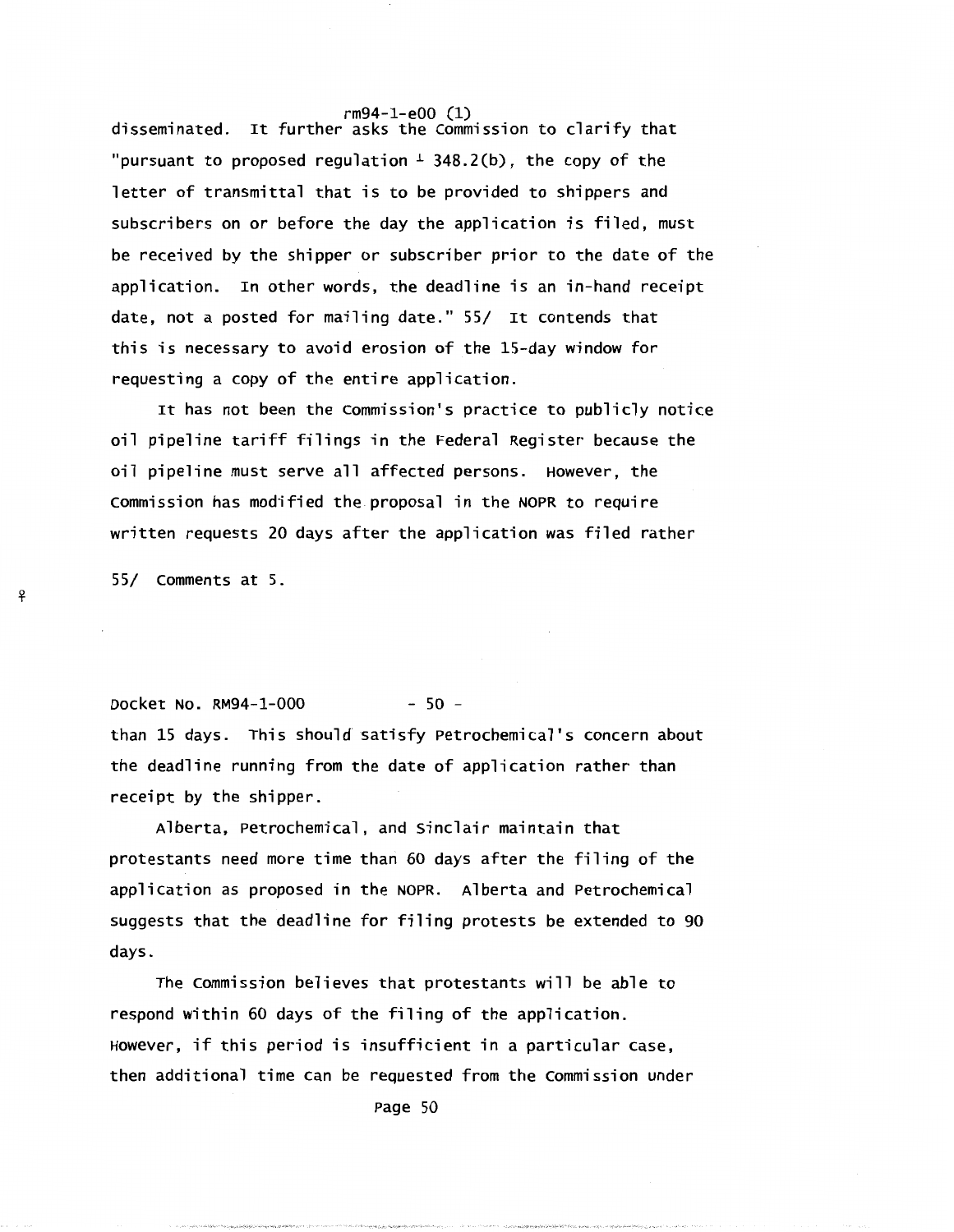rm94-1-e00 (1) section 385.2008 of the commission's regulations. The Commission will act liberally in connection with requests for an extension of time.

Petrochemical requests clarification that a complete copy of the application provided to protestants will include the materials submitted in electronic format. It argues that the "ability to obtain cost and other data in electronic form would save vast amounts of money that would otherwise be spent in the redundant task of taking a hard copy generated from computers and then reentering the data into computer format so that studies and analyses can be performed on the data." 56/ The Commission clarifies, as requested by Petrochemical, that the complete copy

56/ Comments at 6.

-¥-

Docket No. RM94-1-000 - 51 of the application must include the materials submitted in electronic format.

Davis submits that if "electronic medium" is defined as computer modem-based electronic equipment, the electronic filing requirement may be a hardship on small independent pipeline companies. Davis suggests the requirement be permissive. Davis also maintains that proposed sections 348.2(b) and (c) are redundant to current procedure and place an additional burden on oil pipelines.

The commission is not modifying its requirement that applications must be submitted on an electronic medium. However, an oil pipeline may submit a waiver request. Last, with respect to Davis' redundancy argument, the Commission sees no harm in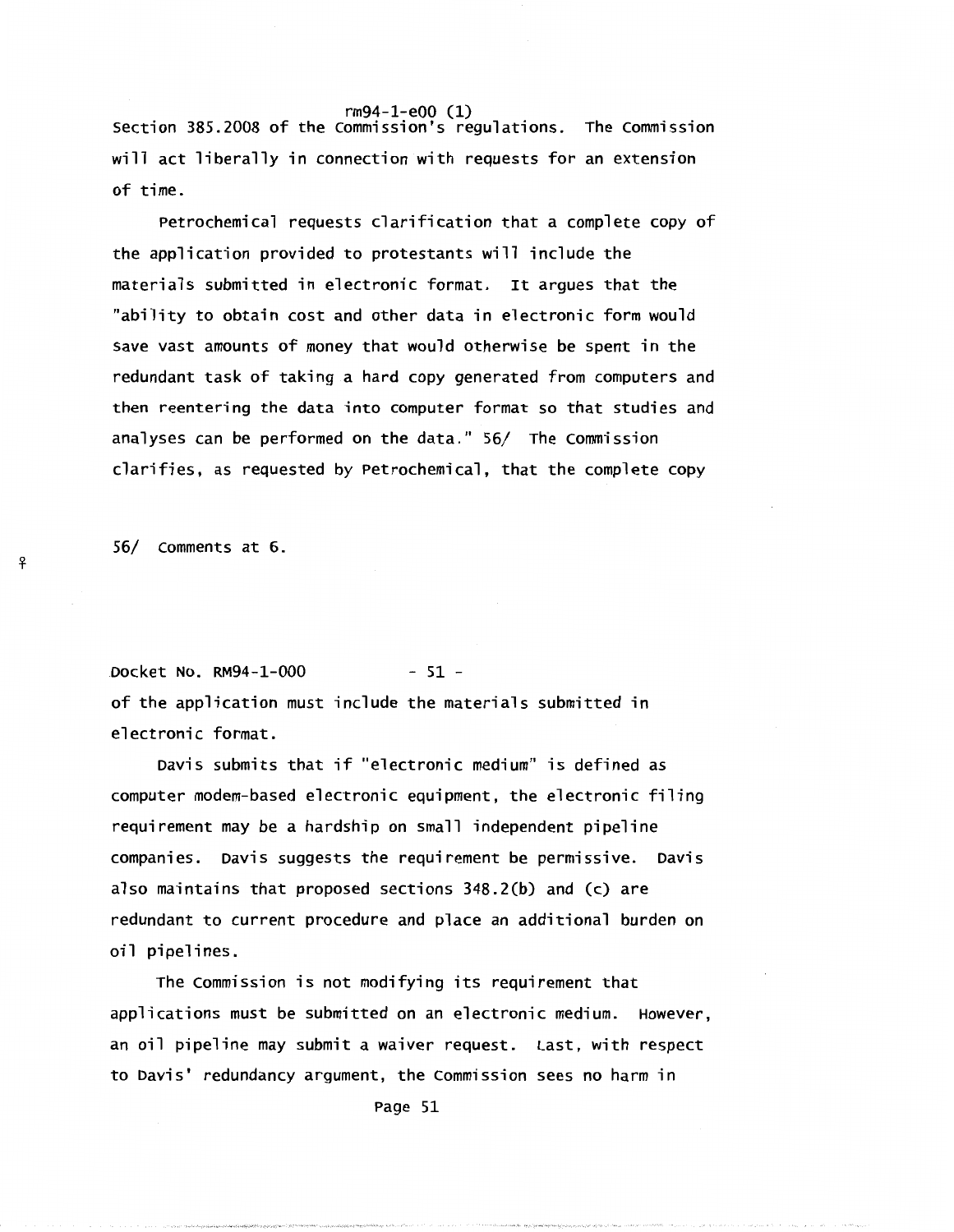rm94-1-e00 (1) repetition as the new regulations merely reiterate in part current procedure for convenience.

The Farmers maintain that the protestants have a right to a hearing where a case involves substantial issues of fact, law, or ratemaking policy. They argue that because the time for preparing a rebuttal is so short, shippers need the opportunity for normal prehearing and hearing procedures to present a meaningful response to an oil pipeline's case-in-chief and to obtain clarification or expianation of the applicant's evidence. Alberta also suggests that "all proceedings must receive full hearing before an Administrative Law Judge (ALJ) to ensure that all evidence is thoroughly tested and the commission has a complete evidentiary record on which to base its

Docket No. RM94-l-000 decision." 57/ - 52 -

*-'?* 

The commission believes that the procedures for proceeding on an application for a market power determination should be tailored to the specifics of the case. Hence, the commission will make no generic decisions here. The protestants should make their request for a hearing before an ALJ when they file their protests. The oil pipeline applicants may make their request after the protests are filed. The commission is not establishing provisions for limited discovery. The oil pipeline and the protestants should file their case-in-chiefs and responsive pleadings without discovery. The commission believes that the oil pipeline and the protestants should have sufficient information available from public sources or their own experience to submit their cases. of course, the commission encourages the informal exchange of information to expedite and facilitate the Page 52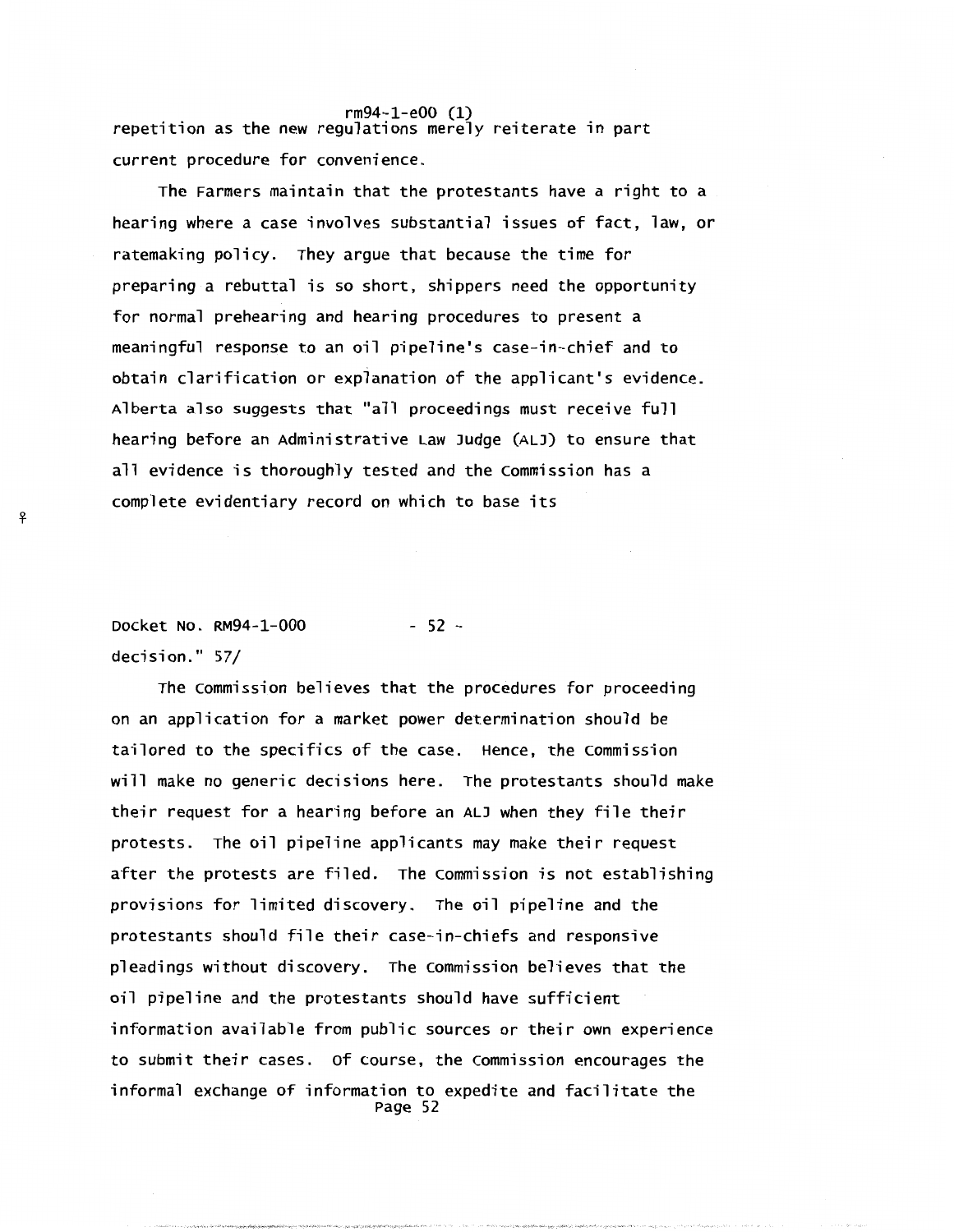application process. The protestants may request discovery when their protests are filed. The oil pipeline applicants may request discovery after the protests are filed. Both requests must provide a full explanation for the need for discovery, a hearing, or both.

# VIII. ENVIRONMENTAL ANALYSIS

The commission is required to prepare a Environmental Assessment or an Environmental Impact Statement for any action that may have a significant adverse effect on the human

57/ comments at 4.

. .

Docket No. RM94-1-000 - 53 -

environment. 58/ The commission has categorically excluded certain actions from these requirements as not having a significant effect on the human environment. 59/ The action taken here is procedural in nature and therefore falls within the categorical exclusions provided in the commission's regulations. 60/ Therefore, neither an environmental impact statement nor an environment assessment is necessary and will not be prepared in this rulemaking.

IX. REPORTING FLEXIBILITY CERTIFICATION

The Regulatory Flexibility Act (RFA) 61/ generally requires the commission to describe the impact that a rule would have on small entities or to certify that the rule will not have a significant economic impact on a substantial number of small entities. An analysis is not required if a rule will not have such an impact. 62/ Most oil pipelines to whom the rule will apply do not fall within the definition of small entity. 63/ Page 53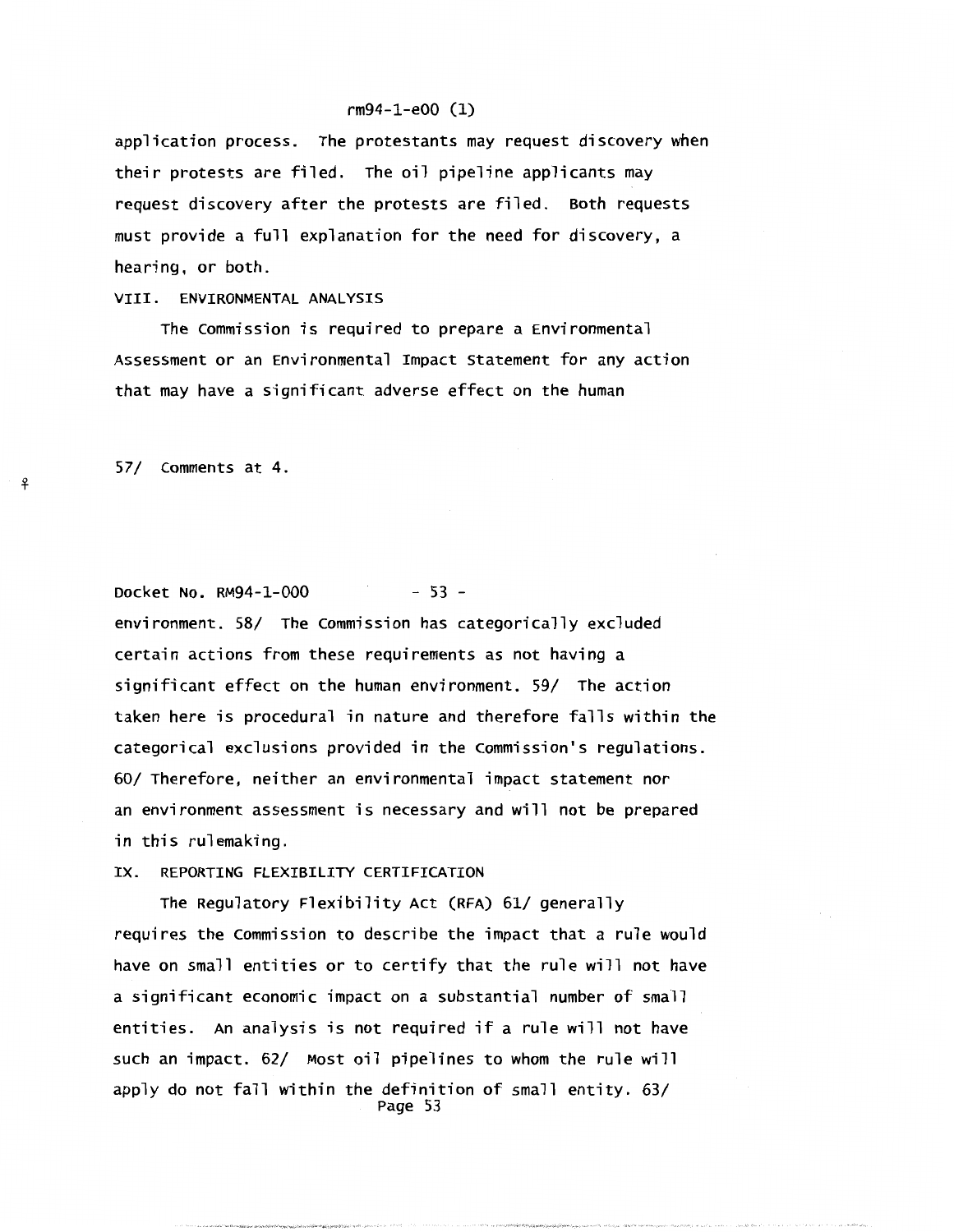- 58/ Order No. 486, Regulations Implementing the National Environmental Pol1cy Act, 52 FR 47897 (Dec. 17, 1987), FERC Statutes and Regulations, Regulations Preambles 1986-1990 <sup>~</sup>30,783 (1987).
- 59/ 18 CFR 380.4.
- 60/ See 18 CFR 380.4(a)(2)(ii).
- 61/ 5 u.s.c. 601-612.
- 62/ 5 u.s.c. 605(b).

!f

63/ Section 601(c) of the RFA defines a "small entity" as a small business, a small not-for-profit enterprise, or a small governmental jurisdiction. A "small business" is defined by referent to section 3 of the Small Business Act as an enterprise which is "independently owned and operated<br>(...continued)

Docket No. RM94-1-000 - 54 consequently, pursuant to section 605(b) of the RFA, the commission certifies that the regulations will not have a significant impact on a substantial number of small entities. X. INFORMATION COLLECTION REQUIREMENTS

The office of Management and Budget's (OMB) regulations 64/ require that OMB approve certain information and recordkeeping requirements imposed by an agency. The information collection requirements in this rule are contained in FERC-550 "oil Pipeline Rates" Tariff Filings" (1902-0089).

The commission's office of Pipeline Regulation uses the data collected in these information requirements to investigate the rates charged by oil pipeline companies subject to its jurisdiction, to determine the reasonableness of rates, and when appropriate prescribe just and reasonable rates. In addition, the information to be required by the rule would allow the commission to determine if an oil pipeline lacks significant power in the relevant markets when it proposes to charge market-Page 54